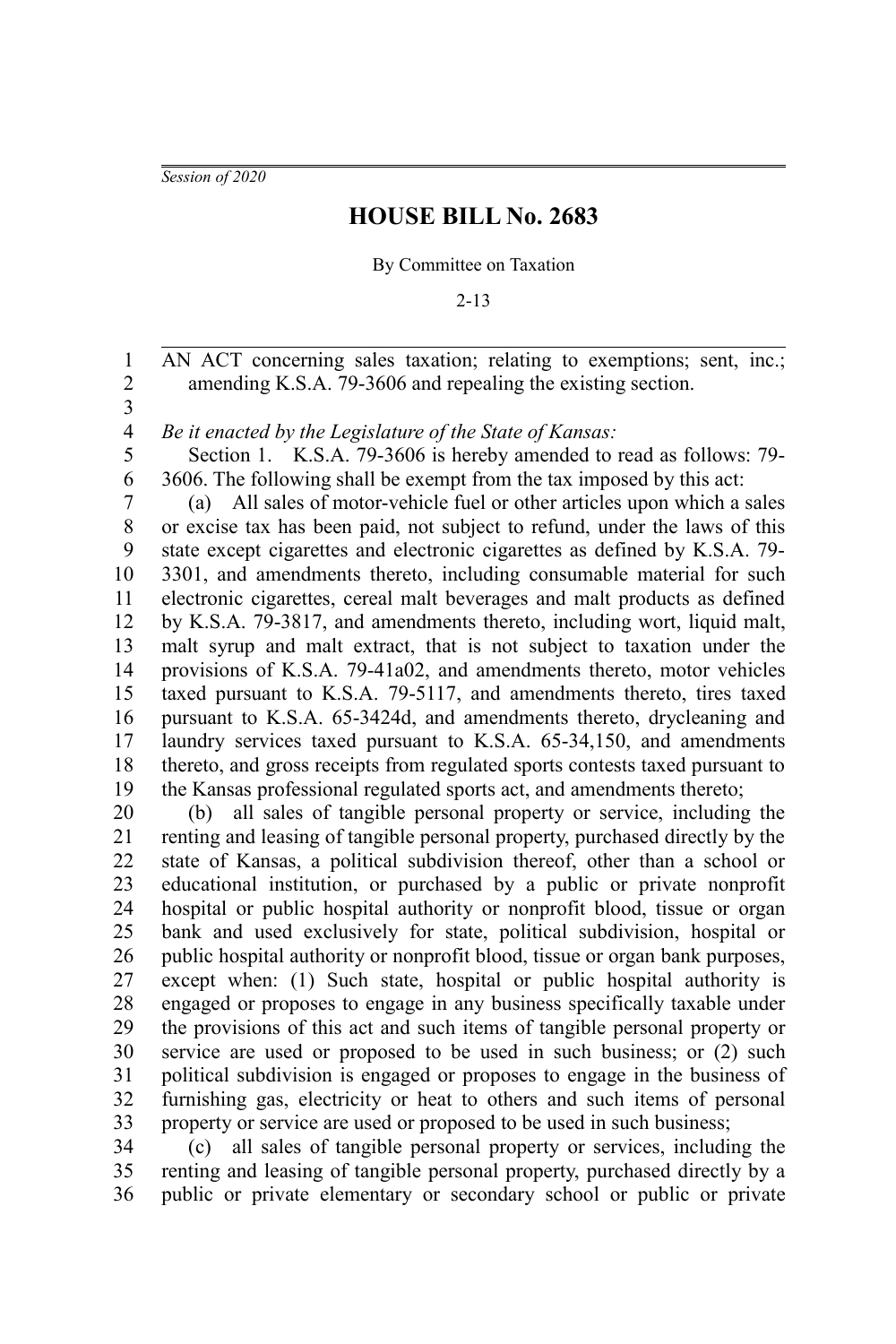nonprofit educational institution and used primarily by such school or institution for nonsectarian programs and activities provided or sponsored by such school or institution or in the erection, repair or enlargement of buildings to be used for such purposes. The exemption herein provided shall not apply to erection, construction, repair, enlargement or equipment of buildings used primarily for human habitation; 1 2 3 4 5 6

(d) all sales of tangible personal property or services purchased by a contractor for the purpose of constructing, equipping, reconstructing, maintaining, repairing, enlarging, furnishing or remodeling facilities for any public or private nonprofit hospital or public hospital authority, public or private elementary or secondary school, a public or private nonprofit educational institution, state correctional institution including a privately constructed correctional institution contracted for state use and ownership, that would be exempt from taxation under the provisions of this act if purchased directly by such hospital or public hospital authority, school, educational institution or a state correctional institution; and all sales of tangible personal property or services purchased by a contractor for the purpose of constructing, equipping, reconstructing, maintaining, repairing, enlarging, furnishing or remodeling facilities for any political subdivision of the state or district described in subsection (s), the total cost of which is paid from funds of such political subdivision or district and that would be exempt from taxation under the provisions of this act if purchased directly by such political subdivision or district. Nothing in this subsection or in the provisions of K.S.A. 12-3418, and amendments thereto, shall be deemed to exempt the purchase of any construction machinery, equipment or tools used in the constructing, equipping, reconstructing, maintaining, repairing, enlarging, furnishing or remodeling facilities for any political subdivision of the state or any such district. As used in this subsection, K.S.A. 12-3418 and 79-3640, and amendments thereto, "funds of a political subdivision" shall mean general tax revenues, the proceeds of any bonds and gifts or grants-in-aid. Gifts shall not mean funds used for the purpose of constructing, equipping, reconstructing, repairing, enlarging, furnishing or remodeling facilities that are to be leased to the donor. When any political subdivision of the state, district described in subsection (s), public or private nonprofit hospital or public hospital authority, public or private elementary or secondary school, public or private nonprofit educational institution, state correctional institution including a privately constructed correctional institution contracted for state use and ownership shall contract for the purpose of constructing, equipping, reconstructing, maintaining, repairing, enlarging, furnishing or remodeling facilities, it shall obtain from the state and furnish to the contractor an exemption certificate for the project involved, and the contractor may purchase materials for incorporation in such project. The contractor shall furnish the 7 8 9 10 11 12 13 14 15 16 17 18 19 20 21 22 23 24 25 26 27 28 29 30 31 32 33 34 35 36 37 38 39 40 41 42 43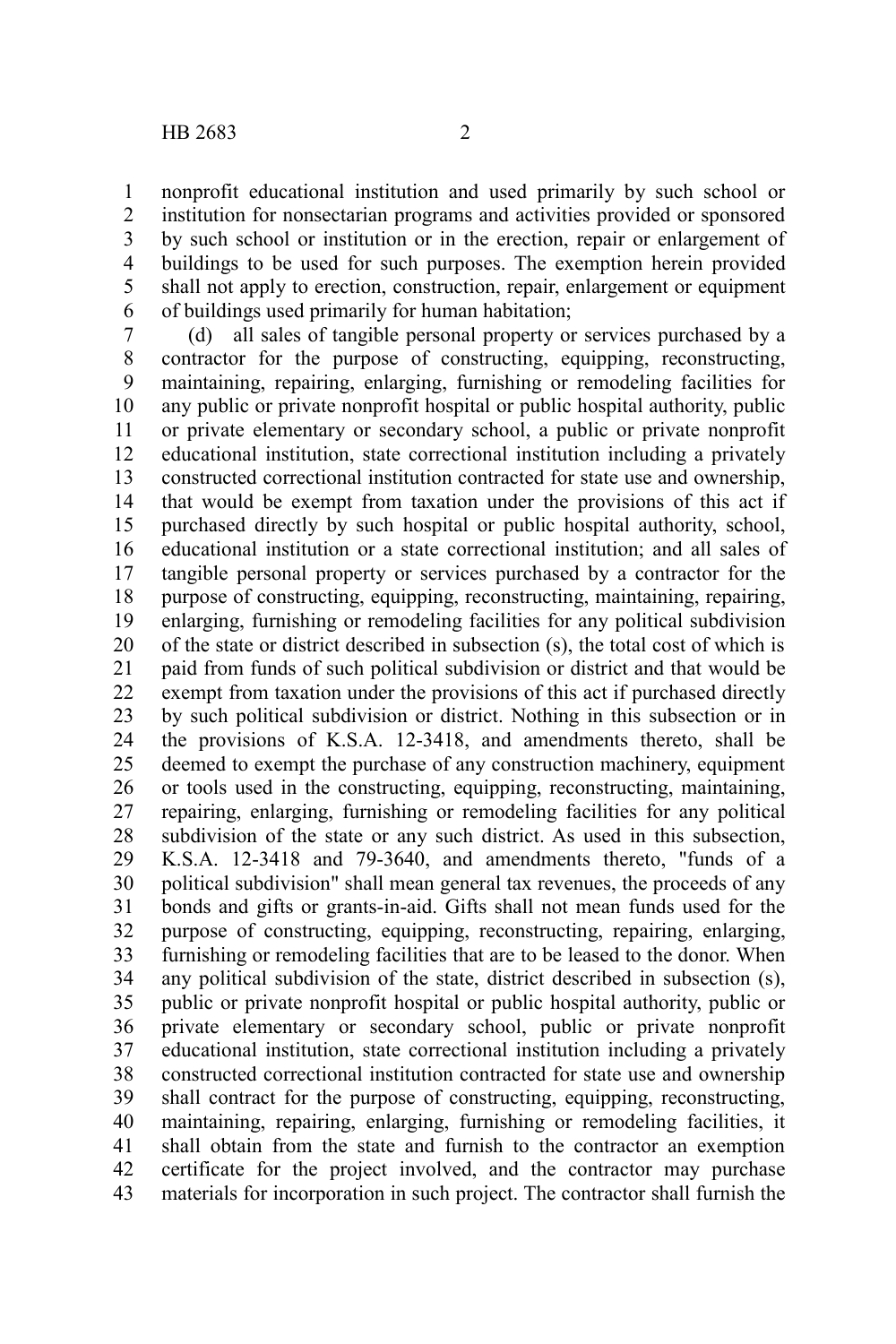number of such certificate to all suppliers from whom such purchases are made, and such suppliers shall execute invoices covering the same bearing the number of such certificate. Upon completion of the project the contractor shall furnish to the political subdivision, district described in subsection (s), hospital or public hospital authority, school, educational institution or department of corrections concerned a sworn statement, on a form to be provided by the director of taxation, that all purchases so made were entitled to exemption under this subsection. As an alternative to the foregoing procedure, any such contracting entity may apply to the secretary of revenue for agent status for the sole purpose of issuing and furnishing project exemption certificates to contractors pursuant to rules and regulations adopted by the secretary establishing conditions and standards for the granting and maintaining of such status. All invoices shall be held by the contractor for a period of five years and shall be subject to audit by the director of taxation. If any materials purchased under such a certificate are found not to have been incorporated in the building or other project or not to have been returned for credit or the sales or compensating tax otherwise imposed upon such materials that will not be so incorporated in the building or other project reported and paid by such contractor to the director of taxation not later than the  $20<sup>th</sup>$  day of the month following the close of the month in which it shall be determined that such materials will not be used for the purpose for which such certificate was issued, the political subdivision, district described in subsection (s), hospital or public hospital authority, school, educational institution or the contractor contracting with the department of corrections for a correctional institution concerned shall be liable for tax on all materials purchased for the project, and upon payment thereof it may recover the same from the contractor together with reasonable attorney fees. Any contractor or any agent, employee or subcontractor thereof, who shall use or otherwise dispose of any materials purchased under such a certificate for any purpose other than that for which such a certificate is issued without the payment of the sales or compensating tax otherwise imposed upon such materials, shall be guilty of a misdemeanor and, upon conviction therefor, shall be subject to the penalties provided for in K.S.A. 79-3615(h), and amendments thereto; 1 2 3 4 5 6 7 8 9 10 11 12 13 14 15 16 17 18 19 20 21 22 23 24 25 26 27 28 29 30 31 32 33 34 35

(e) all sales of tangible personal property or services purchased by a contractor for the erection, repair or enlargement of buildings or other projects for the government of the United States, its agencies or instrumentalities, that would be exempt from taxation if purchased directly by the government of the United States, its agencies or instrumentalities. When the government of the United States, its agencies or instrumentalities shall contract for the erection, repair, or enlargement of any building or other project, it shall obtain from the state and furnish to 36 37 38 39 40 41 42 43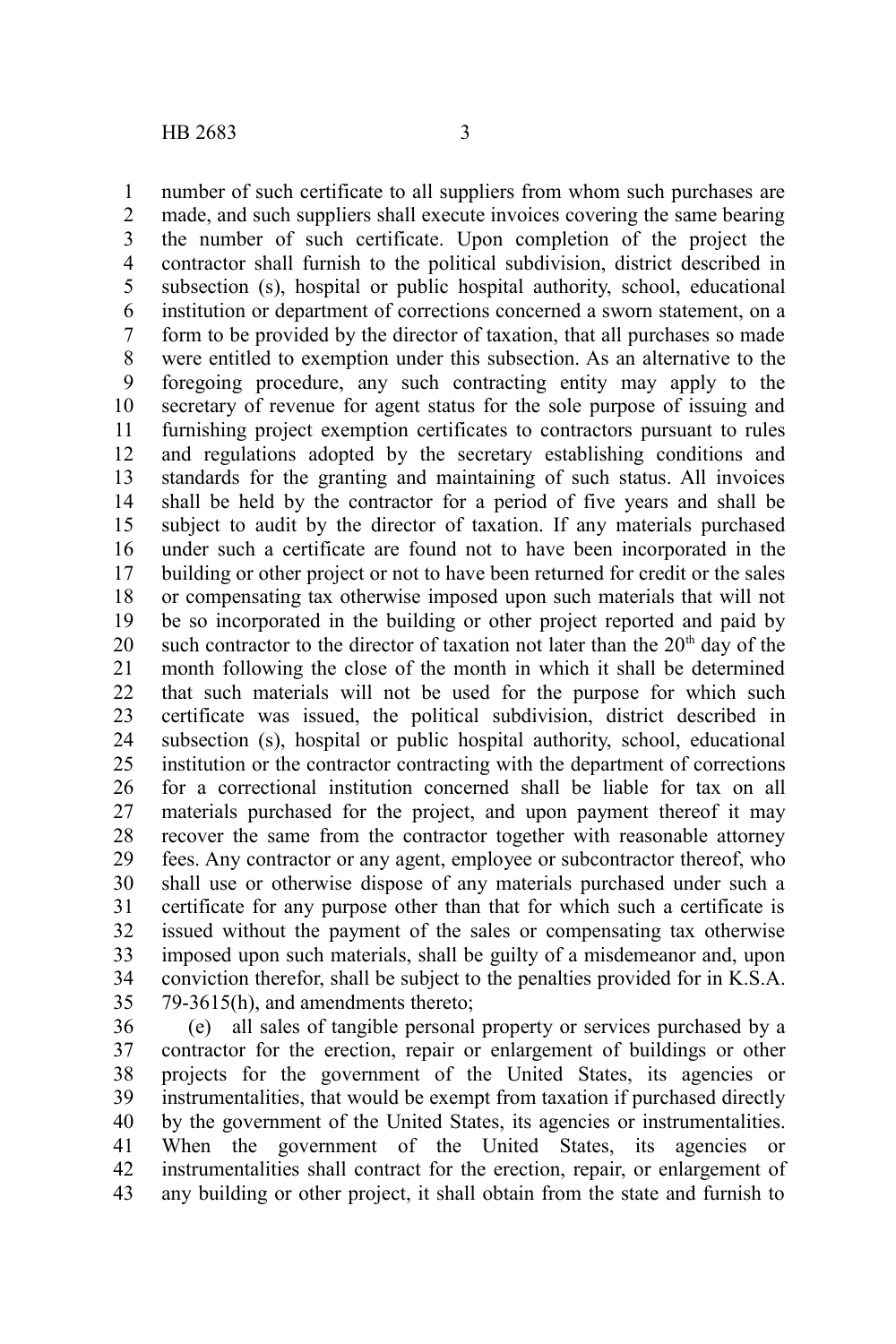the contractor an exemption certificate for the project involved, and the contractor may purchase materials for incorporation in such project. The contractor shall furnish the number of such certificates to all suppliers from whom such purchases are made, and such suppliers shall execute invoices covering the same bearing the number of such certificate. Upon completion of the project the contractor shall furnish to the government of the United States, its agencies or instrumentalities concerned a sworn statement, on a form to be provided by the director of taxation, that all purchases so made were entitled to exemption under this subsection. As an alternative to the foregoing procedure, any such contracting entity may apply to the secretary of revenue for agent status for the sole purpose of issuing and furnishing project exemption certificates to contractors pursuant to rules and regulations adopted by the secretary establishing conditions and standards for the granting and maintaining of such status. All invoices shall be held by the contractor for a period of five years and shall be subject to audit by the director of taxation. Any contractor or any agent, employee or subcontractor thereof, who shall use or otherwise dispose of any materials purchased under such a certificate for any purpose other than that for which such a certificate is issued without the payment of the sales or compensating tax otherwise imposed upon such materials, shall be guilty of a misdemeanor and, upon conviction therefor, shall be subject to the penalties provided for in K.S.A. 79-3615(h), and amendments thereto; 1 2 3 4 5 6 7 8 9 10 11 12 13 14 15 16 17 18 19 20 21 22 23

(f) tangible personal property purchased by a railroad or public utility for consumption or movement directly and immediately in interstate commerce; 24 25 26

(g) sales of aircraft including remanufactured and modified aircraft sold to persons using directly or through an authorized agent such aircraft as certified or licensed carriers of persons or property in interstate or foreign commerce under authority of the laws of the United States or any foreign government or sold to any foreign government or agency or instrumentality of such foreign government and all sales of aircraft for use outside of the United States and sales of aircraft repair, modification and replacement parts and sales of services employed in the remanufacture, modification and repair of aircraft; 27 28 29 30 31 32 33 34 35

- (h) all rentals of nonsectarian textbooks by public or private elementary or secondary schools; 36 37
- (i) the lease or rental of all films, records, tapes, or any type of sound or picture transcriptions used by motion picture exhibitors; 38 39

(j) meals served without charge or food used in the preparation of such meals to employees of any restaurant, eating house, dining car, hotel, drugstore or other place where meals or drinks are regularly sold to the public if such employees' duties are related to the furnishing or sale of 40 41 42 43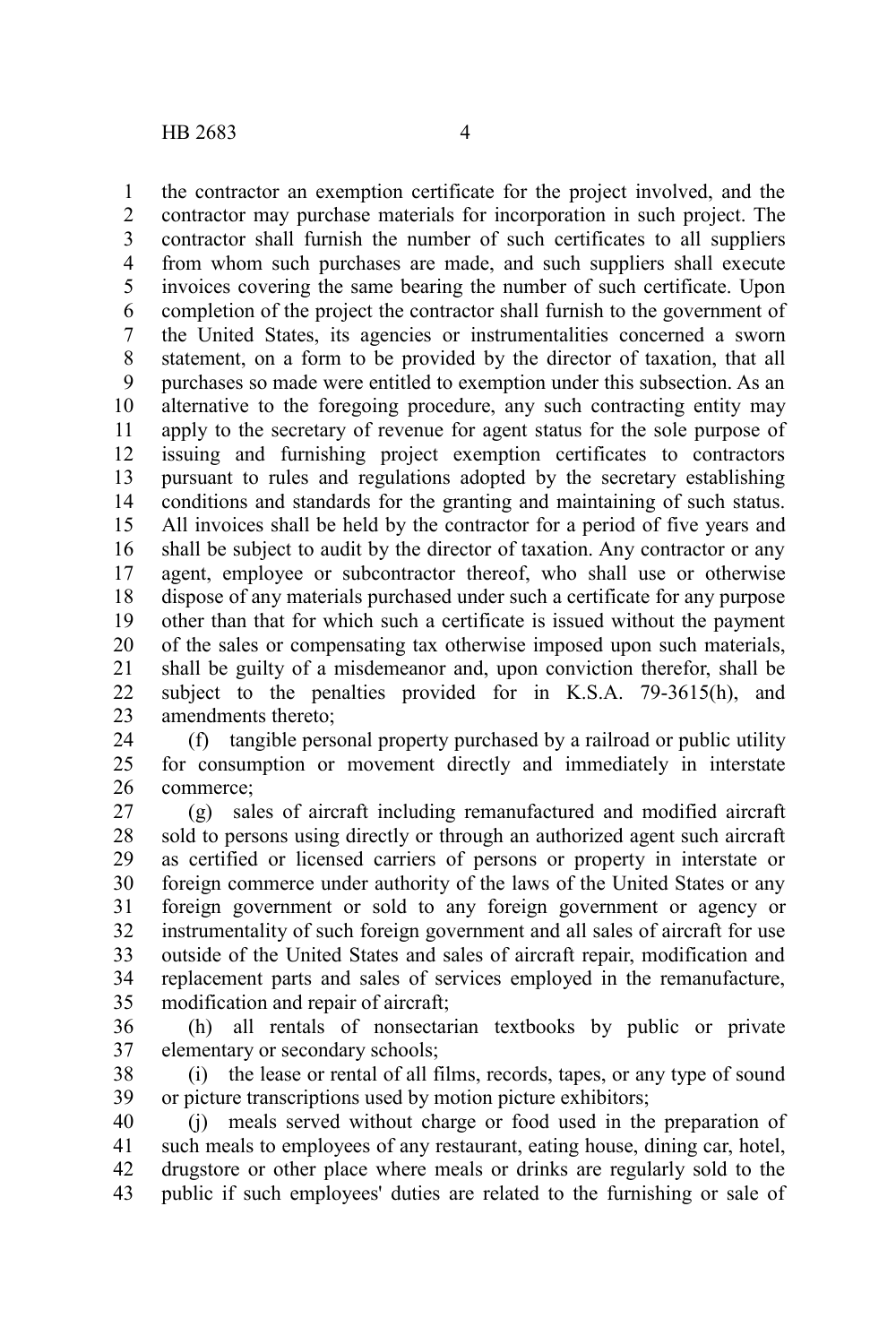such meals or drinks; 1

(k) any motor vehicle, semitrailer or pole trailer, as such terms are defined by K.S.A. 8-126, and amendments thereto, or aircraft sold and delivered in this state to a bona fide resident of another state, which motor vehicle, semitrailer, pole trailer or aircraft is not to be registered or based in this state and which vehicle, semitrailer, pole trailer or aircraft will not remain in this state more than 10 days; 2 3 4 5 6 7

(l) all isolated or occasional sales of tangible personal property, services, substances or things, except isolated or occasional sale of motor vehicles specifically taxed under the provisions of K.S.A. 79-3603(o), and amendments thereto; 8 9 10 11

(m) all sales of tangible personal property that become an ingredient or component part of tangible personal property or services produced, manufactured or compounded for ultimate sale at retail within or without the state of Kansas; and any such producer, manufacturer or compounder may obtain from the director of taxation and furnish to the supplier an exemption certificate number for tangible personal property for use as an ingredient or component part of the property or services produced, manufactured or compounded; 12 13 14 15 16 17 18 19

(n) all sales of tangible personal property that is consumed in the production, manufacture, processing, mining, drilling, refining or compounding of tangible personal property, the treating of by-products or wastes derived from any such production process, the providing of services or the irrigation of crops for ultimate sale at retail within or without the state of Kansas; and any purchaser of such property may obtain from the director of taxation and furnish to the supplier an exemption certificate number for tangible personal property for consumption in such production, manufacture, processing, mining, drilling, refining, compounding, treating, irrigation and in providing such services<sup>.</sup> 20 21 22 23 24 25 26 27 28 29 30

(o) all sales of animals, fowl and aquatic plants and animals, the primary purpose of which is use in agriculture or aquaculture, as defined in K.S.A. 47-1901, and amendments thereto, the production of food for human consumption, the production of animal, dairy, poultry or aquatic plant and animal products, fiber or fur, or the production of offspring for use for any such purpose or purposes; 31 32 33 34 35 36

(p) all sales of drugs dispensed pursuant to a prescription order by a licensed practitioner or a mid-level practitioner as defined by K.S.A. 65- 1626, and amendments thereto. As used in this subsection, "drug" means a compound, substance or preparation and any component of a compound, substance or preparation, other than food and food ingredients, dietary supplements or alcoholic beverages, recognized in the official United States pharmacopeia, official homeopathic pharmacopoeia of the United 37 38 39 40 41 42 43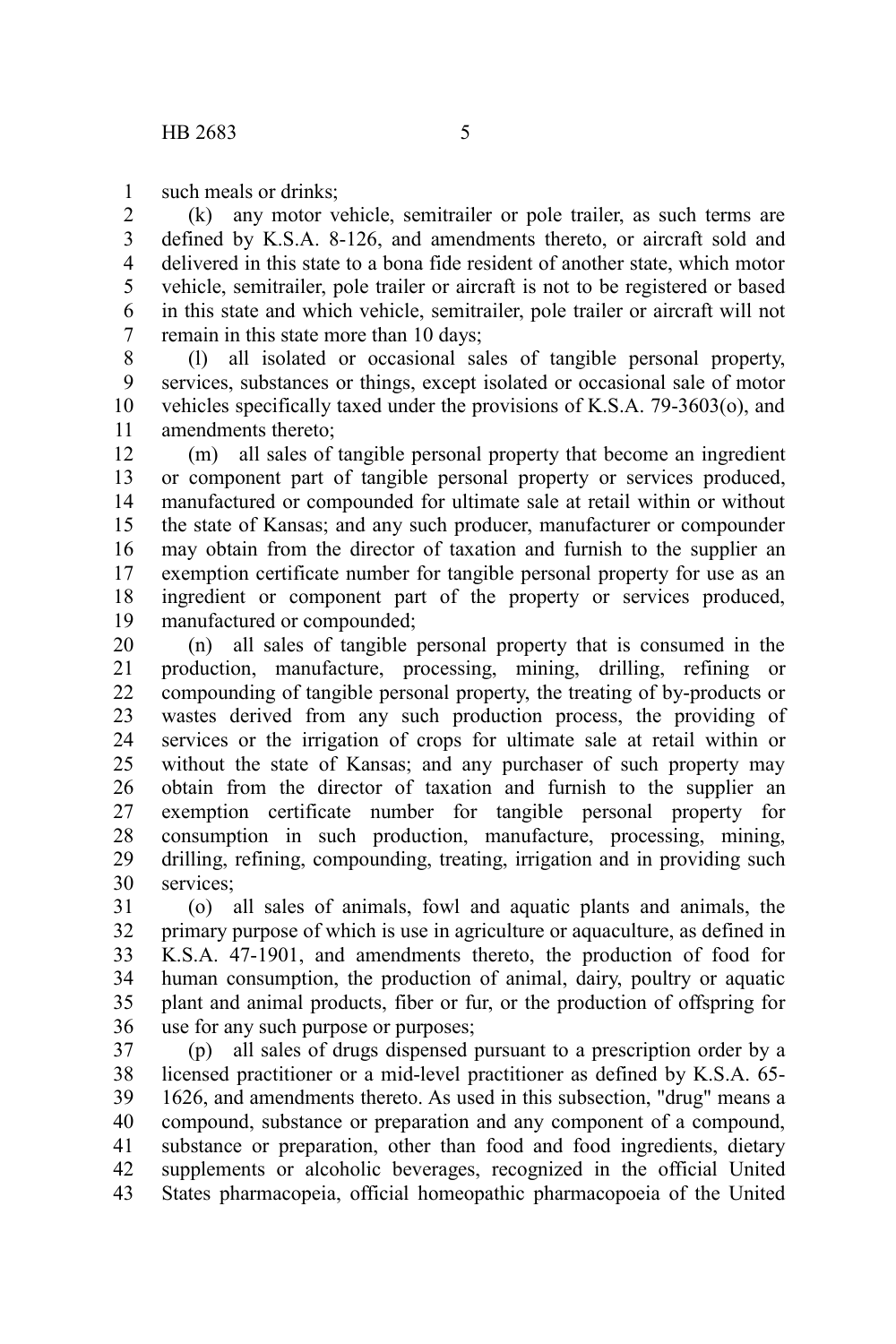States or official national formulary, and supplement to any of them, intended for use in the diagnosis, cure, mitigation, treatment or prevention of disease or intended to affect the structure or any function of the body, except that for taxable years commencing after December 31, 2013, this subsection shall not apply to any sales of drugs used in the performance or induction of an abortion, as defined in K.S.A. 65-6701, and amendments thereto; 1 2 3 4 5 6 7

(q) all sales of insulin dispensed by a person licensed by the state board of pharmacy to a person for treatment of diabetes at the direction of a person licensed to practice medicine by the state board of healing arts; 8 9 10

(r) all sales of oxygen delivery equipment, kidney dialysis equipment, enteral feeding systems, prosthetic devices and mobility enhancing equipment prescribed in writing by a person licensed to practice the healing arts, dentistry or optometry, and in addition to such sales, all sales of hearing aids, as defined by K.S.A. 74-5807(c), and amendments thereto, and repair and replacement parts therefor, including batteries, by a person licensed in the practice of dispensing and fitting hearing aids pursuant to the provisions of K.S.A. 74-5808, and amendments thereto. For the purposes of this subsection: (1) "Mobility enhancing equipment" means equipment including repair and replacement parts to same, but does not include durable medical equipment, which is primarily and customarily used to provide or increase the ability to move from one place to another and which is appropriate for use either in a home or a motor vehicle; is not generally used by persons with normal mobility; and does not include any motor vehicle or equipment on a motor vehicle normally provided by a motor vehicle manufacturer; and (2) "prosthetic device" means a replacement, corrective or supportive device including repair and replacement parts for same worn on or in the body to artificially replace a missing portion of the body, prevent or correct physical deformity or malfunction or support a weak or deformed portion of the body; 11 12 13 14 15 16 17 18 19 20 21 22 23 24 25 26 27 28 29 30

(s) except as provided in K.S.A. 82a-2101, and amendments thereto, all sales of tangible personal property or services purchased directly or indirectly by a groundwater management district organized or operating under the authority of K.S.A. 82a-1020 et seq., and amendments thereto, by a rural water district organized or operating under the authority of K.S.A. 82a-612, and amendments thereto, or by a water supply district organized or operating under the authority of K.S.A. 19-3501 et seq., 19- 3522 et seq. or 19-3545, and amendments thereto, which property or services are used in the construction activities, operation or maintenance of the district; 31 32 33 34 35 36 37 38 39 40

(t) all sales of farm machinery and equipment or aquaculture machinery and equipment, repair and replacement parts therefor and services performed in the repair and maintenance of such machinery and 41 42 43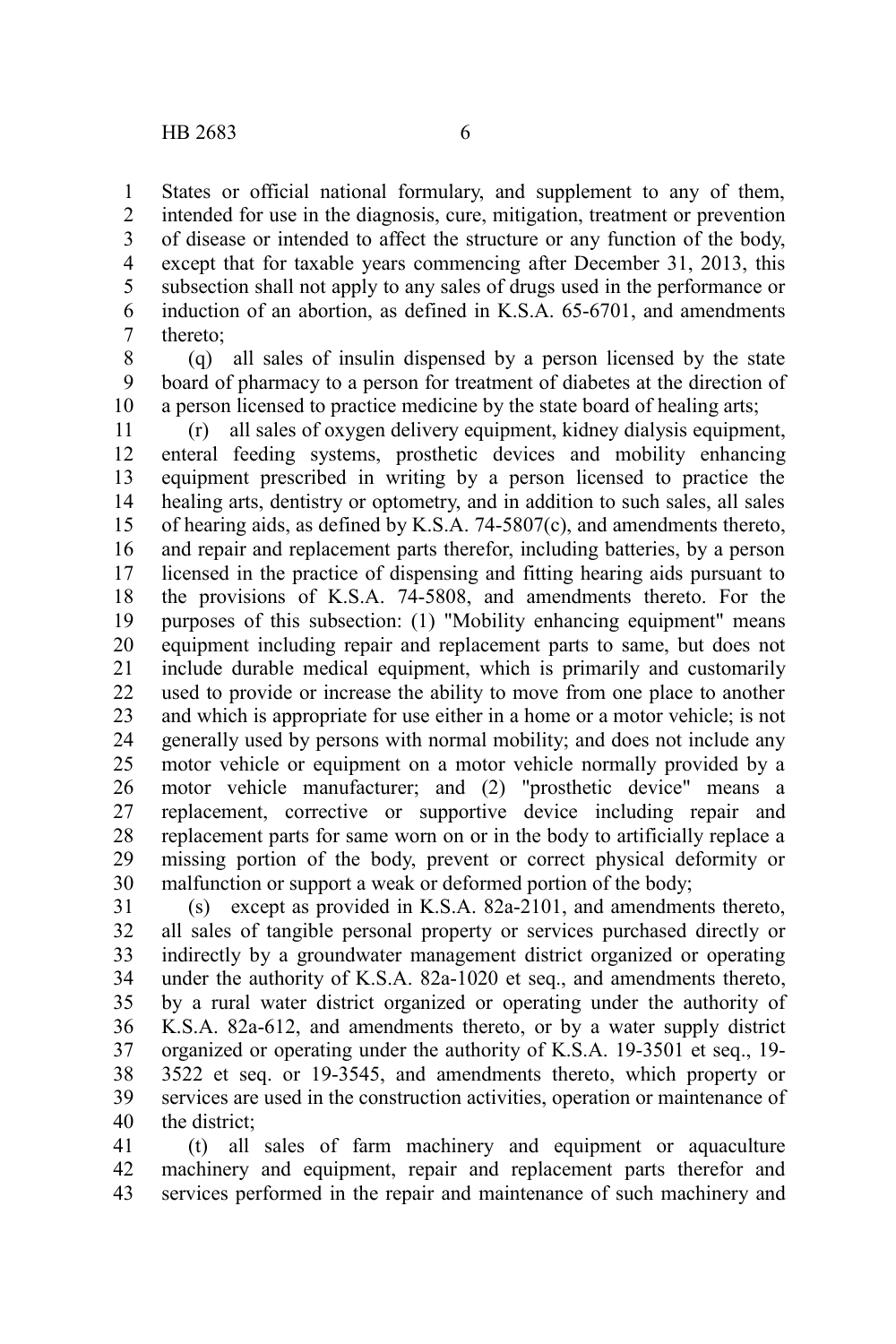equipment. For the purposes of this subsection the term "farm machinery and equipment or aquaculture machinery and equipment" shall include a work-site utility vehicle, as defined in K.S.A. 8-126, and amendments thereto, and is equipped with a bed or cargo box for hauling materials, and shall also include machinery and equipment used in the operation of Christmas tree farming but shall not include any passenger vehicle, truck, truck tractor, trailer, semitrailer or pole trailer, other than a farm trailer, as such terms are defined by K.S.A. 8-126, and amendments thereto. "Farm machinery and equipment" includes precision farming equipment that is portable or is installed or purchased to be installed on farm machinery and equipment. "Precision farming equipment" includes the following items used only in computer-assisted farming, ranching or aquaculture production operations: Soil testing sensors, yield monitors, computers, monitors, software, global positioning and mapping systems, guiding systems, modems, data communications equipment and any necessary mounting hardware, wiring and antennas. Each purchaser of farm machinery and equipment or aquaculture machinery and equipment exempted herein must certify in writing on the copy of the invoice or sales ticket to be retained by the seller that the farm machinery and equipment or aquaculture machinery and equipment purchased will be used only in farming, ranching or aquaculture production. Farming or ranching shall include the operation of a feedlot and farm and ranch work for hire and the operation of a nursery; 1 2 3 4 5 6 7 8 9 10 11 12 13 14 15 16 17 18 19 20 21 22 23

(u) all leases or rentals of tangible personal property used as a dwelling if such tangible personal property is leased or rented for a period of more than 28 consecutive days; 24 25 26

(v) all sales of tangible personal property to any contractor for use in preparing meals for delivery to homebound elderly persons over 60 years of age and to homebound disabled persons or to be served at a groupsitting at a location outside of the home to otherwise homebound elderly persons over 60 years of age and to otherwise homebound disabled persons, as all or part of any food service project funded in whole or in part by government or as part of a private nonprofit food service project available to all such elderly or disabled persons residing within an area of service designated by the private nonprofit organization, and all sales of tangible personal property for use in preparing meals for consumption by indigent or homeless individuals whether or not such meals are consumed at a place designated for such purpose, and all sales of food products by or on behalf of any such contractor or organization for any such purpose; 27 28 29 30 31 32 33 34 35 36 37 38 39

(w) all sales of natural gas, electricity, heat and water delivered through mains, lines or pipes: (1) To residential premises for noncommercial use by the occupant of such premises; (2) for agricultural use and also, for such use, all sales of propane gas; (3) for use in the 40 41 42 43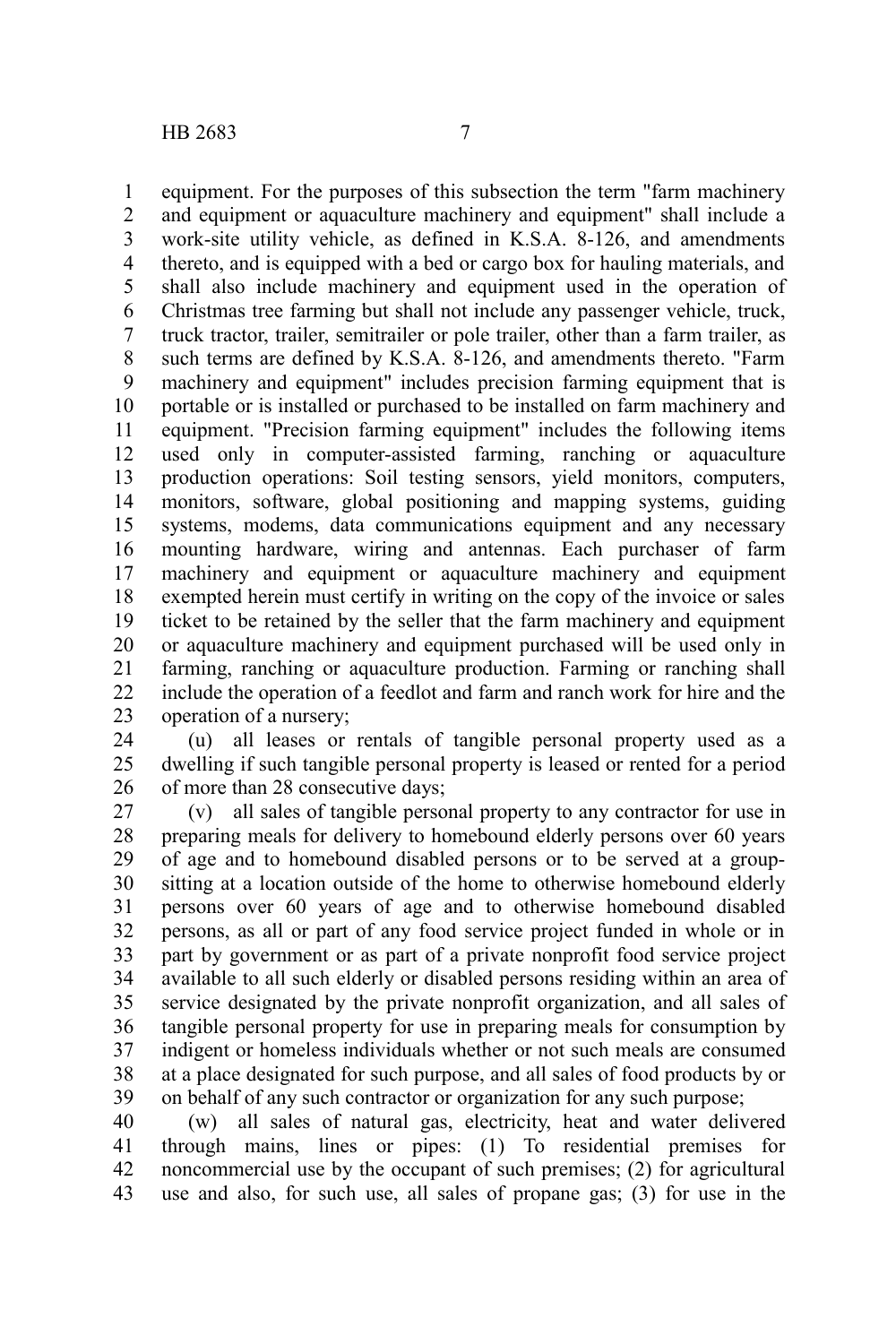severing of oil; and (4) to any property which is exempt from property taxation pursuant to K.S.A. 79-201b, Second through Sixth. As used in this paragraph, "severing" means the same as defined in K.S.A. 79-4216(k), and amendments thereto. For all sales of natural gas, electricity and heat delivered through mains, lines or pipes pursuant to the provisions of subsection  $(w)(1)$  and  $(w)(2)$ , the provisions of this subsection shall expire on December 31, 2005; 1 2 3 4 5 6 7

(x) all sales of propane gas, LP-gas, coal, wood and other fuel sources for the production of heat or lighting for noncommercial use of an occupant of residential premises occurring prior to January 1, 2006; 8 9 10

(y) all sales of materials and services used in the repairing, servicing, altering, maintaining, manufacturing, remanufacturing, or modification of railroad rolling stock for use in interstate or foreign commerce under authority of the laws of the United States; 11 12 13 14

(z) all sales of tangible personal property and services purchased directly by a port authority or by a contractor therefor as provided by the provisions of K.S.A. 12-3418, and amendments thereto; 15 16 17

(aa) all sales of materials and services applied to equipment that is transported into the state from without the state for repair, service, alteration, maintenance, remanufacture or modification and that is subsequently transported outside the state for use in the transmission of liquids or natural gas by means of pipeline in interstate or foreign commerce under authority of the laws of the United States; 18 19 20 21 22 23

(bb) all sales of used mobile homes or manufactured homes. As used in this subsection: (1) "Mobile homes" and "manufactured homes" mean the same as defined in K.S.A. 58-4202, and amendments thereto; and (2) "sales of used mobile homes or manufactured homes" means sales other than the original retail sale thereof; 24 25 26 27 28

(cc) all sales of tangible personal property or services purchased prior to January 1, 2012, except as otherwise provided, for the purpose of and in conjunction with constructing, reconstructing, enlarging or remodeling a business or retail business that meets the requirements established in K.S.A. 74-50,115, and amendments thereto, and the sale and installation of machinery and equipment purchased for installation at any such business or retail business, and all sales of tangible personal property or services purchased on or after January 1, 2012, for the purpose of and in conjunction with constructing, reconstructing, enlarging or remodeling a business that meets the requirements established in K.S.A. 74-50,115(e), and amendments thereto, and the sale and installation of machinery and equipment purchased for installation at any such business. When a person shall contract for the construction, reconstruction, enlargement or remodeling of any such business or retail business, such person shall obtain from the state and furnish to the contractor an exemption certificate 29 30 31 32 33 34 35 36 37 38 39 40 41 42 43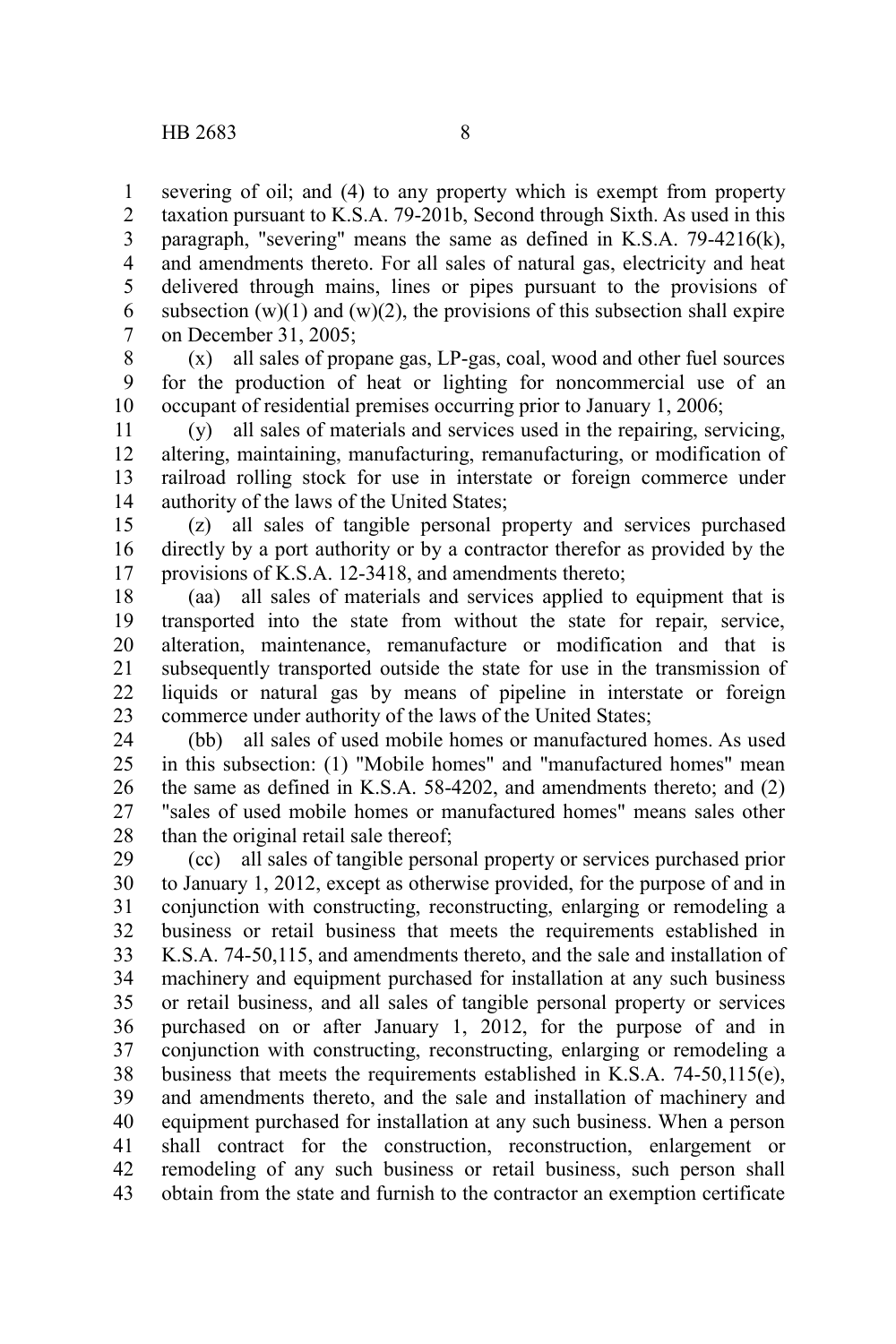for the project involved, and the contractor may purchase materials, machinery and equipment for incorporation in such project. The contractor shall furnish the number of such certificates to all suppliers from whom such purchases are made, and such suppliers shall execute invoices covering the same bearing the number of such certificate. Upon completion of the project the contractor shall furnish to the owner of the business or retail business a sworn statement, on a form to be provided by the director of taxation, that all purchases so made were entitled to exemption under this subsection. All invoices shall be held by the contractor for a period of five years and shall be subject to audit by the director of taxation. Any contractor or any agent, employee or subcontractor thereof, who shall use or otherwise dispose of any materials, machinery or equipment purchased under such a certificate for any purpose other than that for which such a certificate is issued without the payment of the sales or compensating tax otherwise imposed thereon, shall be guilty of a misdemeanor and, upon conviction therefor, shall be subject to the penalties provided for in K.S.A. 79-3615(h), and amendments thereto. As used in this subsection, "business" and "retail business" mean the same as defined in K.S.A. 74-50,114, and amendments thereto. Project exemption certificates that have been previously issued under this subsection by the department of revenue pursuant to K.S.A. 74-50,115, and amendments thereto, but not including K.S.A. 74-50,115(e), and amendments thereto, prior to January 1, 2012, and have not expired will be effective for the term of the project or two years from the effective date of the certificate, whichever occurs earlier. Project exemption certificates that are submitted to the department of revenue prior to January 1, 2012, and are found to qualify will be issued a project exemption certificate that will be effective for a two-year period or for the term of the project, whichever occurs earlier; 1 2 3 4 5 6 7 8 9 10 11 12 13 14 15 16 17 18 19 20 21 22 23 24 25 26 27 28 29

(dd) all sales of tangible personal property purchased with food stamps issued by the United States department of agriculture; 30 31

(ee) all sales of lottery tickets and shares made as part of a lottery operated by the state of Kansas; 32 33

(ff) on and after July 1, 1988, all sales of new mobile homes or manufactured homes to the extent of 40% of the gross receipts, determined without regard to any trade-in allowance, received from such sale. As used in this subsection, "mobile homes" and "manufactured homes" mean the same as defined in K.S.A. 58-4202, and amendments thereto; 34 35 36 37 38

(gg) all sales of tangible personal property purchased in accordance with vouchers issued pursuant to the federal special supplemental food program for women, infants and children; 39 40 41

(hh) all sales of medical supplies and equipment, including durable medical equipment, purchased directly by a nonprofit skilled nursing home 42 43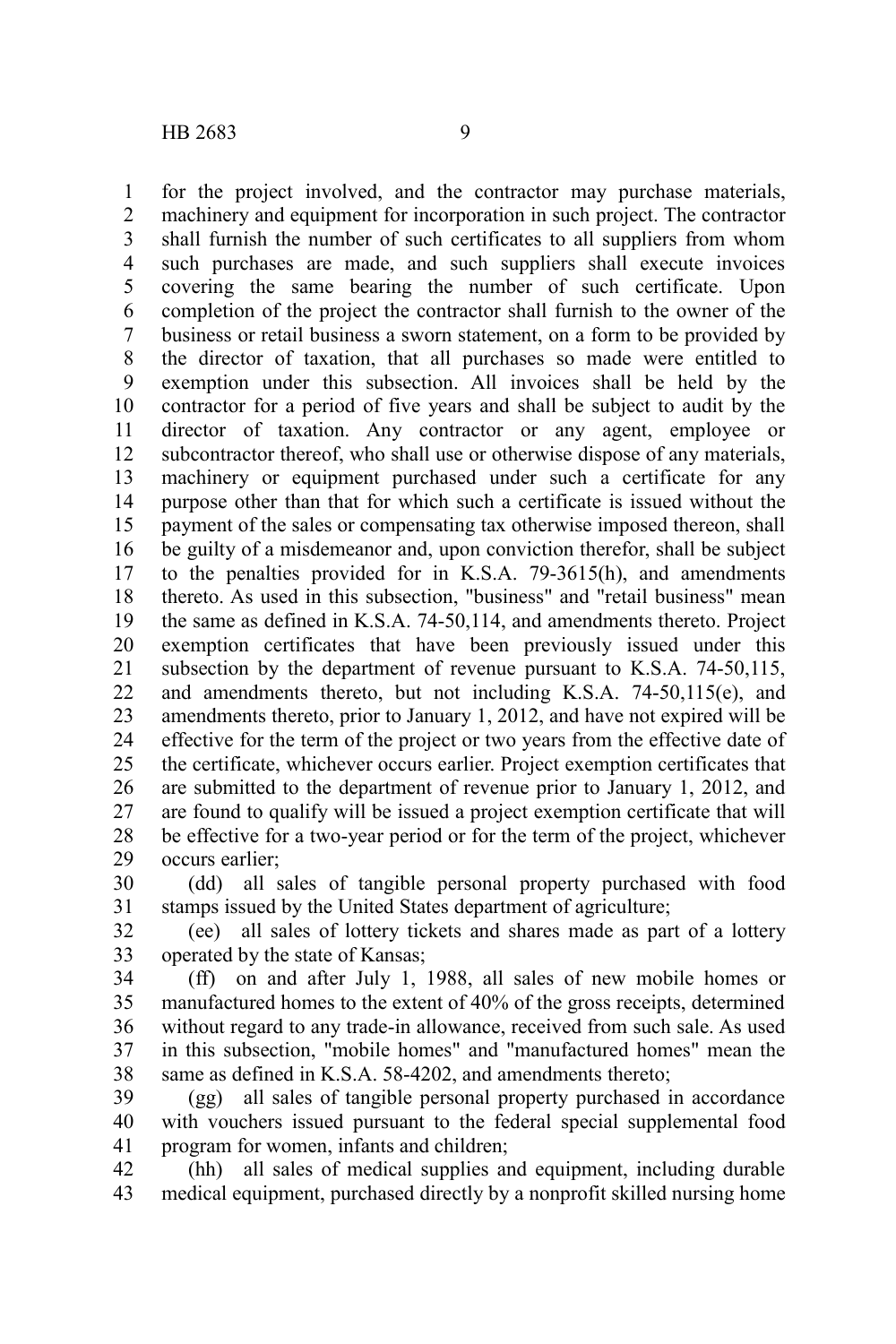or nonprofit intermediate nursing care home, as defined by K.S.A. 39-923, and amendments thereto, for the purpose of providing medical services to residents thereof. This exemption shall not apply to tangible personal property customarily used for human habitation purposes. As used in this subsection, "durable medical equipment" means equipment including repair and replacement parts for such equipment, that can withstand repeated use, is primarily and customarily used to serve a medical purpose, generally is not useful to a person in the absence of illness or injury and is not worn in or on the body, but does not include mobility enhancing equipment as defined in subsection (r), oxygen delivery equipment, kidney dialysis equipment or enteral feeding systems; 1 2 3 4 5 6 7 8 9 10 11

(ii) all sales of tangible personal property purchased directly by a nonprofit organization for nonsectarian comprehensive multidiscipline youth development programs and activities provided or sponsored by such organization, and all sales of tangible personal property by or on behalf of any such organization. This exemption shall not apply to tangible personal property customarily used for human habitation purposes; 12 13 14 15 16 17

(jj) all sales of tangible personal property or services, including the renting and leasing of tangible personal property, purchased directly on behalf of a community-based facility for people with intellectual disability or mental health center organized pursuant to K.S.A. 19-4001 et seq., and amendments thereto, and licensed in accordance with the provisions of K.S.A. 2019 Supp. 39-2001 et seq., and amendments thereto, and all sales of tangible personal property or services purchased by contractors during the time period from July, 2003, through June, 2006, for the purpose of constructing, equipping, maintaining or furnishing a new facility for a community-based facility for people with intellectual disability or mental health center located in Riverton, Cherokee County, Kansas, that would have been eligible for sales tax exemption pursuant to this subsection if purchased directly by such facility or center. This exemption shall not apply to tangible personal property customarily used for human habitation purposes; 18 19 20 21 22 23 24 25 26 27 28 29 30 31 32

 $(kk)$  (1) (A) all sales of machinery and equipment that are used in this state as an integral or essential part of an integrated production operation by a manufacturing or processing plant or facility; 33 34 35

(B) all sales of installation, repair and maintenance services performed on such machinery and equipment; and 36 37

(C) all sales of repair and replacement parts and accessories purchased for such machinery and equipment. 38 39

40

(2) For purposes of this subsection:

(A) "Integrated production operation" means an integrated series of operations engaged in at a manufacturing or processing plant or facility to process, transform or convert tangible personal property by physical, 41 42 43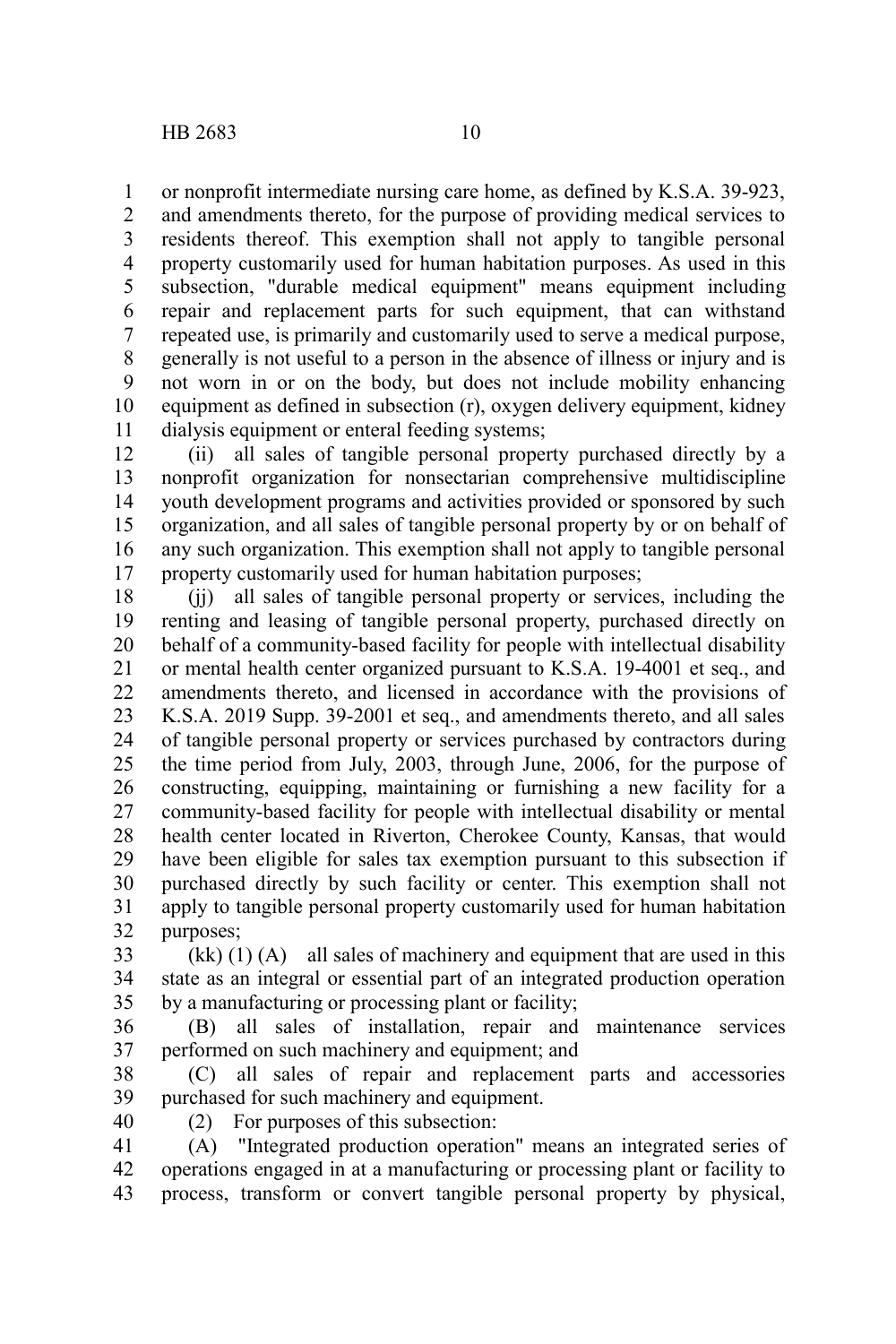chemical or other means into a different form, composition or character from that in which it originally existed. Integrated production operations shall include: (i) Production line operations, including packaging operations; (ii) preproduction operations to handle, store and treat raw materials; (iii) post production handling, storage, warehousing and distribution operations; and (iv) waste, pollution and environmental control operations, if any; 1 2 3 4 5 6 7

(B) "production line" means the assemblage of machinery and equipment at a manufacturing or processing plant or facility where the actual transformation or processing of tangible personal property occurs; 8 9 10

(C) "manufacturing or processing plant or facility" means a single, fixed location owned or controlled by a manufacturing or processing business that consists of one or more structures or buildings in a contiguous area where integrated production operations are conducted to manufacture or process tangible personal property to be ultimately sold at retail. Such term shall not include any facility primarily operated for the purpose of conveying or assisting in the conveyance of natural gas, electricity, oil or water. A business may operate one or more manufacturing or processing plants or facilities at different locations to manufacture or process a single product of tangible personal property to be ultimately sold at retail; 11 12 13 14 15 16 17 18 19 20 21

(D) "manufacturing or processing business" means a business that utilizes an integrated production operation to manufacture, process, fabricate, finish or assemble items for wholesale and retail distribution as part of what is commonly regarded by the general public as an industrial manufacturing or processing operation or an agricultural commodity processing operation. (i) Industrial manufacturing or processing operations include, by way of illustration but not of limitation, the fabrication of automobiles, airplanes, machinery or transportation equipment, the fabrication of metal, plastic, wood or paper products, electricity power generation, water treatment, petroleum refining, chemical production, wholesale bottling, newspaper printing, ready mixed concrete production, and the remanufacturing of used parts for wholesale or retail sale. Such processing operations shall include operations at an oil well, gas well, mine or other excavation site where the oil, gas, minerals, coal, clay, stone, sand or gravel that has been extracted from the earth is cleaned, separated, crushed, ground, milled, screened, washed or otherwise treated or prepared before its transmission to a refinery or before any other wholesale or retail distribution. (ii) Agricultural commodity processing operations include, by way of illustration but not of limitation, meat packing, poultry slaughtering and dressing, processing and packaging farm and dairy products in sealed containers for wholesale and retail distribution, feed grinding, grain milling, frozen food processing, and grain handling, cleaning, blending, 22 23 24 25 26 27 28 29 30 31 32 33 34 35 36 37 38 39 40 41 42 43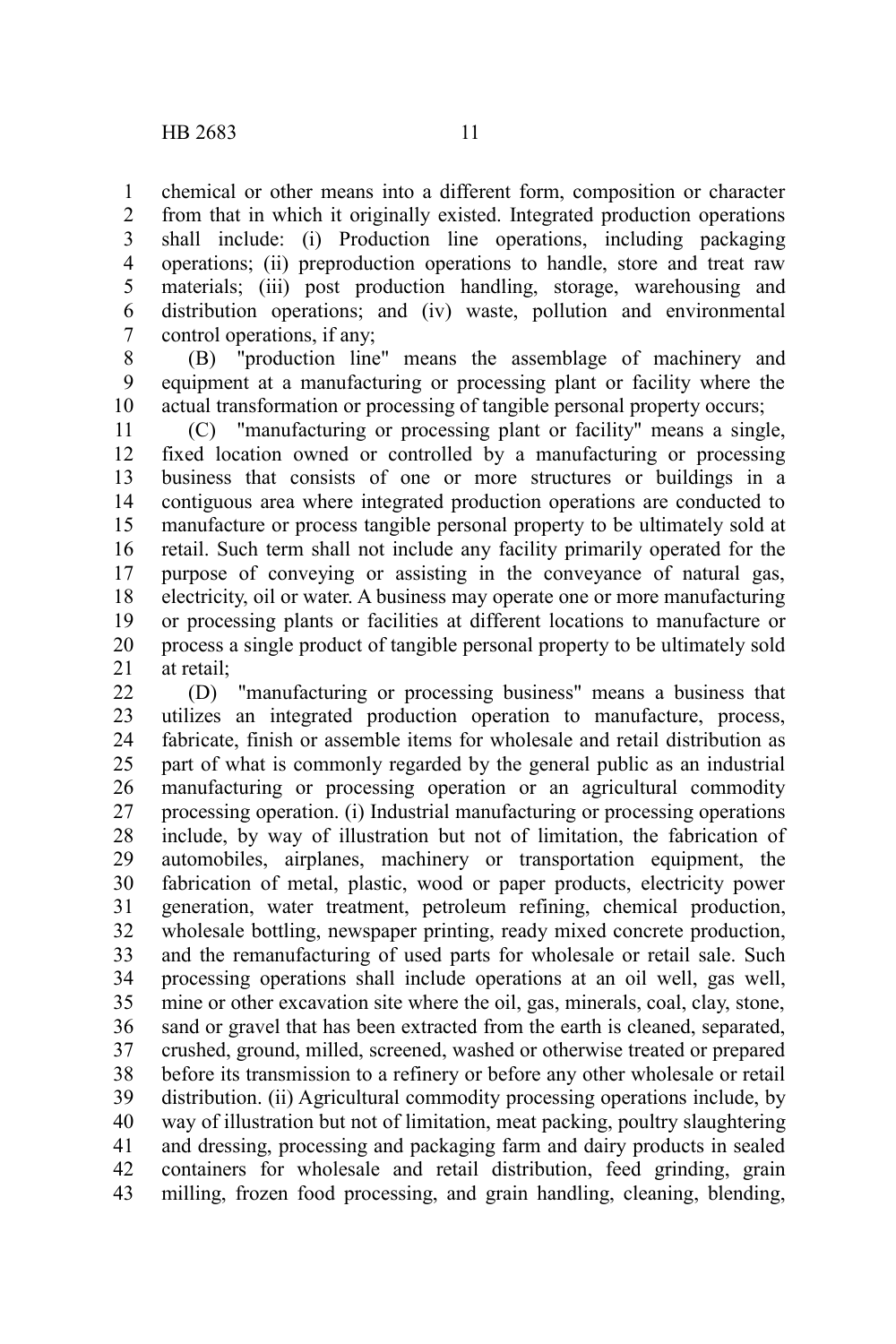fumigation, drying and aeration operations engaged in by grain elevators or other grain storage facilities. (iii) Manufacturing or processing businesses do not include, by way of illustration but not of limitation, nonindustrial businesses whose operations are primarily retail and that produce or process tangible personal property as an incidental part of conducting the retail business, such as retailers who bake, cook or prepare food products in the regular course of their retail trade, grocery stores, meat lockers and meat markets that butcher or dress livestock or poultry in the regular course of their retail trade, contractors who alter, service, repair or improve real property, and retail businesses that clean, service or refurbish and repair tangible personal property for its owner; 1 2 3 4 5 6 7 8 9 10 11

(E) "repair and replacement parts and accessories" means all parts and accessories for exempt machinery and equipment, including, but not limited to, dies, jigs, molds, patterns and safety devices that are attached to exempt machinery or that are otherwise used in production, and parts and accessories that require periodic replacement such as belts, drill bits, grinding wheels, grinding balls, cutting bars, saws, refractory brick and other refractory items for exempt kiln equipment used in production operations; 12 13 14 15 16 17 18 19

20

(F) "primary" or "primarily" mean more than 50% of the time.

(3) For purposes of this subsection, machinery and equipment shall be deemed to be used as an integral or essential part of an integrated production operation when used: 21 22 23

(A) To receive, transport, convey, handle, treat or store raw materials in preparation of its placement on the production line; 24 25

(B) to transport, convey, handle or store the property undergoing manufacturing or processing at any point from the beginning of the production line through any warehousing or distribution operation of the final product that occurs at the plant or facility; 26 27 28 29

(C) to act upon, effect, promote or otherwise facilitate a physical change to the property undergoing manufacturing or processing; 30 31

(D) to guide, control or direct the movement of property undergoing manufacturing or processing; 32 33

(E) to test or measure raw materials, the property undergoing manufacturing or processing or the finished product, as a necessary part of the manufacturer's integrated production operations; 34 35 36

(F) to plan, manage, control or record the receipt and flow of inventories of raw materials, consumables and component parts, the flow of the property undergoing manufacturing or processing and the management of inventories of the finished product; 37 38 39 40

(G) to produce energy for, lubricate, control the operating of or otherwise enable the functioning of other production machinery and equipment and the continuation of production operations; 41 42 43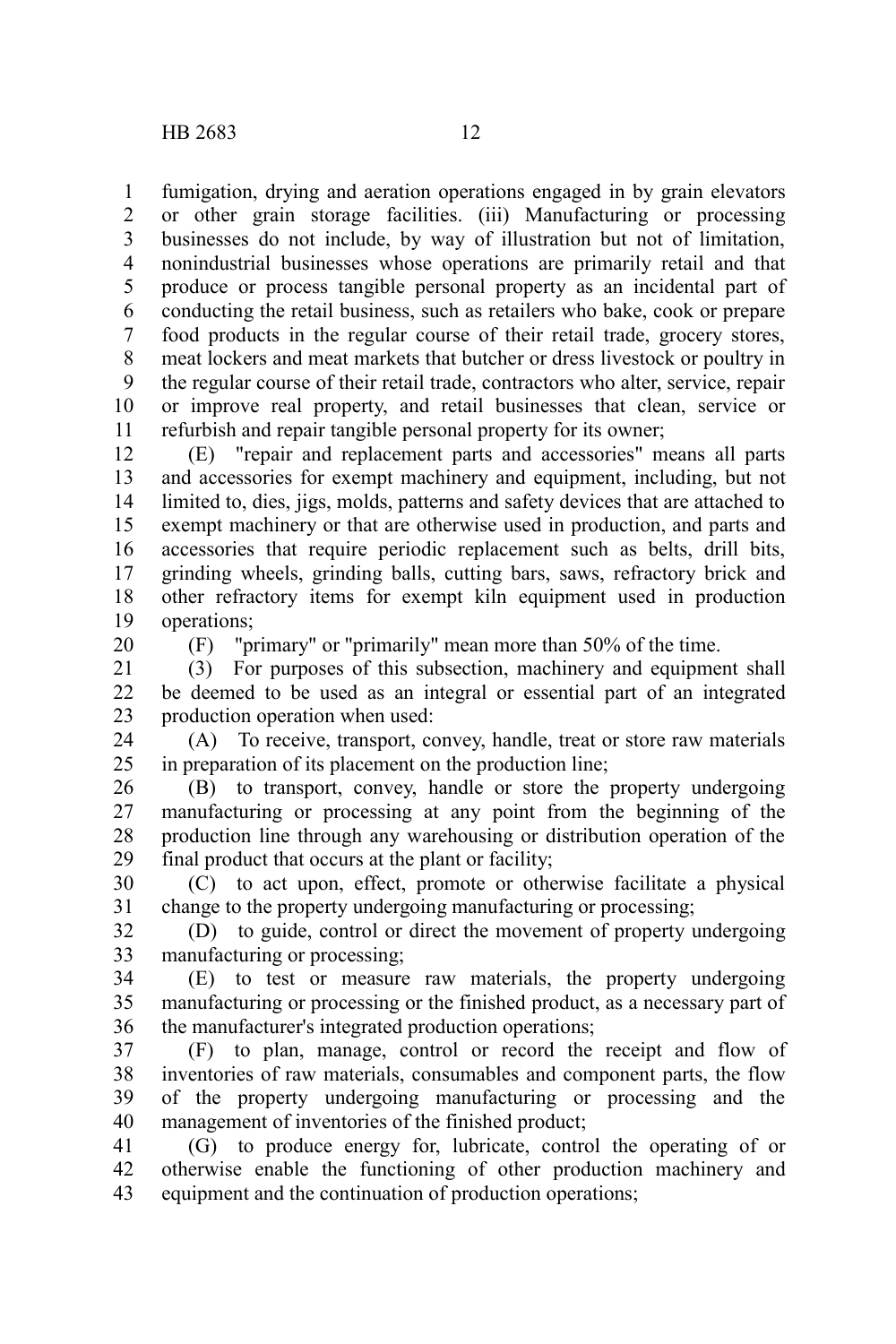(H) to package the property being manufactured or processed in a container or wrapping in which such property is normally sold or transported; 1 2 3

(I) to transmit or transport electricity, coke, gas, water, steam or similar substances used in production operations from the point of generation, if produced by the manufacturer or processor at the plant site, to that manufacturer's production operation; or, if purchased or delivered from off-site, from the point where the substance enters the site of the plant or facility to that manufacturer's production operations; 4 5 6 7 8 9

(J) to cool, heat, filter, refine or otherwise treat water, steam, acid, oil, solvents or other substances that are used in production operations; 10 11

(K) to provide and control an environment required to maintain certain levels of air quality, humidity or temperature in special and limited areas of the plant or facility, where such regulation of temperature or humidity is part of and essential to the production process; 12 13 14 15

(L) to treat, transport or store waste or other byproducts of production operations at the plant or facility; or 16 17

(M) to control pollution at the plant or facility where the pollution is produced by the manufacturing or processing operation. 18 19

(4) The following machinery, equipment and materials shall be deemed to be exempt even though it may not otherwise qualify as machinery and equipment used as an integral or essential part of an integrated production operation: (A) Computers and related peripheral equipment that are utilized by a manufacturing or processing business for engineering of the finished product or for research and development or product design; (B) machinery and equipment that is utilized by a manufacturing or processing business to manufacture or rebuild tangible personal property that is used in manufacturing or processing operations, including tools, dies, molds, forms and other parts of qualifying machinery and equipment; (C) portable plants for aggregate concrete, bulk cement and asphalt including cement mixing drums to be attached to a motor vehicle; (D) industrial fixtures, devices, support facilities and special foundations necessary for manufacturing and production operations, and materials and other tangible personal property sold for the purpose of fabricating such fixtures, devices, facilities and foundations. An exemption certificate for such purchases shall be signed by the manufacturer or processor. If the fabricator purchases such material, the fabricator shall also sign the exemption certificate; (E) a manufacturing or processing business' laboratory equipment that is not located at the plant or facility, but that would otherwise qualify for exemption under subsection  $(3)(E)$ ; (F) all machinery and equipment used in surface mining activities as described in K.S.A. 49-601 et seq., and amendments thereto, beginning from the time a reclamation plan is filed to the acceptance of the 20 21 22 23 24 25 26 27 28 29 30 31 32 33 34 35 36 37 38 39 40 41 42 43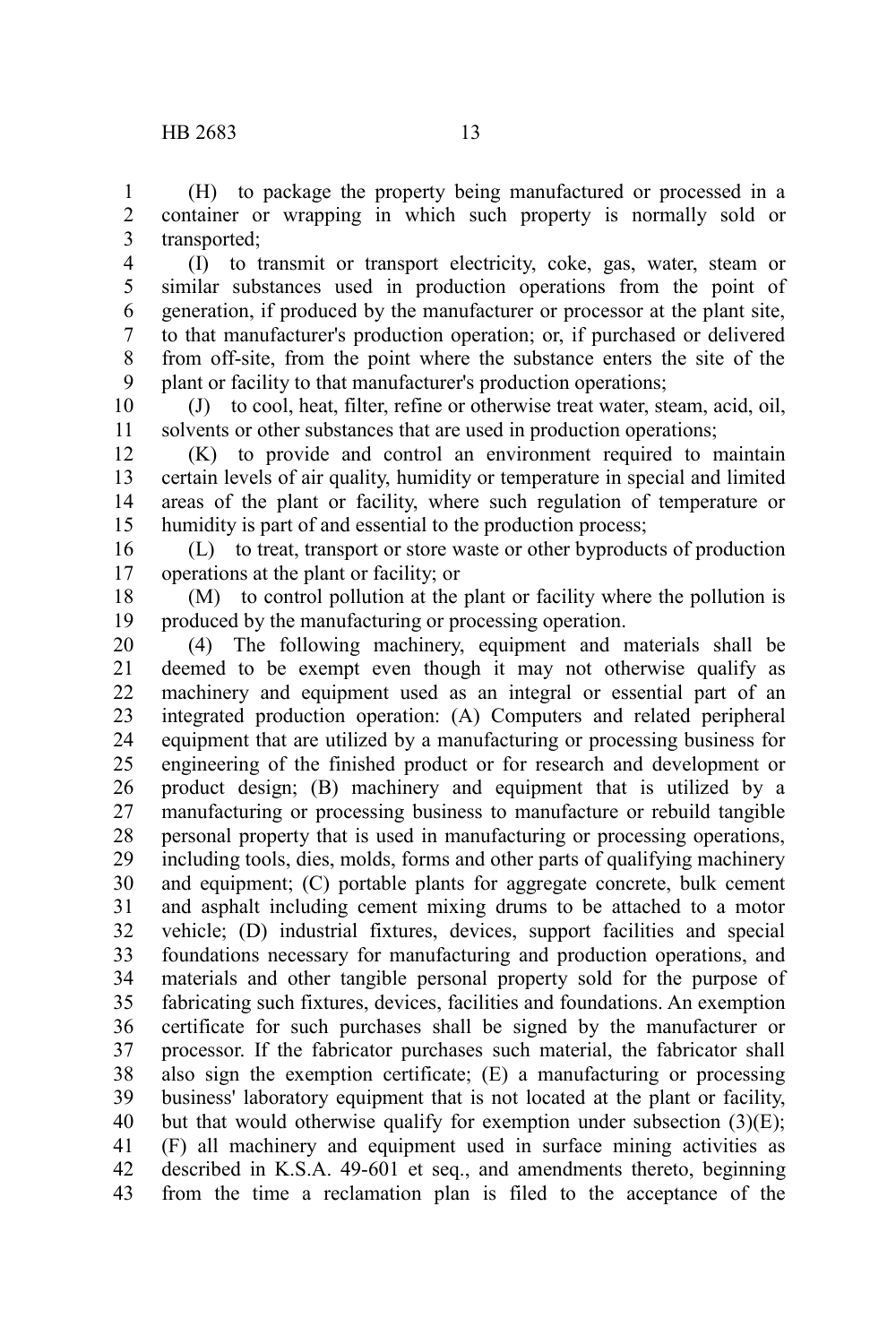completed final site reclamation. 1

(5) "Machinery and equipment used as an integral or essential part of an integrated production operation" shall not include: 2 3

(A) Machinery and equipment used for nonproduction purposes, including, but not limited to, machinery and equipment used for plant security, fire prevention, first aid, accounting, administration, record keeping, advertising, marketing, sales or other related activities, plant cleaning, plant communications and employee work scheduling; 4 5 6 7 8

(B) machinery, equipment and tools used primarily in maintaining and repairing any type of machinery and equipment or the building and plant; 9 10 11

(C) transportation, transmission and distribution equipment not primarily used in a production, warehousing or material handling operation at the plant or facility, including the means of conveyance of natural gas, electricity, oil or water, and equipment related thereto, located outside the plant or facility; 12 13 14 15 16

(D) office machines and equipment including computers and related peripheral equipment not used directly and primarily to control or measure the manufacturing process; 17 18 19

20

(E) furniture and other furnishings;

(F) buildings, other than exempt machinery and equipment that is permanently affixed to or becomes a physical part of the building, and any other part of real estate that is not otherwise exempt; 21 22 23

(G) building fixtures that are not integral to the manufacturing operation, such as utility systems for heating, ventilation, air conditioning, communications, plumbing or electrical; 24 25 26

(H) machinery and equipment used for general plant heating, cooling and lighting; 27 28

(I) motor vehicles that are registered for operation on public highways; or 29 30

(J) employee apparel, except safety and protective apparel that is purchased by an employer and furnished gratuitously to employees who are involved in production or research activities. 31 32 33

(6) Subsections (3) and (5) shall not be construed as exclusive listings of the machinery and equipment that qualify or do not qualify as an integral or essential part of an integrated production operation. When machinery or equipment is used as an integral or essential part of production operations part of the time and for nonproduction purposes at other times, the primary use of the machinery or equipment shall determine whether or not such machinery or equipment qualifies for exemption. 34 35 36 37 38 39 40 41

(7) The secretary of revenue shall adopt rules and regulations necessary to administer the provisions of this subsection; 42 43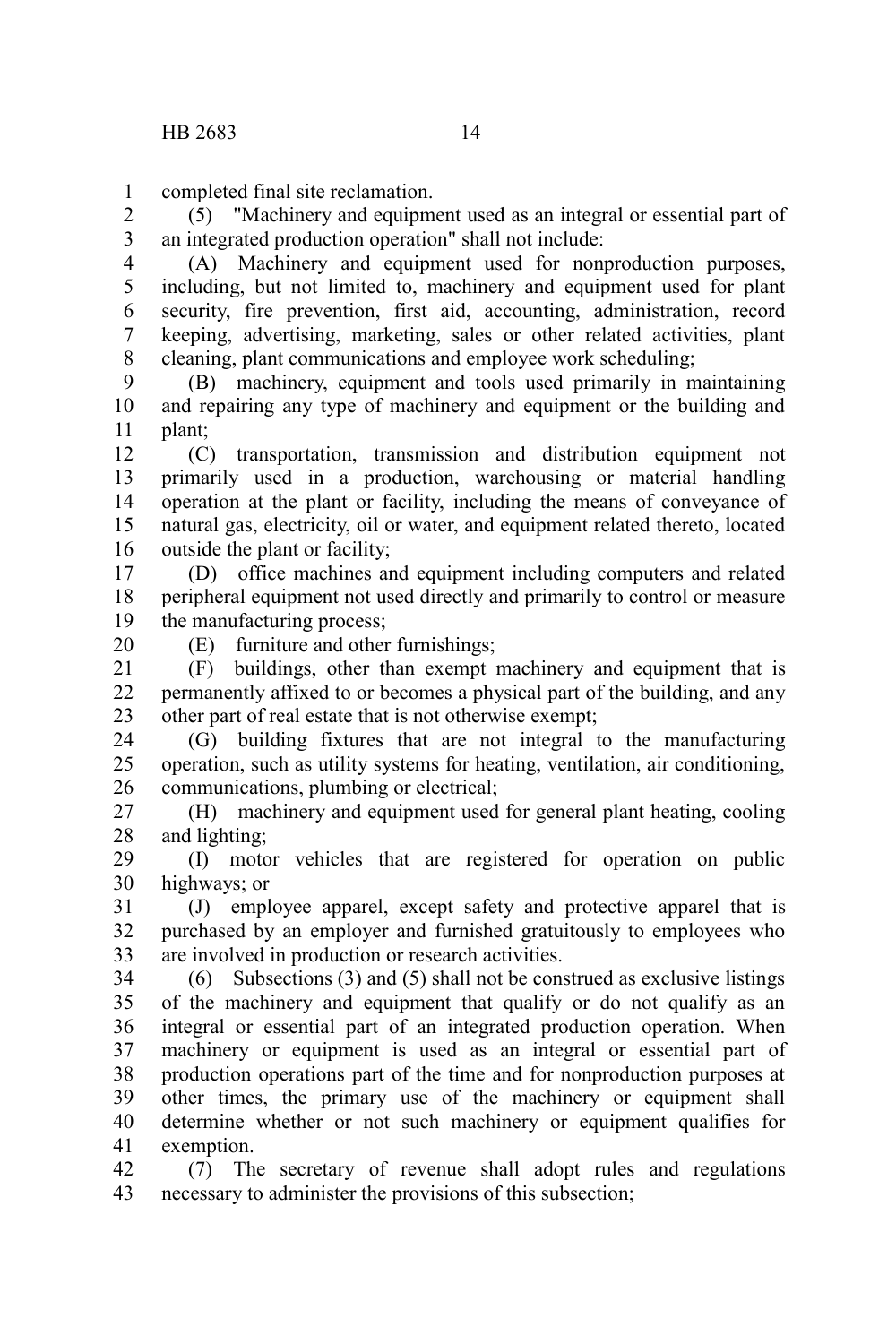(ll) all sales of educational materials purchased for distribution to the public at no charge by a nonprofit corporation organized for the purpose of encouraging, fostering and conducting programs for the improvement of public health, except that for taxable years commencing after December 31, 2013, this subsection shall not apply to any sales of such materials purchased by a nonprofit corporation which performs any abortion, as defined in K.S.A. 65-6701, and amendments thereto; 1 2 3 4 5 6 7

(mm) all sales of seeds and tree seedlings; fertilizers, insecticides, herbicides, germicides, pesticides and fungicides; and services, purchased and used for the purpose of producing plants in order to prevent soil erosion on land devoted to agricultural use; 8 9 10 11

(nn) except as otherwise provided in this act, all sales of services rendered by an advertising agency or licensed broadcast station or any member, agent or employee thereof; 12 13 14

(oo) all sales of tangible personal property purchased by a community action group or agency for the exclusive purpose of repairing or weatherizing housing occupied by low-income individuals; 15 16 17

(pp) all sales of drill bits and explosives actually utilized in the exploration and production of oil or gas; 18 19

(qq) all sales of tangible personal property and services purchased by a nonprofit museum or historical society or any combination thereof, including a nonprofit organization that is organized for the purpose of stimulating public interest in the exploration of space by providing educational information, exhibits and experiences, that is exempt from federal income taxation pursuant to section 501(c)(3) of the federal internal revenue code of 1986; 20 21 22 23 24 25 26

(rr) all sales of tangible personal property that will admit the purchaser thereof to any annual event sponsored by a nonprofit organization that is exempt from federal income taxation pursuant to section  $501(c)(3)$  of the federal internal revenue code of 1986, except that for taxable years commencing after December 31, 2013, this subsection shall not apply to any sales of such tangible personal property purchased by a nonprofit organization which performs any abortion, as defined in K.S.A. 65-6701, and amendments thereto; 27 28 29 30 31 32 33 34

(ss) all sales of tangible personal property and services purchased by a public broadcasting station licensed by the federal communications commission as a noncommercial educational television or radio station; 35 36 37

(tt) all sales of tangible personal property and services purchased by or on behalf of a not-for-profit corporation that is exempt from federal income taxation pursuant to section  $501(c)(3)$  of the federal internal revenue code of 1986, for the sole purpose of constructing a Kansas Korean War memorial; 38 39 40 41 42

(uu) all sales of tangible personal property and services purchased by 43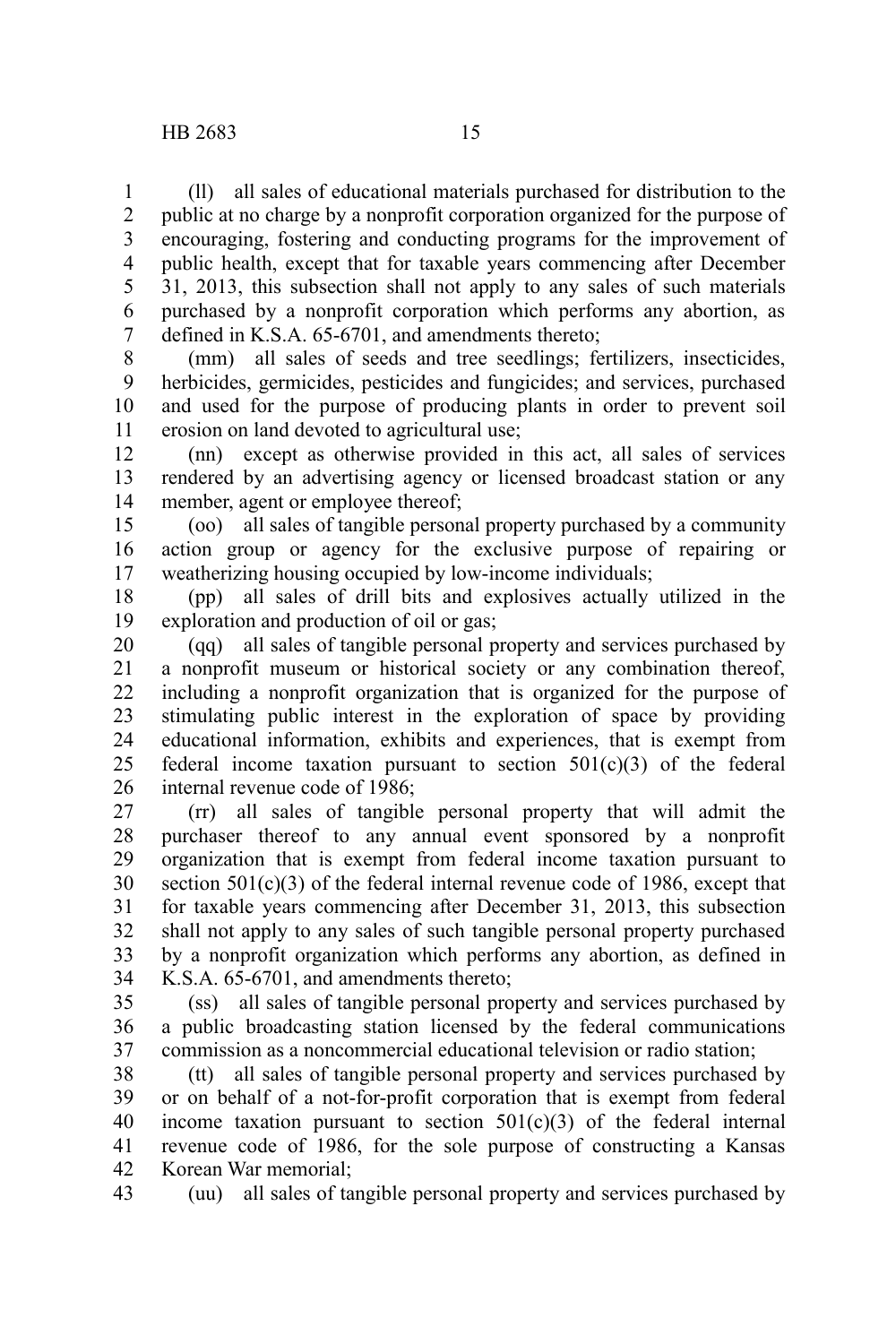or on behalf of any rural volunteer fire-fighting organization for use exclusively in the performance of its duties and functions; 1 2

(vv) all sales of tangible personal property purchased by any of the following organizations that are exempt from federal income taxation pursuant to section  $501(c)(3)$  of the federal internal revenue code of 1986, for the following purposes, and all sales of any such property by or on behalf of any such organization for any such purpose: 3 4 5 6 7

(1) The American heart association, Kansas affiliate, inc. for the purposes of providing education, training, certification in emergency cardiac care, research and other related services to reduce disability and death from cardiovascular diseases and stroke; 8 9 10 11

(2) the Kansas alliance for the mentally ill, inc. for the purpose of advocacy for persons with mental illness and to education, research and support for their families; 12 13 14

(3) the Kansas mental illness awareness council for the purposes of advocacy for persons who are mentally ill and for education, research and support for them and their families: 15 16 17

(4) the American diabetes association Kansas affiliate, inc. for the purpose of eliminating diabetes through medical research, public education focusing on disease prevention and education, patient education including information on coping with diabetes, and professional education and training; 18 19 20 21  $22$ 

(5) the American lung association of Kansas, inc. for the purpose of eliminating all lung diseases through medical research, public education including information on coping with lung diseases, professional education and training related to lung disease and other related services to reduce the incidence of disability and death due to lung disease; 23 24 25 26 27

(6) the Kansas chapters of the Alzheimer's disease and related disorders association, inc. for the purpose of providing assistance and support to persons in Kansas with Alzheimer's disease, and their families and caregivers; 28 29 30 31

(7) the Kansas chapters of the Parkinson's disease association for the purpose of eliminating Parkinson's disease through medical research and public and professional education related to such disease; 32 33 34

(8) the national kidney foundation of Kansas and western Missouri for the purpose of eliminating kidney disease through medical research and public and private education related to such disease; 35 36 37

(9) the heartstrings community foundation for the purpose of providing training, employment and activities for adults with developmental disabilities; 38 39 40

(10) the cystic fibrosis foundation, heart of America chapter, for the purposes of assuring the development of the means to cure and control cystic fibrosis and improving the quality of life for those with the disease; 41 42 43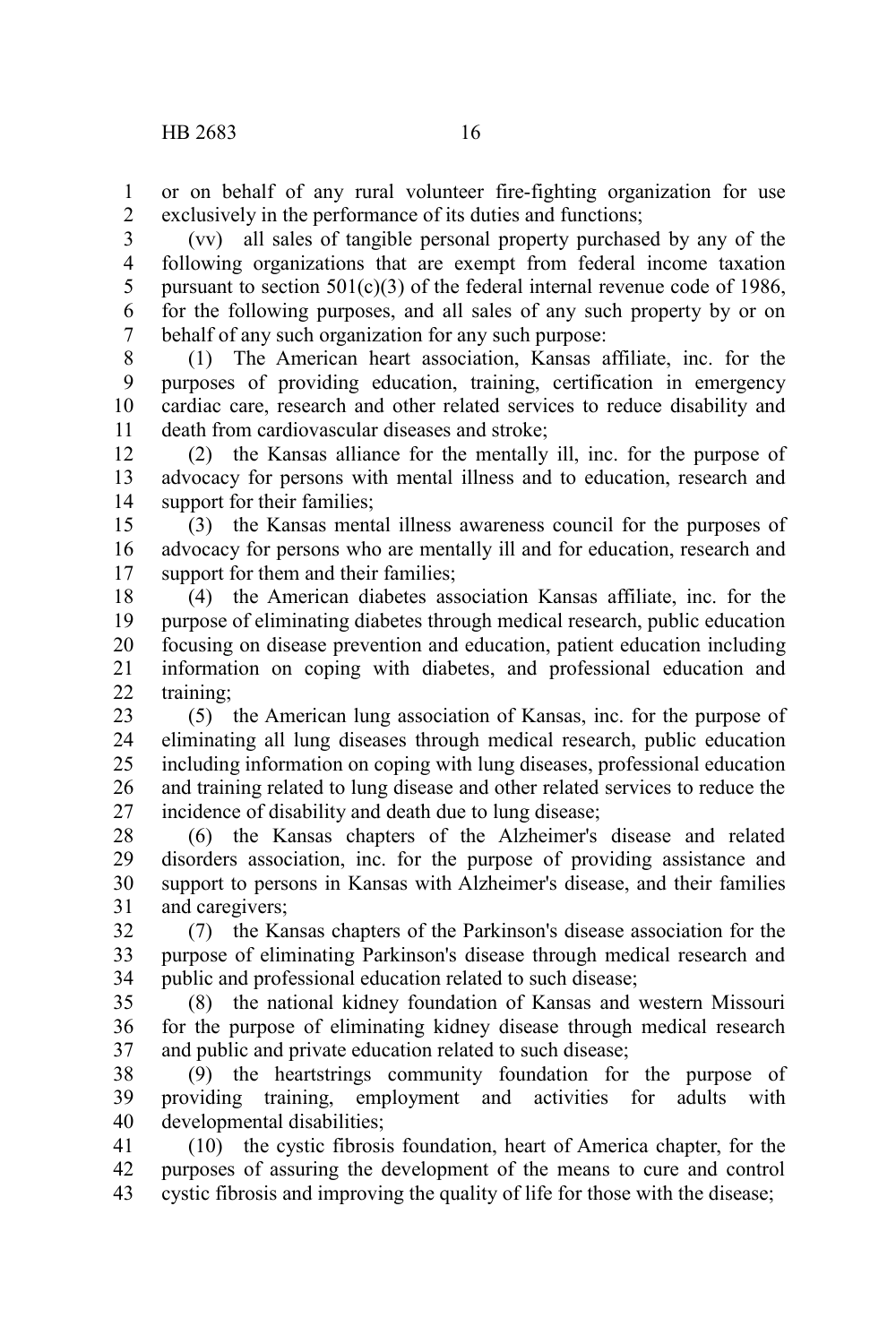(11) the spina bifida association of Kansas for the purpose of providing financial, educational and practical aid to families and individuals with spina bifida. Such aid includes, but is not limited to, funding for medical devices, counseling and medical educational opportunities; 1 2 3 4 5

6 7

(12) the CHWC, Inc., for the purpose of rebuilding urban core neighborhoods through the construction of new homes, acquiring and renovating existing homes and other related activities, and promoting economic development in such neighborhoods; 8 9

(13) the cross-lines cooperative council for the purpose of providing social services to low income individuals and families; 10 11

(14) the dreams work, inc., for the purpose of providing young adult day services to individuals with developmental disabilities and assisting families in avoiding institutional or nursing home care for a developmentally disabled member of their family; 12 13 14 15

(15) the KSDS, Inc., for the purpose of promoting the independence and inclusion of people with disabilities as fully participating and contributing members of their communities and society through the training and providing of guide and service dogs to people with disabilities, and providing disability education and awareness to the general public; 16 17 18 19 20 21

(16) the lyme association of greater Kansas City, Inc., for the purpose of providing support to persons with lyme disease and public education relating to the prevention, treatment and cure of lyme disease; 22 23 24

(17) the dream factory, inc., for the purpose of granting the dreams of children with critical and chronic illnesses; 25 26

(18) the Ottawa Suzuki strings, inc., for the purpose of providing students and families with education and resources necessary to enable each child to develop fine character and musical ability to the fullest potential; 27 28 29 30

(19) the international association of lions clubs for the purpose of creating and fostering a spirit of understanding among all people for humanitarian needs by providing voluntary services through community involvement and international cooperation; 31 32 33 34

(20) the Johnson county young matrons, inc., for the purpose of promoting a positive future for members of the community through volunteerism, financial support and education through the efforts of an all volunteer organization; 35 36 37 38

(21) the American cancer society, inc., for the purpose of eliminating cancer as a major health problem by preventing cancer, saving lives and diminishing suffering from cancer, through research, education, advocacy and service; 39 40 41 42

(22) the community services of Shawnee, inc., for the purpose of 43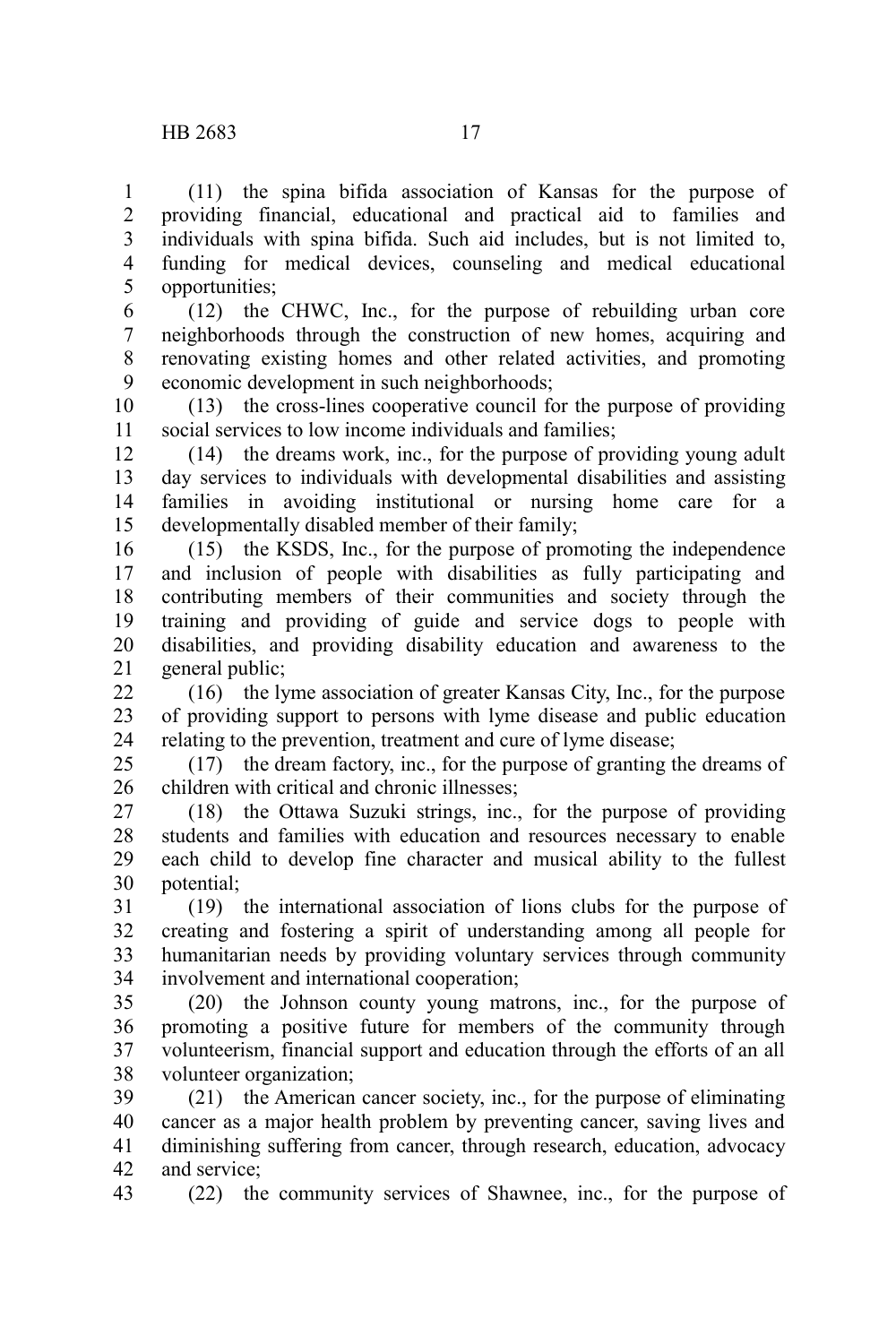providing food and clothing to those in need; 1

(23) the angel babies association, for the purpose of providing assistance, support and items of necessity to teenage mothers and their babies; and 2 3 4

(24) the Kansas fairgrounds foundation for the purpose of the preservation, renovation and beautification of the Kansas state fairgrounds; 5 6

(ww) all sales of tangible personal property purchased by the habitat for humanity for the exclusive use of being incorporated within a housing project constructed by such organization; 7 8 9

(xx) all sales of tangible personal property and services purchased by a nonprofit zoo that is exempt from federal income taxation pursuant to section  $501(c)(3)$  of the federal internal revenue code of 1986, or on behalf of such zoo by an entity itself exempt from federal income taxation pursuant to section  $501(c)(3)$  of the federal internal revenue code of 1986 contracted with to operate such zoo and all sales of tangible personal property or services purchased by a contractor for the purpose of constructing, equipping, reconstructing, maintaining, repairing, enlarging, furnishing or remodeling facilities for any nonprofit zoo that would be exempt from taxation under the provisions of this section if purchased directly by such nonprofit zoo or the entity operating such zoo. Nothing in this subsection shall be deemed to exempt the purchase of any construction machinery, equipment or tools used in the constructing, equipping, reconstructing, maintaining, repairing, enlarging, furnishing or remodeling facilities for any nonprofit zoo. When any nonprofit zoo shall contract for the purpose of constructing, equipping, reconstructing, maintaining, repairing, enlarging, furnishing or remodeling facilities, it shall obtain from the state and furnish to the contractor an exemption certificate for the project involved, and the contractor may purchase materials for incorporation in such project. The contractor shall furnish the number of such certificate to all suppliers from whom such purchases are made, and such suppliers shall execute invoices covering the same bearing the number of such certificate. Upon completion of the project the contractor shall furnish to the nonprofit zoo concerned a sworn statement, on a form to be provided by the director of taxation, that all purchases so made were entitled to exemption under this subsection. All invoices shall be held by the contractor for a period of five years and shall be subject to audit by the director of taxation. If any materials purchased under such a certificate are found not to have been incorporated in the building or other project or not to have been returned for credit or the sales or compensating tax otherwise imposed upon such materials that will not be so incorporated in the building or other project reported and paid by such contractor to the director of taxation not later than the  $20<sup>th</sup>$  day of the month following the close of the month in which it shall be determined that such materials will 10 11 12 13 14 15 16 17 18 19 20 21 22 23 24 25 26 27 28 29 30 31 32 33 34 35 36 37 38 39 40 41 42 43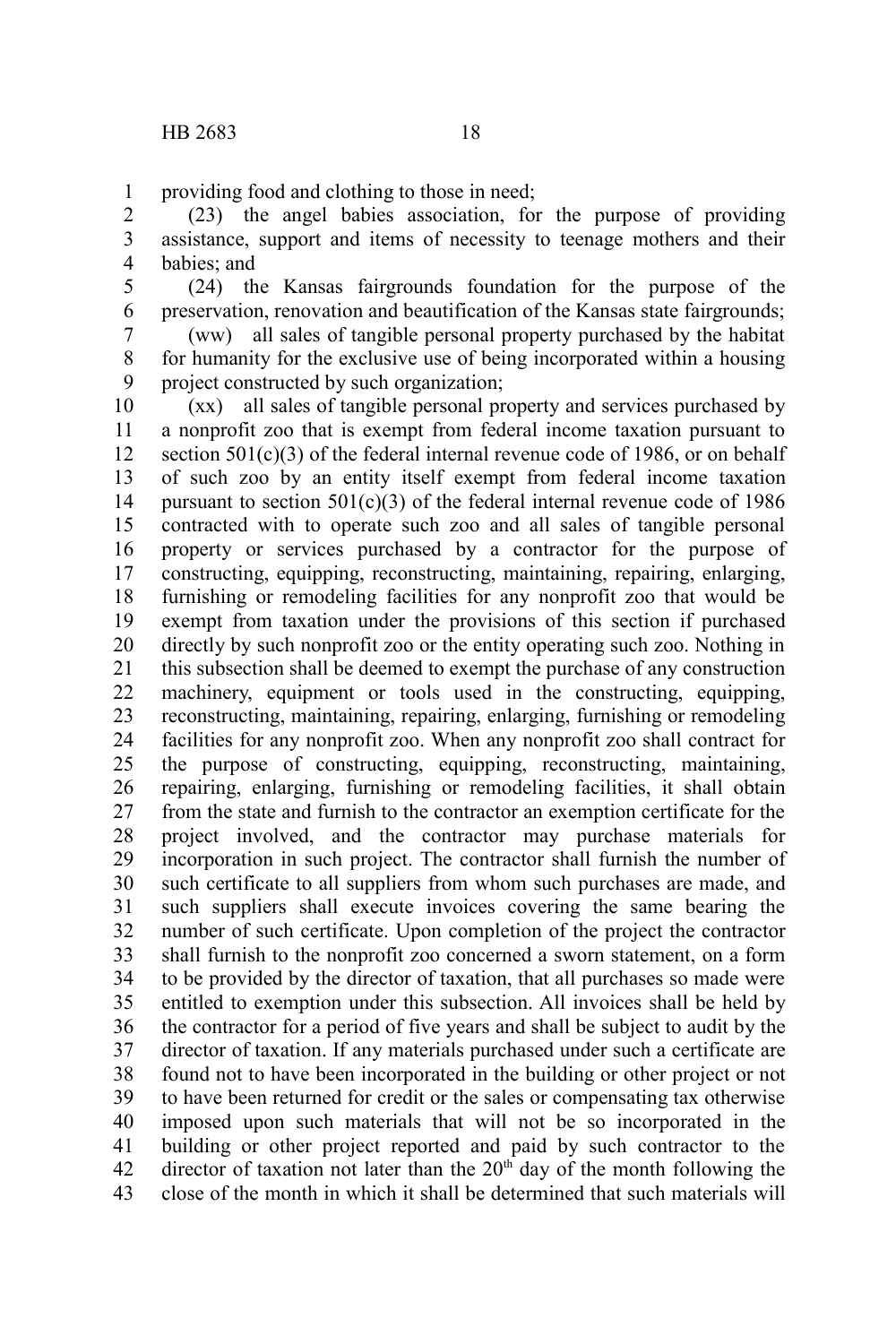not be used for the purpose for which such certificate was issued, the nonprofit zoo concerned shall be liable for tax on all materials purchased for the project, and upon payment thereof it may recover the same from the contractor together with reasonable attorney fees. Any contractor or any agent, employee or subcontractor thereof, who shall use or otherwise dispose of any materials purchased under such a certificate for any purpose other than that for which such a certificate is issued without the payment of the sales or compensating tax otherwise imposed upon such materials, shall be guilty of a misdemeanor and, upon conviction therefor, shall be subject to the penalties provided for in K.S.A. 79-3615(h), and amendments thereto; 1 2 3 4 5 6 7 8 9 10 11

(yy) all sales of tangible personal property and services purchased by a parent-teacher association or organization, and all sales of tangible personal property by or on behalf of such association or organization; 12 13 14

(zz) all sales of machinery and equipment purchased by over-the-air, free access radio or television station that is used directly and primarily for the purpose of producing a broadcast signal or is such that the failure of the machinery or equipment to operate would cause broadcasting to cease. For purposes of this subsection, machinery and equipment shall include, but not be limited to, that required by rules and regulations of the federal communications commission, and all sales of electricity which are essential or necessary for the purpose of producing a broadcast signal or is such that the failure of the electricity would cause broadcasting to cease; 15 16 17 18 19 20 21 22 23

(aaa) all sales of tangible personal property and services purchased by a religious organization that is exempt from federal income taxation pursuant to section  $501(c)(3)$  of the federal internal revenue code, and used exclusively for religious purposes, and all sales of tangible personal property or services purchased by a contractor for the purpose of constructing, equipping, reconstructing, maintaining, repairing, enlarging, furnishing or remodeling facilities for any such organization that would be exempt from taxation under the provisions of this section if purchased directly by such organization. Nothing in this subsection shall be deemed to exempt the purchase of any construction machinery, equipment or tools used in the constructing, equipping, reconstructing, maintaining, repairing, enlarging, furnishing or remodeling facilities for any such organization. When any such organization shall contract for the purpose of constructing, equipping, reconstructing, maintaining, repairing, enlarging, furnishing or remodeling facilities, it shall obtain from the state and furnish to the contractor an exemption certificate for the project involved, and the contractor may purchase materials for incorporation in such project. The contractor shall furnish the number of such certificate to all suppliers from whom such purchases are made, and such suppliers shall execute invoices covering the same bearing the number of such certificate. Upon 24 25 26 27 28 29 30 31 32 33 34 35 36 37 38 39 40 41 42 43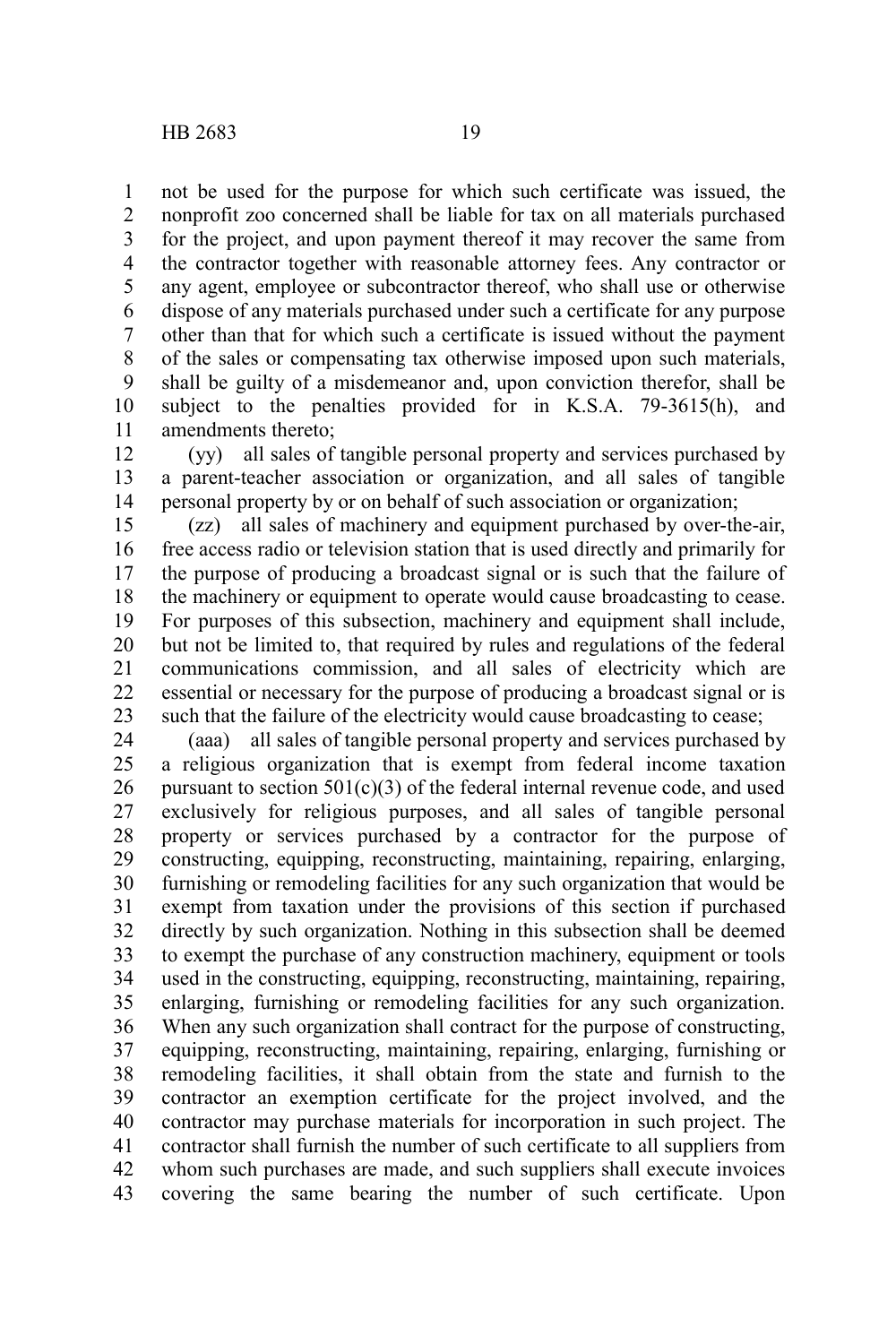completion of the project the contractor shall furnish to such organization concerned a sworn statement, on a form to be provided by the director of taxation, that all purchases so made were entitled to exemption under this subsection. All invoices shall be held by the contractor for a period of five years and shall be subject to audit by the director of taxation. If any materials purchased under such a certificate are found not to have been incorporated in the building or other project or not to have been returned for credit or the sales or compensating tax otherwise imposed upon such materials that will not be so incorporated in the building or other project reported and paid by such contractor to the director of taxation not later than the  $20<sup>th</sup>$  day of the month following the close of the month in which it shall be determined that such materials will not be used for the purpose for which such certificate was issued, such organization concerned shall be liable for tax on all materials purchased for the project, and upon payment thereof it may recover the same from the contractor together with reasonable attorney fees. Any contractor or any agent, employee or subcontractor thereof, who shall use or otherwise dispose of any materials purchased under such a certificate for any purpose other than that for which such a certificate is issued without the payment of the sales or compensating tax otherwise imposed upon such materials, shall be guilty of a misdemeanor and, upon conviction therefor, shall be subject to the penalties provided for in K.S.A. 79-3615(h), and amendments thereto. Sales tax paid on and after July 1, 1998, but prior to the effective date of this act upon the gross receipts received from any sale exempted by the amendatory provisions of this subsection shall be refunded. Each claim for a sales tax refund shall be verified and submitted to the director of taxation upon forms furnished by the director and shall be accompanied by any additional documentation required by the director. The director shall review each claim and shall refund that amount of sales tax paid as determined under the provisions of this subsection. All refunds shall be paid from the sales tax refund fund upon warrants of the director of accounts and reports pursuant to vouchers approved by the director or the director's designee; 1 2 3 4 5 6 7 8 9 10 11 12 13 14 15 16 17 18 19 20 21 22 23 24 25 26 27 28 29 30 31 32 33

(bbb) all sales of food for human consumption by an organization that is exempt from federal income taxation pursuant to section  $501(c)(3)$  of the federal internal revenue code of 1986, pursuant to a food distribution program that offers such food at a price below cost in exchange for the performance of community service by the purchaser thereof; 34 35 36 37 38

(ccc) on and after July 1, 1999, all sales of tangible personal property and services purchased by a primary care clinic or health center the primary purpose of which is to provide services to medically underserved individuals and families, and that is exempt from federal income taxation pursuant to section  $501(c)(3)$  of the federal internal revenue code, and all 39 40 41 42 43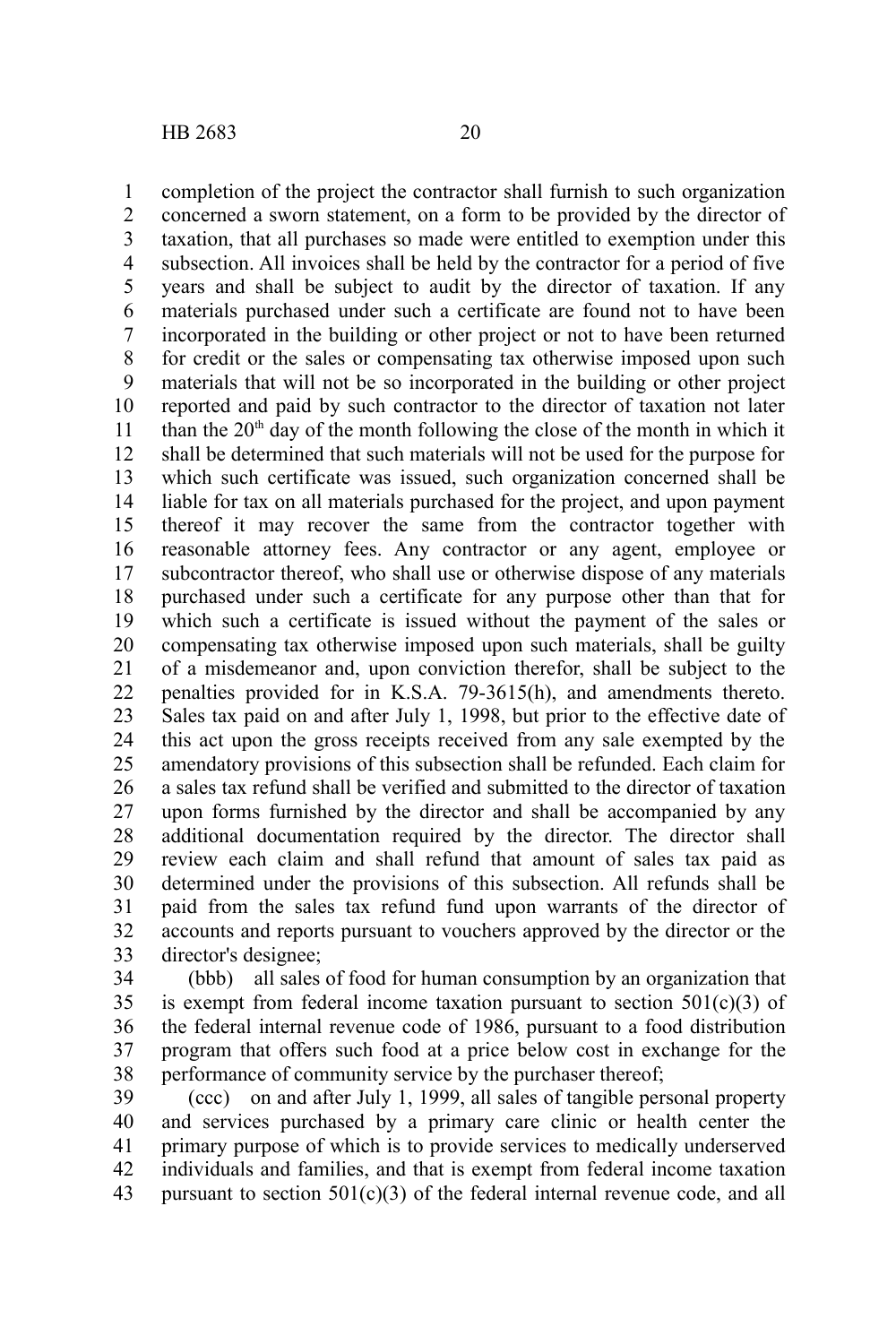sales of tangible personal property or services purchased by a contractor for the purpose of constructing, equipping, reconstructing, maintaining, repairing, enlarging, furnishing or remodeling facilities for any such clinic or center that would be exempt from taxation under the provisions of this section if purchased directly by such clinic or center, except that for taxable years commencing after December 31, 2013, this subsection shall not apply to any sales of such tangible personal property and services purchased by a primary care clinic or health center which performs any abortion, as defined in K.S.A. 65-6701, and amendments thereto. Nothing in this subsection shall be deemed to exempt the purchase of any construction machinery, equipment or tools used in the constructing, equipping, reconstructing, maintaining, repairing, enlarging, furnishing or remodeling facilities for any such clinic or center. When any such clinic or center shall contract for the purpose of constructing, equipping, reconstructing, maintaining, repairing, enlarging, furnishing or remodeling facilities, it shall obtain from the state and furnish to the contractor an exemption certificate for the project involved, and the contractor may purchase materials for incorporation in such project. The contractor shall furnish the number of such certificate to all suppliers from whom such purchases are made, and such suppliers shall execute invoices covering the same bearing the number of such certificate. Upon completion of the project the contractor shall furnish to such clinic or center concerned a sworn statement, on a form to be provided by the director of taxation, that all purchases so made were entitled to exemption under this subsection. All invoices shall be held by the contractor for a period of five years and shall be subject to audit by the director of taxation. If any materials purchased under such a certificate are found not to have been incorporated in the building or other project or not to have been returned for credit or the sales or compensating tax otherwise imposed upon such materials that will not be so incorporated in the building or other project reported and paid by such contractor to the director of taxation not later than the  $20<sup>th</sup>$ day of the month following the close of the month in which it shall be determined that such materials will not be used for the purpose for which such certificate was issued, such clinic or center concerned shall be liable for tax on all materials purchased for the project, and upon payment thereof it may recover the same from the contractor together with reasonable attorney fees. Any contractor or any agent, employee or subcontractor thereof, who shall use or otherwise dispose of any materials purchased under such a certificate for any purpose other than that for which such a certificate is issued without the payment of the sales or compensating tax otherwise imposed upon such materials, shall be guilty of a misdemeanor and, upon conviction therefor, shall be subject to the penalties provided for in K.S.A. 79-3615(h), and amendments thereto; 1 2 3 4 5 6 7 8 9 10 11 12 13 14 15 16 17 18 19 20 21 22 23 24 25 26 27 28 29 30 31 32 33 34 35 36 37 38 39 40 41 42 43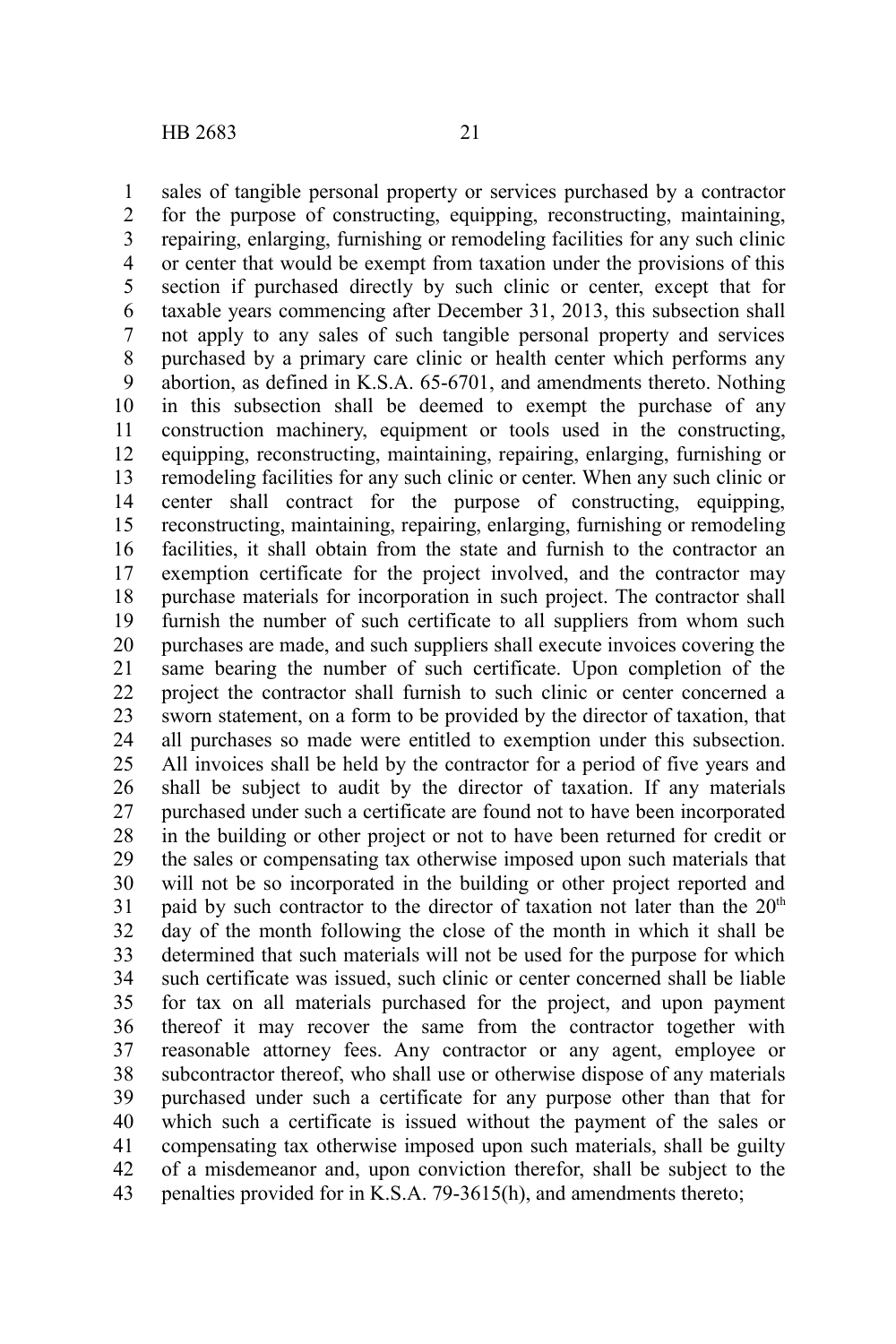(ddd) on and after January 1, 1999, and before January 1, 2000, all sales of materials and services purchased by any class II or III railroad as classified by the federal surface transportation board for the construction, renovation, repair or replacement of class II or III railroad track and facilities used directly in interstate commerce. In the event any such track or facility for which materials and services were purchased sales tax exempt is not operational for five years succeeding the allowance of such exemption, the total amount of sales tax that would have been payable except for the operation of this subsection shall be recouped in accordance with rules and regulations adopted for such purpose by the secretary of revenue; 1 2 3 4 5 6 7 8 9 10 11

(eee) on and after January 1, 1999, and before January 1, 2001, all sales of materials and services purchased for the original construction, reconstruction, repair or replacement of grain storage facilities, including railroad sidings providing access thereto; 12 13 14 15

(fff) all sales of material handling equipment, racking systems and other related machinery and equipment that is used for the handling, movement or storage of tangible personal property in a warehouse or distribution facility in this state; all sales of installation, repair and maintenance services performed on such machinery and equipment; and all sales of repair and replacement parts for such machinery and equipment. For purposes of this subsection, a warehouse or distribution facility means a single, fixed location that consists of buildings or structures in a contiguous area where storage or distribution operations are conducted that are separate and apart from the business' retail operations, if any, and that do not otherwise qualify for exemption as occurring at a manufacturing or processing plant or facility. Material handling and storage equipment shall include aeration, dust control, cleaning, handling and other such equipment that is used in a public grain warehouse or other commercial grain storage facility, whether used for grain handling, grain storage, grain refining or processing, or other grain treatment operation; 16 17 18 19 20 21 22 23 24 25 26 27 28 29 30 31

(ggg) all sales of tangible personal property and services purchased by or on behalf of the Kansas academy of science, which is exempt from federal income taxation pursuant to section  $501(c)(3)$  of the federal internal revenue code of 1986, and used solely by such academy for the preparation, publication and dissemination of education materials; 32 33 34 35 36

(hhh) all sales of tangible personal property and services purchased by or on behalf of all domestic violence shelters that are member agencies of the Kansas coalition against sexual and domestic violence; 37 38 39

(iii) all sales of personal property and services purchased by an organization that is exempt from federal income taxation pursuant to section  $501(c)(3)$  of the federal internal revenue code of 1986, and such personal property and services are used by any such organization in the 40 41 42 43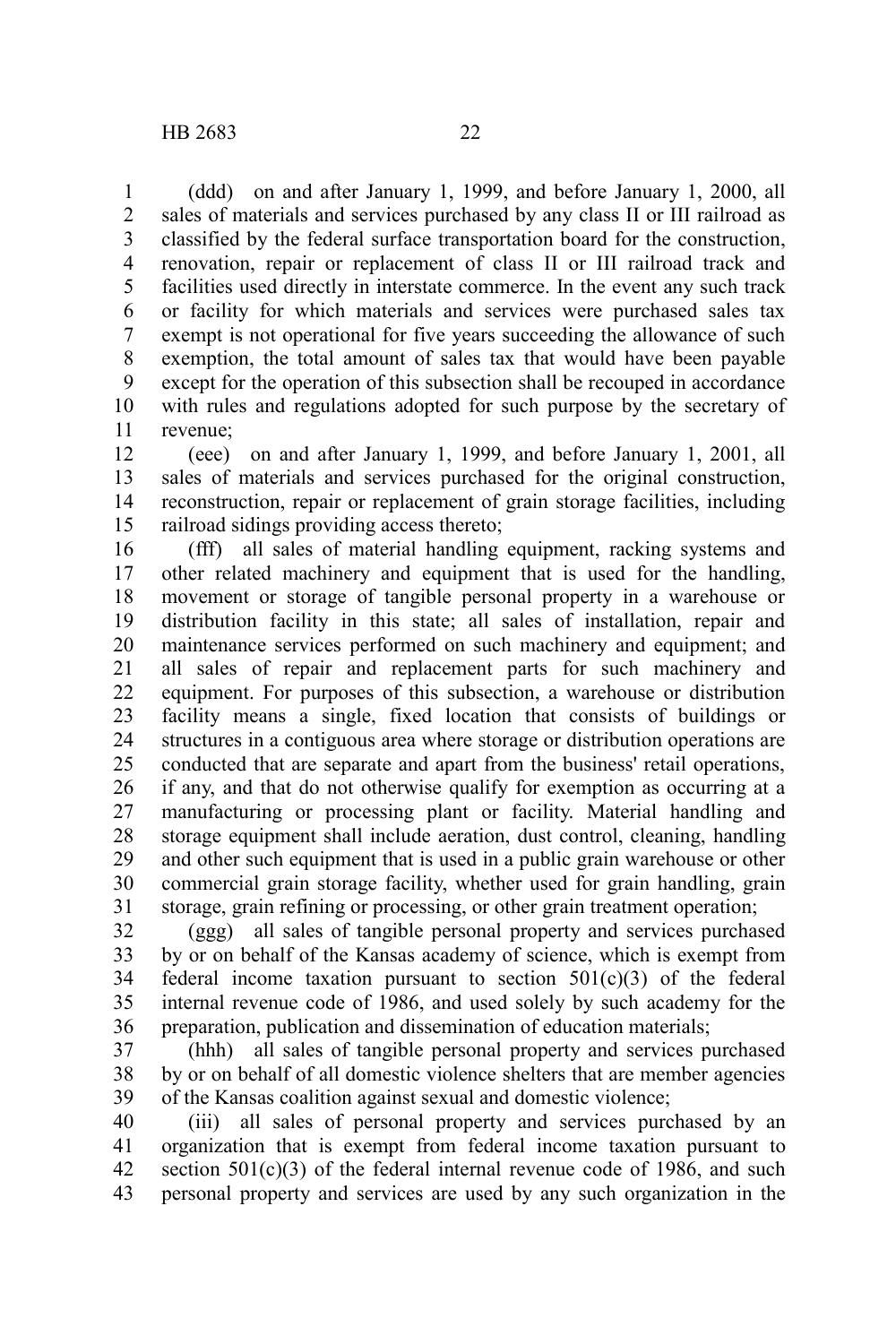collection, storage and distribution of food products to nonprofit organizations that distribute such food products to persons pursuant to a food distribution program on a charitable basis without fee or charge, and all sales of tangible personal property or services purchased by a contractor for the purpose of constructing, equipping, reconstructing, maintaining, repairing, enlarging, furnishing or remodeling facilities used for the collection and storage of such food products for any such organization which is exempt from federal income taxation pursuant to section  $501(c)(3)$  of the federal internal revenue code of 1986, that would be exempt from taxation under the provisions of this section if purchased directly by such organization. Nothing in this subsection shall be deemed to exempt the purchase of any construction machinery, equipment or tools used in the constructing, equipping, reconstructing, maintaining, repairing, enlarging, furnishing or remodeling facilities for any such organization. When any such organization shall contract for the purpose of constructing, equipping, reconstructing, maintaining, repairing, enlarging, furnishing or remodeling facilities, it shall obtain from the state and furnish to the contractor an exemption certificate for the project involved, and the contractor may purchase materials for incorporation in such project. The contractor shall furnish the number of such certificate to all suppliers from whom such purchases are made, and such suppliers shall execute invoices covering the same bearing the number of such certificate. Upon completion of the project the contractor shall furnish to such organization concerned a sworn statement, on a form to be provided by the director of taxation, that all purchases so made were entitled to exemption under this subsection. All invoices shall be held by the contractor for a period of five years and shall be subject to audit by the director of taxation. If any materials purchased under such a certificate are found not to have been incorporated in such facilities or not to have been returned for credit or the sales or compensating tax otherwise imposed upon such materials that will not be so incorporated in such facilities reported and paid by such contractor to the director of taxation not later than the  $20<sup>th</sup>$  day of the month following the close of the month in which it shall be determined that such materials will not be used for the purpose for which such certificate was issued, such organization concerned shall be liable for tax on all materials purchased for the project, and upon payment thereof it may recover the same from the contractor together with reasonable attorney fees. Any contractor or any agent, employee or subcontractor thereof, who shall use or otherwise dispose of any materials purchased under such a certificate for any purpose other than that for which such a certificate is issued without the payment of the sales or compensating tax otherwise imposed upon such materials, shall be guilty of a misdemeanor and, upon conviction therefor, shall be subject to the penalties provided for 1 2 3 4 5 6 7 8 9 10 11 12 13 14 15 16 17 18 19 20 21 22 23 24 25 26 27 28 29 30 31 32 33 34 35 36 37 38 39 40 41 42 43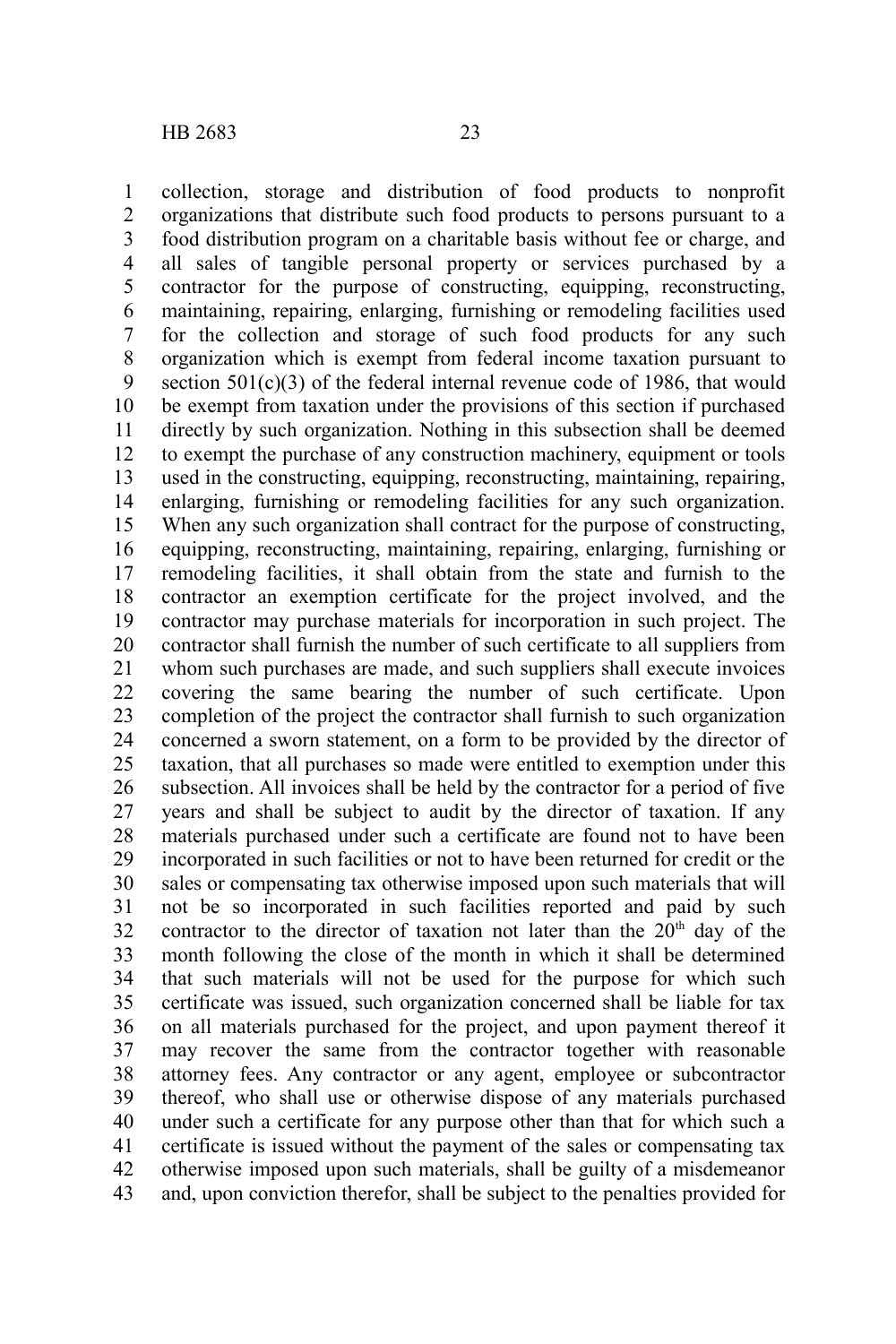in K.S.A. 79-3615(h), and amendments thereto. Sales tax paid on and after July 1, 2005, but prior to the effective date of this act upon the gross receipts received from any sale exempted by the amendatory provisions of this subsection shall be refunded. Each claim for a sales tax refund shall be verified and submitted to the director of taxation upon forms furnished by the director and shall be accompanied by any additional documentation required by the director. The director shall review each claim and shall refund that amount of sales tax paid as determined under the provisions of this subsection. All refunds shall be paid from the sales tax refund fund upon warrants of the director of accounts and reports pursuant to vouchers approved by the director or the director's designee; 1 2 3 4 5 6 7 8 9 10 11

(jjj) all sales of dietary supplements dispensed pursuant to a prescription order by a licensed practitioner or a mid-level practitioner as defined by K.S.A. 65-1626, and amendments thereto. As used in this subsection, "dietary supplement" means any product, other than tobacco, intended to supplement the diet that: (1) Contains one or more of the following dietary ingredients: A vitamin, a mineral, an herb or other botanical, an amino acid, a dietary substance for use by humans to supplement the diet by increasing the total dietary intake or a concentrate, metabolite, constituent, extract or combination of any such ingredient; (2) is intended for ingestion in tablet, capsule, powder, softgel, gelcap or liquid form, or if not intended for ingestion, in such a form, is not represented as conventional food and is not represented for use as a sole item of a meal or of the diet; and (3) is required to be labeled as a dietary supplement, identifiable by the supplemental facts box found on the label and as required pursuant to 21 C.F.R. § 101.36; 12 13 14 15 16 17 18 19 20 21 22 23 24 25 26

(lll) all sales of tangible personal property and services purchased by special olympics Kansas, inc. for the purpose of providing year-round sports training and athletic competition in a variety of olympic-type sports for individuals with intellectual disabilities by giving them continuing opportunities to develop physical fitness, demonstrate courage, experience joy and participate in a sharing of gifts, skills and friendship with their families, other special olympics athletes and the community, and activities provided or sponsored by such organization, and all sales of tangible personal property by or on behalf of any such organization; 27 28 29 30 31 32 33 34 35

(mmm) all sales of tangible personal property purchased by or on behalf of the Marillac center, inc., which is exempt from federal income taxation pursuant to section  $501(c)(3)$  of the federal internal revenue code, for the purpose of providing psycho-social-biological and special education services to children, and all sales of any such property by or on behalf of such organization for such purpose; 36 37 38 39 40 41

(nnn) all sales of tangible personal property and services purchased by the west Sedgwick county-sunrise rotary club and sunrise charitable 42 43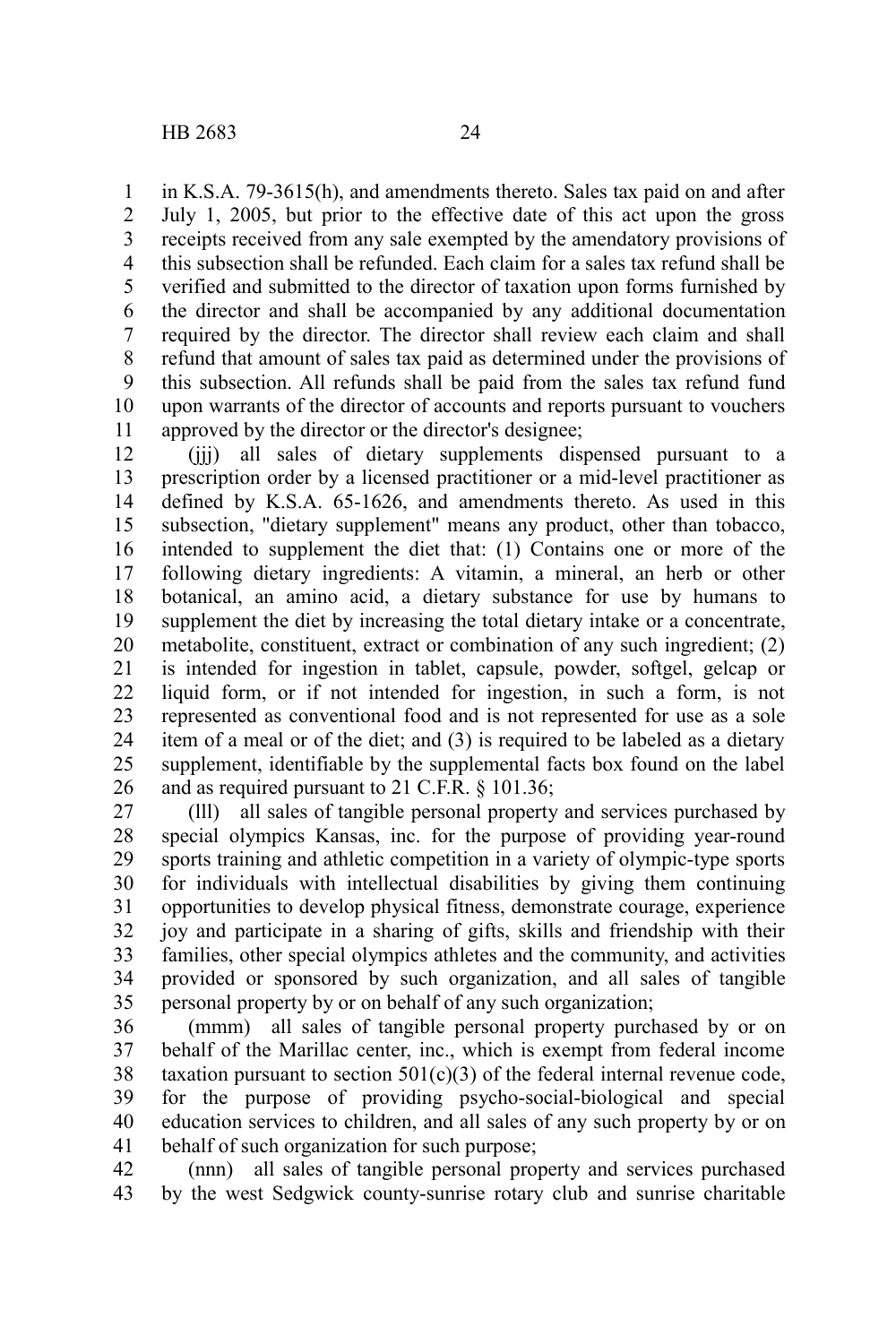fund for the purpose of constructing a boundless playground which is an integrated, barrier free and developmentally advantageous play environment for children of all abilities and disabilities; 1 2 3

(ooo) all sales of tangible personal property by or on behalf of a public library serving the general public and supported in whole or in part with tax money or a not-for-profit organization whose purpose is to raise funds for or provide services or other benefits to any such public library; 4 5 6 7

(ppp) all sales of tangible personal property and services purchased by or on behalf of a homeless shelter that is exempt from federal income taxation pursuant to section  $501(c)(3)$  of the federal income tax code of 1986, and used by any such homeless shelter to provide emergency and transitional housing for individuals and families experiencing homelessness, and all sales of any such property by or on behalf of any such homeless shelter for any such purpose; 8 9 10 11 12 13 14

(qqq) all sales of tangible personal property and services purchased by TLC for children and families, inc., hereinafter referred to as TLC, which is exempt from federal income taxation pursuant to section  $501(c)$ (3) of the federal internal revenue code of 1986, and such property and services are used for the purpose of providing emergency shelter and treatment for abused and neglected children as well as meeting additional critical needs for children, juveniles and family, and all sales of any such property by or on behalf of TLC for any such purpose; and all sales of tangible personal property or services purchased by a contractor for the purpose of constructing, maintaining, repairing, enlarging, furnishing or remodeling facilities for the operation of services for TLC for any such purpose that would be exempt from taxation under the provisions of this section if purchased directly by TLC. Nothing in this subsection shall be deemed to exempt the purchase of any construction machinery, equipment or tools used in the constructing, maintaining, repairing, enlarging, furnishing or remodeling such facilities for TLC. When TLC contracts for the purpose of constructing, maintaining, repairing, enlarging, furnishing or remodeling such facilities, it shall obtain from the state and furnish to the contractor an exemption certificate for the project involved, and the contractor may purchase materials for incorporation in such project. The contractor shall furnish the number of such certificate to all suppliers from whom such purchases are made, and such suppliers shall execute invoices covering the same bearing the number of such certificate. Upon completion of the project the contractor shall furnish to TLC a sworn statement, on a form to be provided by the director of taxation, that all purchases so made were entitled to exemption under this subsection. All invoices shall be held by the contractor for a period of five years and shall be subject to audit by the director of taxation. If any materials purchased under such a certificate are found not to have been incorporated in the 15 16 17 18 19 20 21 22 23 24 25 26 27 28 29 30 31 32 33 34 35 36 37 38 39 40 41 42 43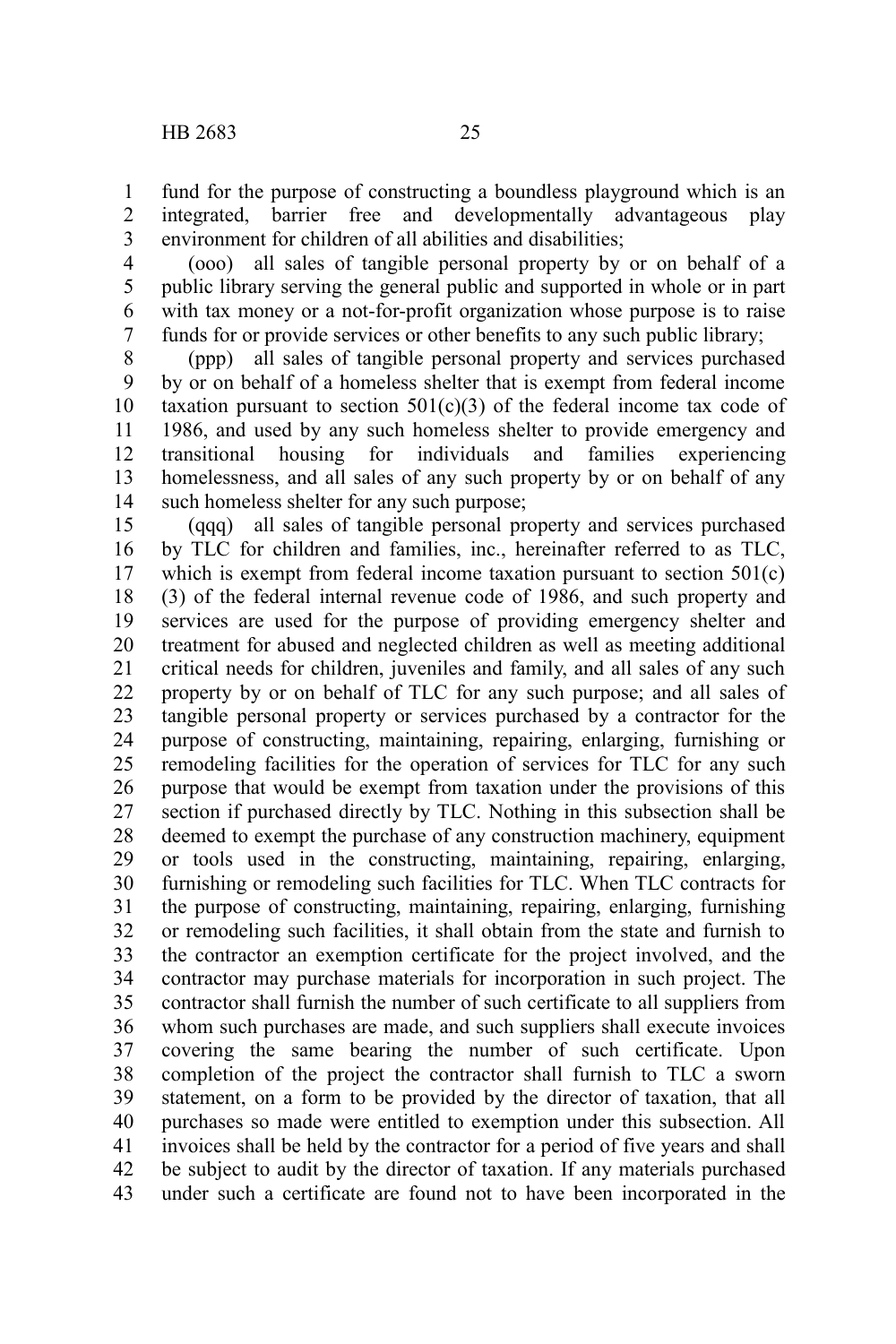building or other project or not to have been returned for credit or the sales 1

or compensating tax otherwise imposed upon such materials that will not be so incorporated in the building or other project reported and paid by such contractor to the director of taxation not later than the  $20<sup>th</sup>$  day of the month following the close of the month in which it shall be determined that such materials will not be used for the purpose for which such certificate was issued, TLC shall be liable for tax on all materials purchased for the project, and upon payment thereof it may recover the same from the contractor together with reasonable attorney fees. Any contractor or any agent, employee or subcontractor thereof, who shall use or otherwise dispose of any materials purchased under such a certificate for any purpose other than that for which such a certificate is issued without the payment of the sales or compensating tax otherwise imposed upon such materials, shall be guilty of a misdemeanor and, upon conviction therefor, shall be subject to the penalties provided for in K.S.A. 79-3615(h), and amendments thereto; 2 3 4 5 6 7 8 9 10 11 12 13 14 15 16

(rrr) all sales of tangible personal property and services purchased by any county law library maintained pursuant to law and sales of tangible personal property and services purchased by an organization that would have been exempt from taxation under the provisions of this subsection if purchased directly by the county law library for the purpose of providing legal resources to attorneys, judges, students and the general public, and all sales of any such property by or on behalf of any such county law library; 17 18 19 20 21 22 23 24

(sss) all sales of tangible personal property and services purchased by catholic charities or youthville, hereinafter referred to as charitable family providers, which is exempt from federal income taxation pursuant to section 501(c)(3) of the federal internal revenue code of 1986, and which such property and services are used for the purpose of providing emergency shelter and treatment for abused and neglected children as well as meeting additional critical needs for children, juveniles and family, and all sales of any such property by or on behalf of charitable family providers for any such purpose; and all sales of tangible personal property or services purchased by a contractor for the purpose of constructing, maintaining, repairing, enlarging, furnishing or remodeling facilities for the operation of services for charitable family providers for any such purpose which would be exempt from taxation under the provisions of this section if purchased directly by charitable family providers. Nothing in this subsection shall be deemed to exempt the purchase of any construction machinery, equipment or tools used in the constructing, maintaining, repairing, enlarging, furnishing or remodeling such facilities for charitable family providers. When charitable family providers contracts for the purpose of constructing, maintaining, repairing, enlarging, furnishing or 25 26 27 28 29 30 31 32 33 34 35 36 37 38 39 40 41 42 43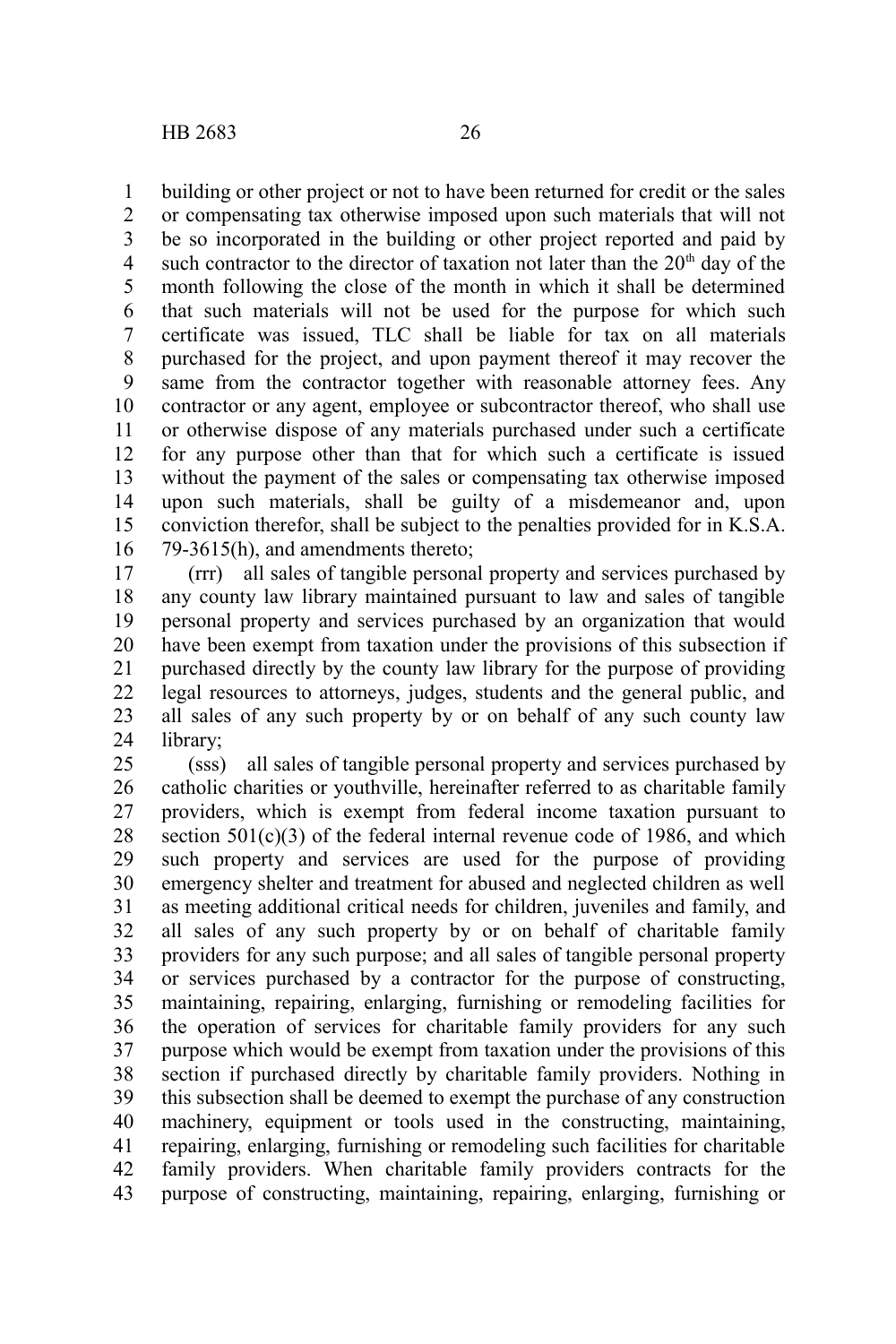remodeling such facilities, it shall obtain from the state and furnish to the contractor an exemption certificate for the project involved, and the contractor may purchase materials for incorporation in such project. The contractor shall furnish the number of such certificate to all suppliers from whom such purchases are made, and such suppliers shall execute invoices covering the same bearing the number of such certificate. Upon completion of the project the contractor shall furnish to charitable family providers a sworn statement, on a form to be provided by the director of taxation, that all purchases so made were entitled to exemption under this subsection. All invoices shall be held by the contractor for a period of five years and shall be subject to audit by the director of taxation. If any materials purchased under such a certificate are found not to have been incorporated in the building or other project or not to have been returned for credit or the sales or compensating tax otherwise imposed upon such materials that will not be so incorporated in the building or other project reported and paid by such contractor to the director of taxation not later than the  $20<sup>th</sup>$  day of the month following the close of the month in which it shall be determined that such materials will not be used for the purpose for which such certificate was issued, charitable family providers shall be liable for tax on all materials purchased for the project, and upon payment thereof it may recover the same from the contractor together with reasonable attorney fees. Any contractor or any agent, employee or subcontractor thereof, who shall use or otherwise dispose of any materials purchased under such a certificate for any purpose other than that for which such a certificate is issued without the payment of the sales or compensating tax otherwise imposed upon such materials, shall be guilty of a misdemeanor and, upon conviction therefor, shall be subject to the penalties provided for in K.S.A. 79-3615(h), and amendments thereto; 1 2 3 4 5 6 7 8 9 10 11 12 13 14 15 16 17 18 19 20 21 22 23 24 25 26 27 28

(ttt) all sales of tangible personal property or services purchased by a contractor for a project for the purpose of restoring, constructing, equipping, reconstructing, maintaining, repairing, enlarging, furnishing or remodeling a home or facility owned by a nonprofit museum that has been granted an exemption pursuant to subsection (qq), which such home or facility is located in a city that has been designated as a qualified hometown pursuant to the provisions of K.S.A. 75-5071 et seq., and amendments thereto, and which such project is related to the purposes of K.S.A. 75-5071 et seq., and amendments thereto, and that would be exempt from taxation under the provisions of this section if purchased directly by such nonprofit museum. Nothing in this subsection shall be deemed to exempt the purchase of any construction machinery, equipment or tools used in the restoring, constructing, equipping, reconstructing, maintaining, repairing, enlarging, furnishing or remodeling a home or facility for any such nonprofit museum. When any such nonprofit museum 29 30 31 32 33 34 35 36 37 38 39 40 41 42 43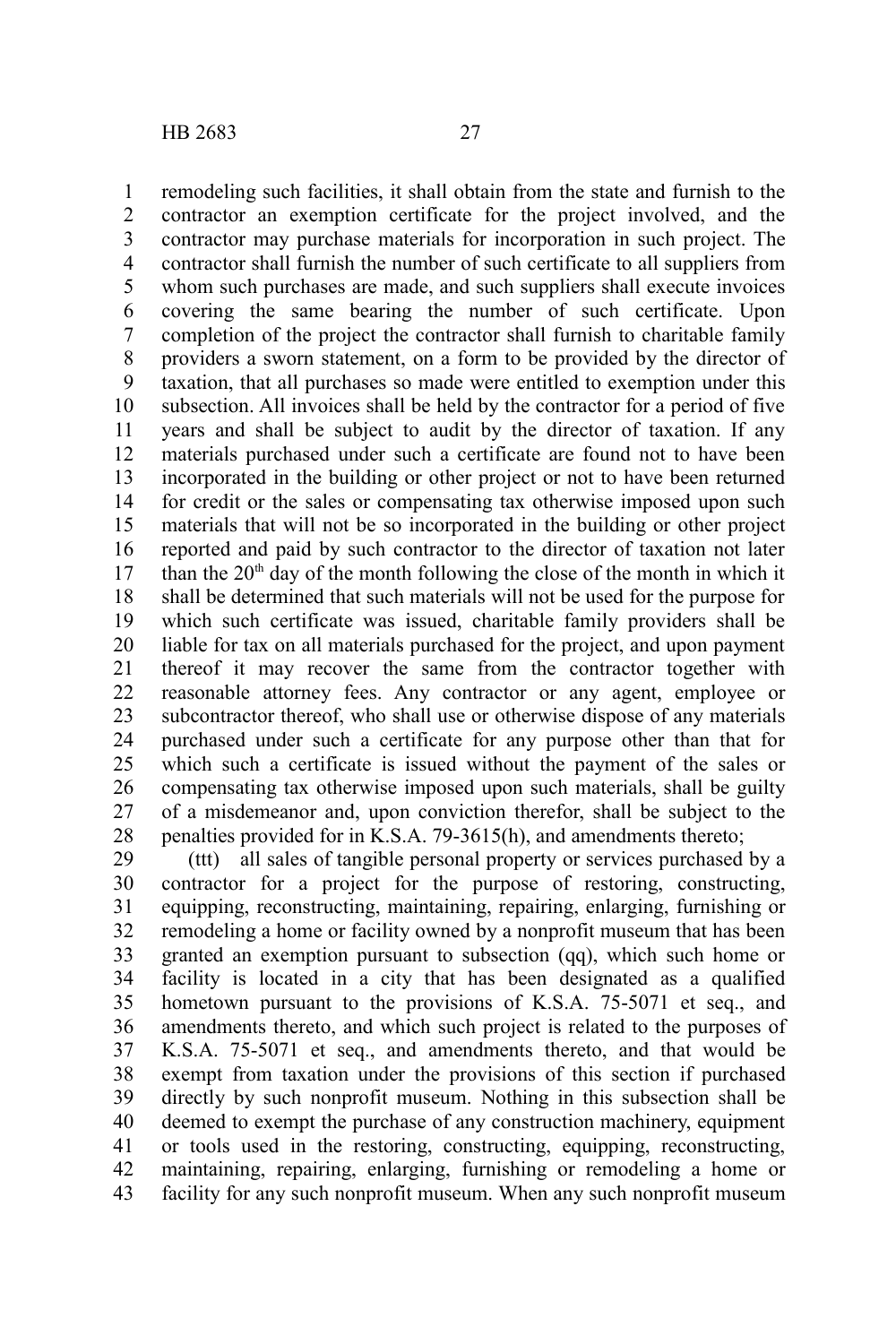shall contract for the purpose of restoring, constructing, equipping, reconstructing, maintaining, repairing, enlarging, furnishing or remodeling a home or facility, it shall obtain from the state and furnish to the contractor an exemption certificate for the project involved, and the contractor may purchase materials for incorporation in such project. The contractor shall furnish the number of such certificates to all suppliers from whom such purchases are made, and such suppliers shall execute invoices covering the same bearing the number of such certificate. Upon completion of the project, the contractor shall furnish to such nonprofit museum a sworn statement on a form to be provided by the director of taxation that all purchases so made were entitled to exemption under this subsection. All invoices shall be held by the contractor for a period of five years and shall be subject to audit by the director of taxation. If any

materials purchased under such a certificate are found not to have been incorporated in the building or other project or not to have been returned for credit or the sales or compensating tax otherwise imposed upon such materials that will not be so incorporated in a home or facility or other project reported and paid by such contractor to the director of taxation not later than the  $20<sup>th</sup>$  day of the month following the close of the month in which it shall be determined that such materials will not be used for the purpose for which such certificate was issued, such nonprofit museum shall be liable for tax on all materials purchased for the project, and upon payment thereof it may recover the same from the contractor together with reasonable attorney fees. Any contractor or any agent, employee or subcontractor thereof, who shall use or otherwise dispose of any materials purchased under such a certificate for any purpose other than that for which such a certificate is issued without the payment of the sales or compensating tax otherwise imposed upon such materials, shall be guilty of a misdemeanor and, upon conviction therefor, shall be subject to the penalties provided for in K.S.A. 79-3615(h), and amendments thereto; 13 14 15 16 17 18 19 20 21 22 23 24 25 26 27 28 29 30

(uuu) all sales of tangible personal property and services purchased by Kansas children's service league, hereinafter referred to as KCSL, which is exempt from federal income taxation pursuant to section 501(c) (3) of the federal internal revenue code of 1986, and which such property and services are used for the purpose of providing for the prevention and treatment of child abuse and maltreatment as well as meeting additional critical needs for children, juveniles and family, and all sales of any such property by or on behalf of KCSL for any such purpose; and all sales of tangible personal property or services purchased by a contractor for the purpose of constructing, maintaining, repairing, enlarging, furnishing or remodeling facilities for the operation of services for KCSL for any such purpose that would be exempt from taxation under the provisions of this section if purchased directly by KCSL. Nothing in this subsection shall be 31 32 33 34 35 36 37 38 39 40 41 42 43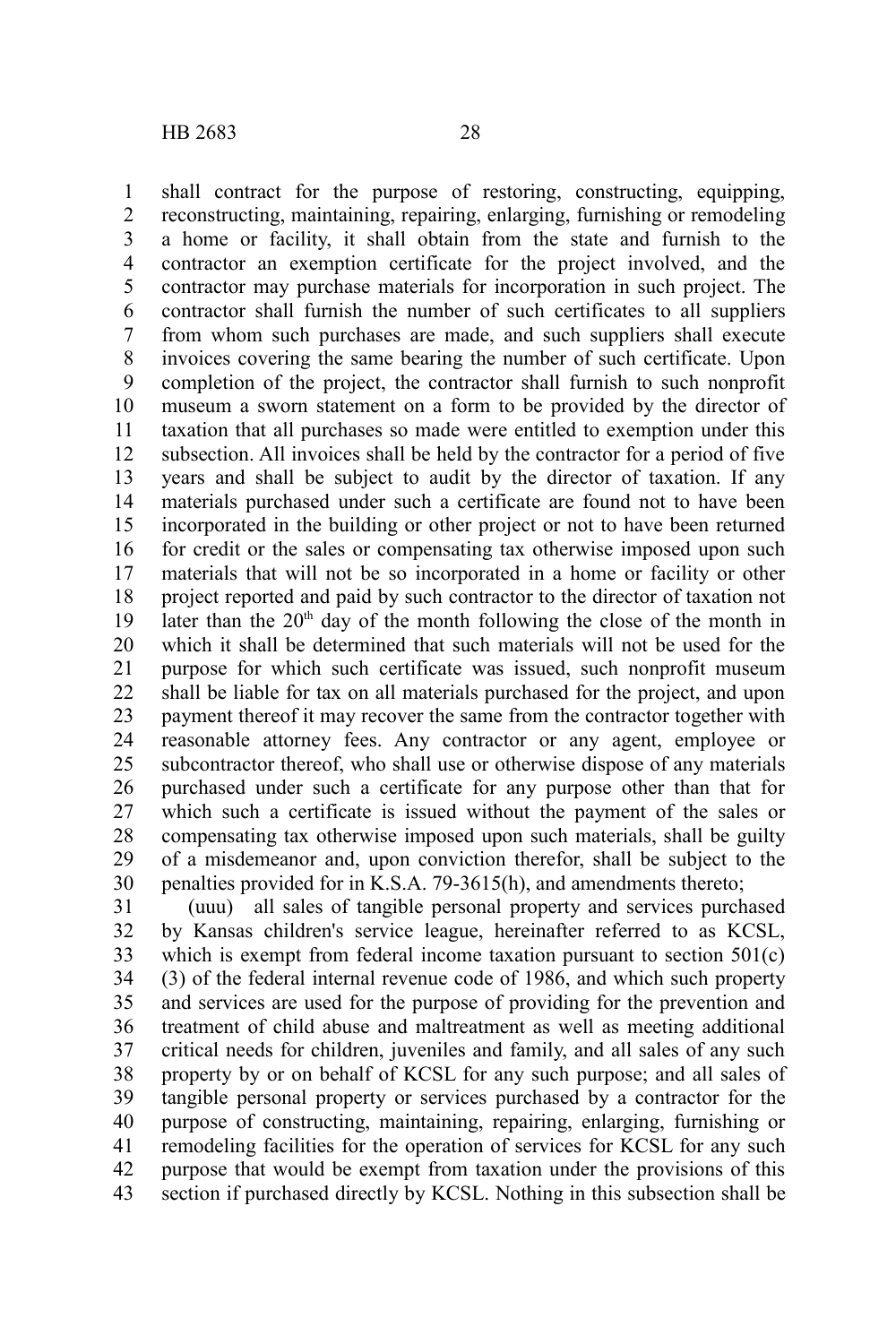deemed to exempt the purchase of any construction machinery, equipment or tools used in the constructing, maintaining, repairing, enlarging, furnishing or remodeling such facilities for KCSL. When KCSL contracts for the purpose of constructing, maintaining, repairing, enlarging, furnishing or remodeling such facilities, it shall obtain from the state and furnish to the contractor an exemption certificate for the project involved, and the contractor may purchase materials for incorporation in such project. The contractor shall furnish the number of such certificate to all suppliers from whom such purchases are made, and such suppliers shall execute invoices covering the same bearing the number of such certificate. Upon completion of the project the contractor shall furnish to KCSL a sworn statement, on a form to be provided by the director of taxation, that all purchases so made were entitled to exemption under this subsection. All invoices shall be held by the contractor for a period of five years and shall be subject to audit by the director of taxation. If any materials purchased under such a certificate are found not to have been incorporated in the building or other project or not to have been returned for credit or the sales or compensating tax otherwise imposed upon such materials that will not be so incorporated in the building or other project reported and paid by such contractor to the director of taxation not later than the  $20<sup>th</sup>$ day of the month following the close of the month in which it shall be determined that such materials will not be used for the purpose for which such certificate was issued, KCSL shall be liable for tax on all materials purchased for the project, and upon payment thereof it may recover the same from the contractor together with reasonable attorney fees. Any contractor or any agent, employee or subcontractor thereof, who shall use or otherwise dispose of any materials purchased under such a certificate for any purpose other than that for which such a certificate is issued without the payment of the sales or compensating tax otherwise imposed upon such materials, shall be guilty of a misdemeanor and, upon conviction therefor, shall be subject to the penalties provided for in K.S.A. 79-3615(h), and amendments thereto; 1 2 3 4 5 6 7 8 9 10 11 12 13 14 15 16 17 18 19 20 21 22 23 24 25 26 27 28 29 30 31 32

(vvv) all sales of tangible personal property or services, including the renting and leasing of tangible personal property or services, purchased by jazz in the woods, inc., a Kansas corporation that is exempt from federal income taxation pursuant to section  $501(c)(3)$  of the federal internal revenue code, for the purpose of providing jazz in the woods, an event benefiting children-in-need and other nonprofit charities assisting such children, and all sales of any such property by or on behalf of such organization for such purpose; 33 34 35 36 37 38 39 40

(www) all sales of tangible personal property purchased by or on behalf of the Frontenac education foundation, which is exempt from federal income taxation pursuant to section 501(c)(3) of the federal 41 42 43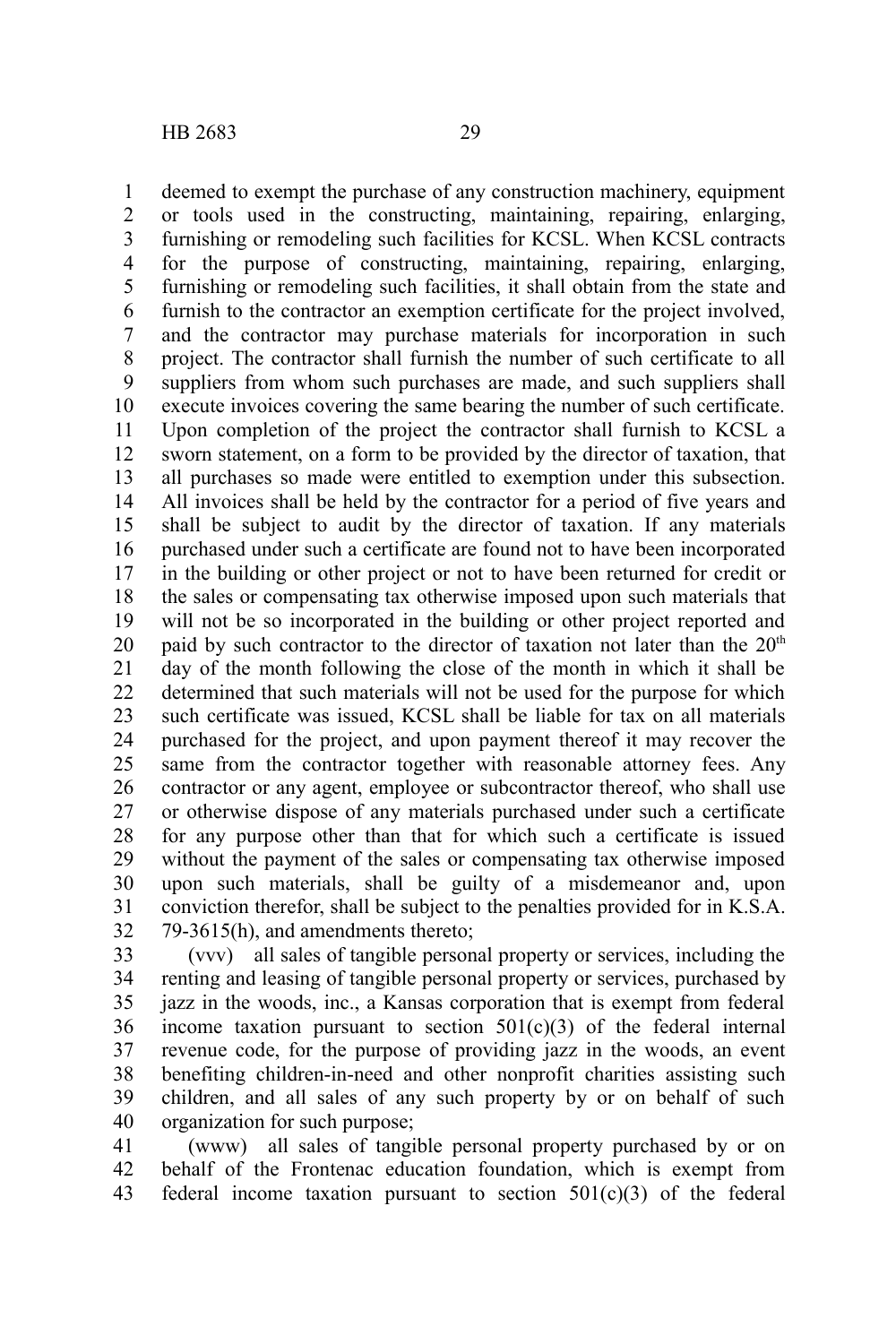internal revenue code, for the purpose of providing education support for students, and all sales of any such property by or on behalf of such organization for such purpose; 1 2 3

(xxx) all sales of personal property and services purchased by the booth theatre foundation, inc., an organization, which is exempt from federal income taxation pursuant to section  $501(c)(3)$  of the federal internal revenue code of 1986, and which such personal property and services are used by any such organization in the constructing, equipping, reconstructing, maintaining, repairing, enlarging, furnishing or remodeling of the booth theatre, and all sales of tangible personal property or services purchased by a contractor for the purpose of constructing, equipping, reconstructing, maintaining, repairing, enlarging, furnishing or remodeling the booth theatre for such organization, that would be exempt from taxation under the provisions of this section if purchased directly by such organization. Nothing in this subsection shall be deemed to exempt the purchase of any construction machinery, equipment or tools used in the constructing, equipping, reconstructing, maintaining, repairing, enlarging, furnishing or remodeling facilities for any such organization. When any such organization shall contract for the purpose of constructing, equipping, reconstructing, maintaining, repairing, enlarging, furnishing or remodeling facilities, it shall obtain from the state and furnish to the contractor an exemption certificate for the project involved, and the contractor may purchase materials for incorporation in such project. The contractor shall furnish the number of such certificate to all suppliers from whom such purchases are made, and such suppliers shall execute invoices covering the same bearing the number of such certificate. Upon completion of the project the contractor shall furnish to such organization concerned a sworn statement, on a form to be provided by the director of taxation, that all purchases so made were entitled to exemption under this subsection. All invoices shall be held by the contractor for a period of five years and shall be subject to audit by the director of taxation. If any materials purchased under such a certificate are found not to have been incorporated in such facilities or not to have been returned for credit or the sales or compensating tax otherwise imposed upon such materials that will not be so incorporated in such facilities reported and paid by such contractor to the director of taxation not later than the  $20<sup>th</sup>$  day of the month following the close of the month in which it shall be determined that such materials will not be used for the purpose for which such certificate was issued, such organization concerned shall be liable for tax on all materials purchased for the project, and upon payment thereof it may recover the same from the contractor together with reasonable attorney fees. Any contractor or any agent, employee or subcontractor thereof, who shall use or otherwise dispose of any materials purchased under such a certificate for any purpose 4 5 6 7 8 9 10 11 12 13 14 15 16 17 18 19 20 21 22 23 24 25 26 27 28 29 30 31 32 33 34 35 36 37 38 39 40 41 42 43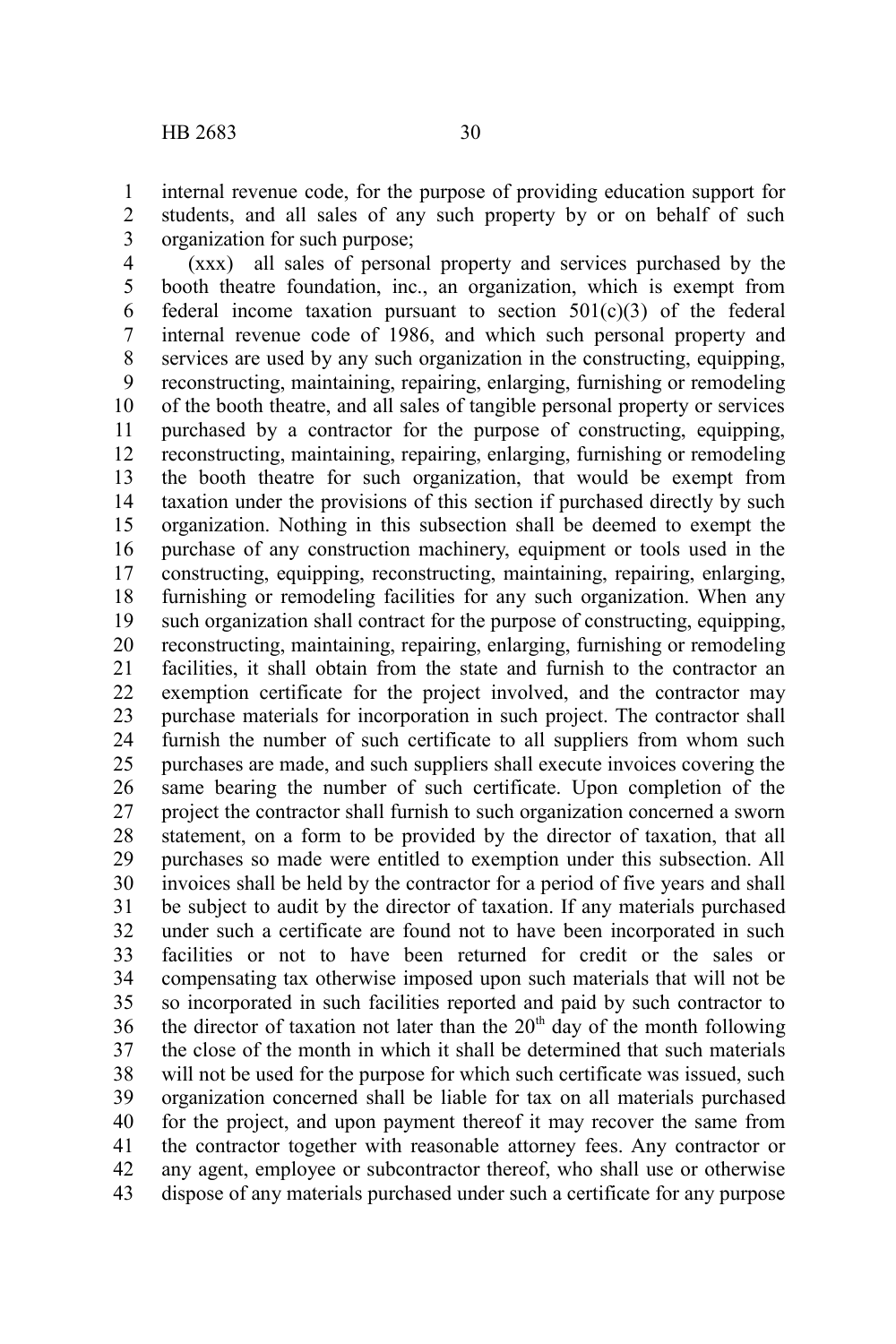other than that for which such a certificate is issued without the payment of the sales or compensating tax otherwise imposed upon such materials, shall be guilty of a misdemeanor and, upon conviction therefor, shall be subject to the penalties provided for in K.S.A. 79-3615(h), and amendments thereto. Sales tax paid on and after January 1, 2007, but prior to the effective date of this act upon the gross receipts received from any sale which would have been exempted by the provisions of this subsection had such sale occurred after the effective date of this act shall be refunded. Each claim for a sales tax refund shall be verified and submitted to the director of taxation upon forms furnished by the director and shall be accompanied by any additional documentation required by the director. The director shall review each claim and shall refund that amount of sales tax paid as determined under the provisions of this subsection. All refunds shall be paid from the sales tax refund fund upon warrants of the director of accounts and reports pursuant to vouchers approved by the director or the director's designee; 1 2 3 4 5 6 7 8 9 10 11 12 13 14 15 16

(yyy) all sales of tangible personal property and services purchased by TLC charities foundation, inc., hereinafter referred to as TLC charities, which is exempt from federal income taxation pursuant to section  $501(c)$ (3) of the federal internal revenue code of 1986, and which such property and services are used for the purpose of encouraging private philanthropy to further the vision, values, and goals of TLC for children and families, inc.; and all sales of such property and services by or on behalf of TLC charities for any such purpose and all sales of tangible personal property or services purchased by a contractor for the purpose of constructing, maintaining, repairing, enlarging, furnishing or remodeling facilities for the operation of services for TLC charities for any such purpose that would be exempt from taxation under the provisions of this section if purchased directly by TLC charities. Nothing in this subsection shall be deemed to exempt the purchase of any construction machinery, equipment or tools used in the constructing, maintaining, repairing, enlarging, furnishing or remodeling such facilities for TLC charities. When TLC charities contracts for the purpose of constructing, maintaining, repairing, enlarging, furnishing or remodeling such facilities, it shall obtain from the state and furnish to the contractor an exemption certificate for the project involved, and the contractor may purchase materials for incorporation in such project. The contractor shall furnish the number of such certificate to all suppliers from whom such purchases are made, and such suppliers shall execute invoices covering the same bearing the number of such certificate. Upon completion of the project the contractor shall furnish to TLC charities a sworn statement, on a form to be provided by the director of taxation, that all purchases so made were entitled to exemption under this subsection. All invoices shall be held by the contractor for a period of five 17 18 19 20 21 22 23 24 25 26 27 28 29 30 31 32 33 34 35 36 37 38 39 40 41 42 43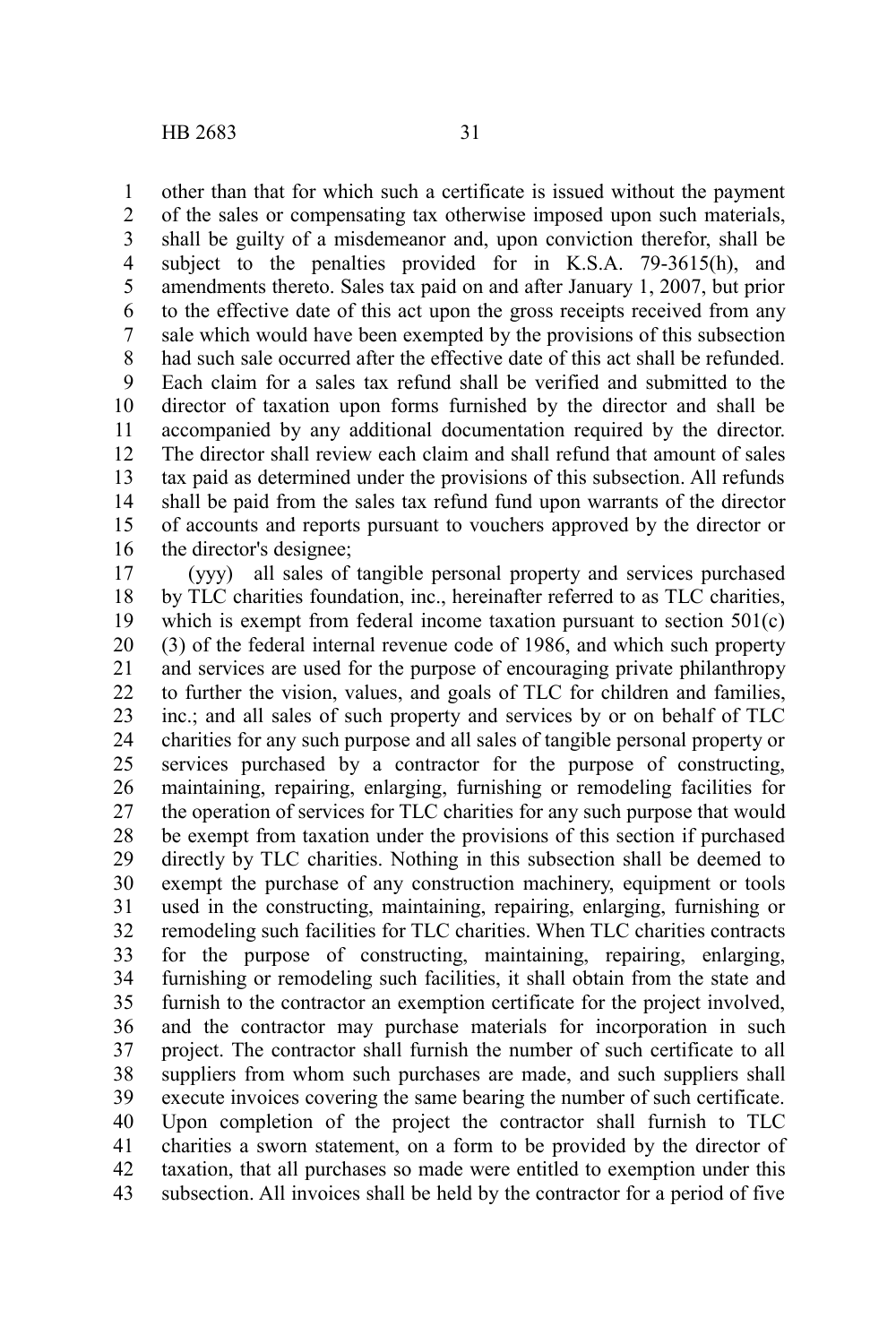years and shall be subject to audit by the director of taxation. If any materials purchased under such a certificate are found not to have been incorporated in the building or other project or not to have been returned for credit or the sales or compensating tax otherwise imposed upon such materials that will not be incorporated into the building or other project reported and paid by such contractor to the director of taxation not later than the  $20<sup>th</sup>$  day of the month following the close of the month in which it shall be determined that such materials will not be used for the purpose for which such certificate was issued, TLC charities shall be liable for tax on all materials purchased for the project, and upon payment thereof it may recover the same from the contractor together with reasonable attorney fees. Any contractor or any agent, employee or subcontractor thereof, who shall use or otherwise dispose of any materials purchased under such a certificate for any purpose other than that for which such a certificate is issued without the payment of the sales or compensating tax otherwise imposed upon such materials, shall be guilty of a misdemeanor and, upon conviction therefor, shall be subject to the penalties provided for in K.S.A. 79-3615(h), and amendments thereto; 1 2 3 4 5 6 7 8 9 10 11 12 13 14 15 16 17 18

(zzz) all sales of tangible personal property purchased by the rotary club of shawnee foundation, which is exempt from federal income taxation pursuant to section  $501(c)(3)$  of the federal internal revenue code of 1986, as amended, used for the purpose of providing contributions to community service organizations and scholarships; 19 20 21 22 23

(aaaa) all sales of personal property and services purchased by or on behalf of victory in the valley, inc., which is exempt from federal income taxation pursuant to section  $501(c)(3)$  of the federal internal revenue code, for the purpose of providing a cancer support group and services for persons with cancer, and all sales of any such property by or on behalf of any such organization for any such purpose; 24 25 26 27 28 29

(bbbb) all sales of entry or participation fees, charges or tickets by Guadalupe health foundation, which is exempt from federal income taxation pursuant to section  $501(c)(3)$  of the federal internal revenue code, for such organization's annual fundraising event which purpose is to provide health care services for uninsured workers; 30 31 32 33 34

(cccc) all sales of tangible personal property or services purchased by or on behalf of wayside waifs, inc., which is exempt from federal income taxation pursuant to section  $501(c)(3)$  of the federal internal revenue code, for the purpose of providing such organization's annual fundraiser, an event whose purpose is to support the care of homeless and abandoned animals, animal adoption efforts, education programs for children and efforts to reduce animal over-population and animal welfare services, and all sales of any such property, including entry or participation fees or charges, by or on behalf of such organization for such purpose; 35 36 37 38 39 40 41 42 43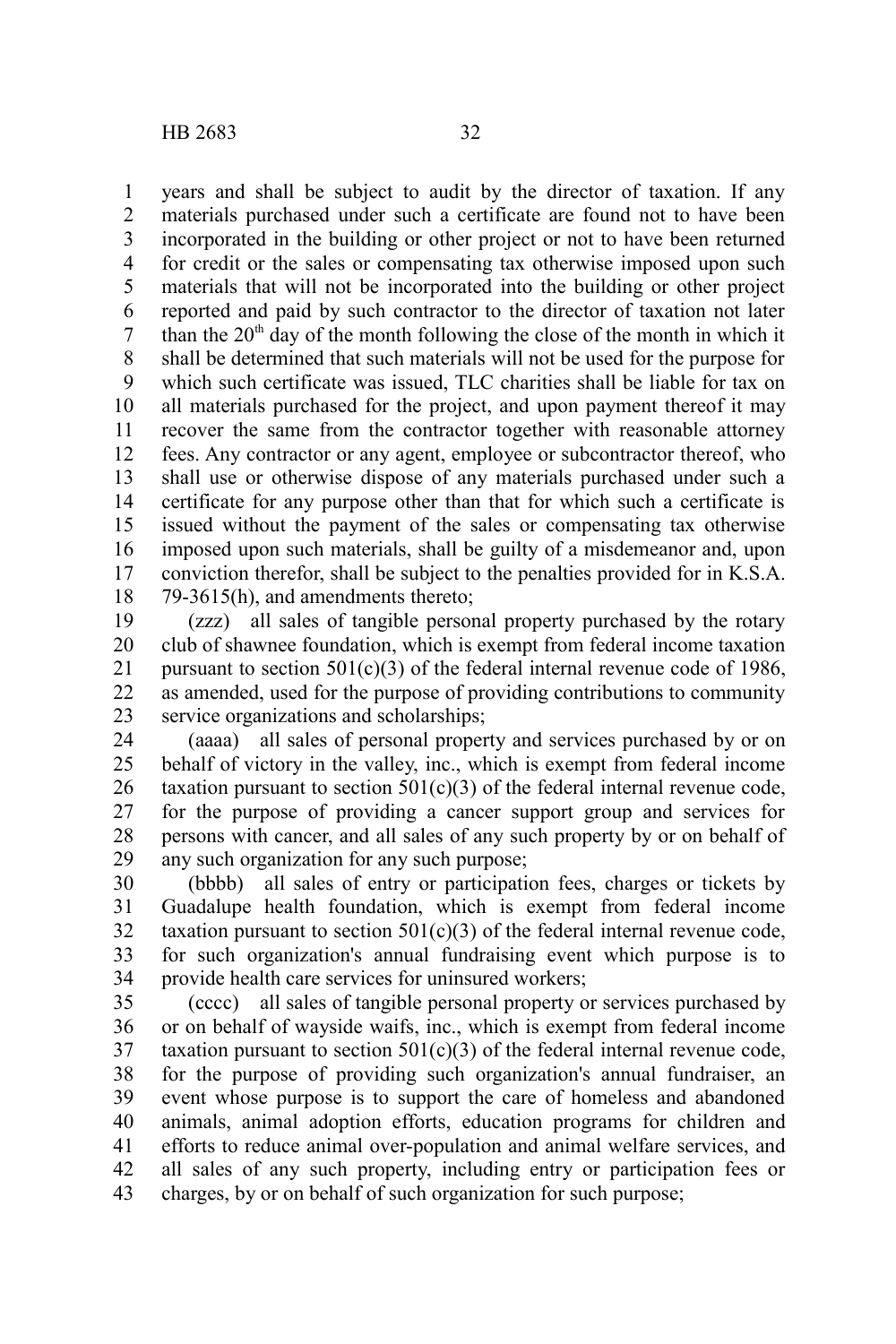(dddd) all sales of tangible personal property or services purchased by or on behalf of goodwill industries or Easter seals of Kansas, inc., both of which are exempt from federal income taxation pursuant to section  $501(c)(3)$  of the federal internal revenue code, for the purpose of providing education, training and employment opportunities for people with disabilities and other barriers to employment; 1 2 3 4 5 6

(eeee) all sales of tangible personal property or services purchased by or on behalf of all American beef battalion, inc., which is exempt from federal income taxation pursuant to section  $501(c)(3)$  of the federal internal revenue code, for the purpose of educating, promoting and participating as a contact group through the beef cattle industry in order to carry out such projects that provide support and morale to members of the United States armed forces and military services; 7 8 9 10 11 12 13

(ffff) all sales of tangible personal property and services purchased by sheltered living, inc., which is exempt from federal income taxation pursuant to section  $501(c)(3)$  of the federal internal revenue code of 1986, and which such property and services are used for the purpose of providing residential and day services for people with developmental disabilities or intellectual disability, or both, and all sales of any such property by or on behalf of sheltered living, inc., for any such purpose; and all sales of tangible personal property or services purchased by a contractor for the purpose of rehabilitating, constructing, maintaining, repairing, enlarging, furnishing or remodeling homes and facilities for sheltered living, inc., for any such purpose that would be exempt from taxation under the provisions of this section if purchased directly by sheltered living, inc. Nothing in this subsection shall be deemed to exempt the purchase of any construction machinery, equipment or tools used in the constructing, maintaining, repairing, enlarging, furnishing or remodeling such homes and facilities for sheltered living, inc. When sheltered living, inc., contracts for the purpose of rehabilitating, constructing, maintaining, repairing, enlarging, furnishing or remodeling such homes and facilities, it shall obtain from the state and furnish to the contractor an exemption certificate for the project involved, and the contractor may purchase materials for incorporation in such project. The contractor shall furnish the number of such certificate to all suppliers from whom such purchases are made, and such suppliers shall execute invoices covering the same bearing the number of such certificate. Upon completion of the project the contractor shall furnish to sheltered living, inc., a sworn statement, on a form to be provided by the director of taxation, that all purchases so made were entitled to exemption under this subsection. All invoices shall be held by the contractor for a period of five years and shall be subject to audit by the director of taxation. If any materials purchased under such a certificate are found not to have been incorporated in the building or other project or 14 15 16 17 18 19 20 21 22 23 24 25 26 27 28 29 30 31 32 33 34 35 36 37 38 39 40 41 42 43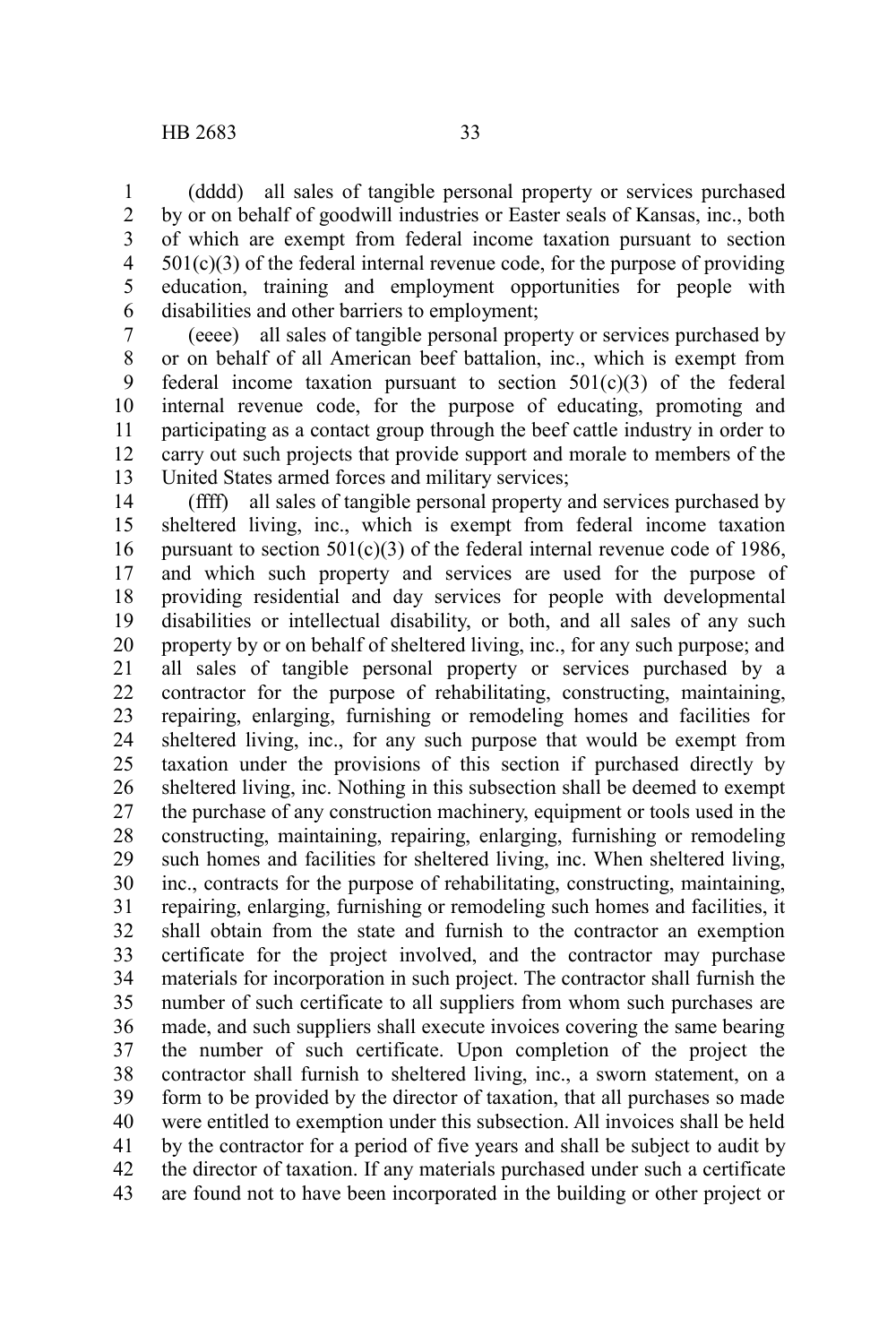not to have been returned for credit or the sales or compensating tax otherwise imposed upon such materials that will not be so incorporated in the building or other project reported and paid by such contractor to the director of taxation not later than the  $20<sup>th</sup>$  day of the month following the close of the month in which it shall be determined that such materials will not be used for the purpose for which such certificate was issued, sheltered living, inc., shall be liable for tax on all materials purchased for the project, and upon payment thereof it may recover the same from the contractor together with reasonable attorney fees. Any contractor or any agent, employee or subcontractor thereof, who shall use or otherwise dispose of any materials purchased under such a certificate for any purpose other than that for which such a certificate is issued without the payment of the sales or compensating tax otherwise imposed upon such materials, shall be guilty of a misdemeanor and, upon conviction therefor, shall be subject to the penalties provided for in K.S.A. 79-3615(h), and amendments thereto; 1 2 3 4 5 6 7 8 9 10 11 12 13 14 15 16

(gggg) all sales of game birds for which the primary purpose is use in hunting; 17 18

(hhhh) all sales of tangible personal property or services purchased on or after July 1, 2014, for the purpose of and in conjunction with constructing, reconstructing, enlarging or remodeling a business identified under the North American industry classification system (NAICS) subsectors 1123, 1124, 112112, 112120 or 112210, and the sale and installation of machinery and equipment purchased for installation at any such business. The exemption provided in this subsection shall not apply to projects that have actual total costs less than \$50,000. When a person contracts for the construction, reconstruction, enlargement or remodeling of any such business, such person shall obtain from the state and furnish to the contractor an exemption certificate for the project involved, and the contractor may purchase materials, machinery and equipment for incorporation in such project. The contractor shall furnish the number of such certificates to all suppliers from whom such purchases are made, and such suppliers shall execute invoices covering the same bearing the number of such certificate. Upon completion of the project, the contractor shall furnish to the owner of the business a sworn statement, on a form to be provided by the director of taxation, that all purchases so made were entitled to exemption under this subsection. All invoices shall be held by the contractor for a period of five years and shall be subject to audit by the director of taxation. Any contractor or any agent, employee or subcontractor of the contractor, who shall use or otherwise dispose of any materials, machinery or equipment purchased under such a certificate for any purpose other than that for which such a certificate is issued without the payment of the sales or compensating tax otherwise imposed thereon, 19 20 21 22 23 24 25 26 27 28 29 30 31 32 33 34 35 36 37 38 39 40 41 42 43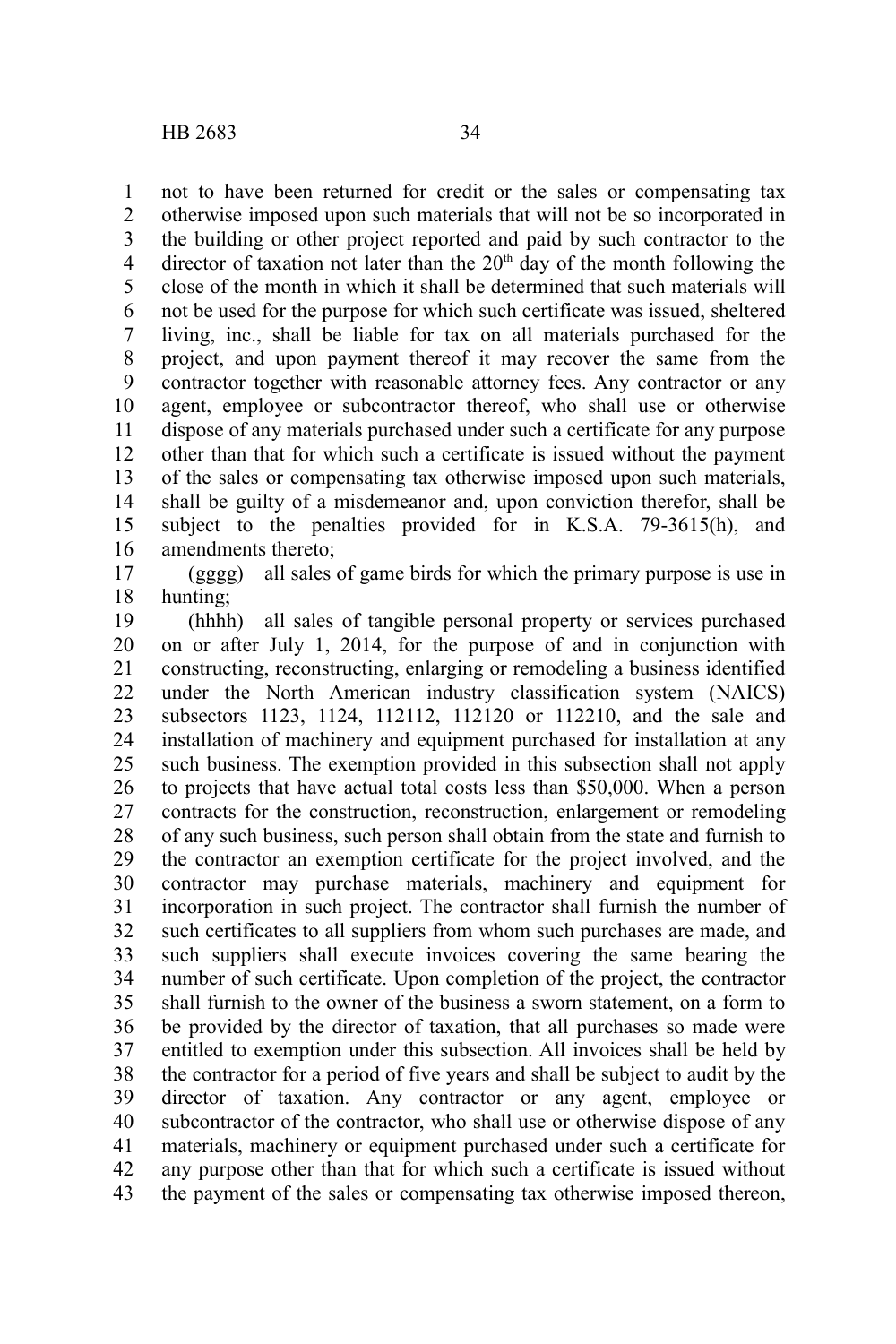shall be guilty of a misdemeanor and, upon conviction therefor, shall be subject to the penalties provided for in K.S.A. 79-3615(h), and amendments thereto; 1 2 3

(iiii) all sales of tangible personal property or services purchased by a contractor for the purpose of constructing, maintaining, repairing, enlarging, furnishing or remodeling facilities for the operation of services for Wichita children's home for any such purpose that would be exempt from taxation under the provisions of this section if purchased directly by Wichita children's home. Nothing in this subsection shall be deemed to exempt the purchase of any construction machinery, equipment or tools used in the constructing, maintaining, repairing, enlarging, furnishing or remodeling such facilities for Wichita children's home. When Wichita children's home contracts for the purpose of constructing, maintaining, repairing, enlarging, furnishing or remodeling such facilities, it shall obtain from the state and furnish to the contractor an exemption certificate for the project involved, and the contractor may purchase materials for incorporation in such project. The contractor shall furnish the number of such certificate to all suppliers from whom such purchases are made, and such suppliers shall execute invoices covering the same bearing the number of such certificate. Upon completion of the project, the contractor shall furnish to Wichita children's home a sworn statement, on a form to be provided by the director of taxation, that all purchases so made were entitled to exemption under this subsection. All invoices shall be held by the contractor for a period of five years and shall be subject to audit by the director of taxation. If any materials purchased under such a certificate are found not to have been incorporated in the building or other project or not to have been returned for credit or the sales or compensating tax otherwise imposed upon such materials that will not be so incorporated in the building or other project reported and paid by such contractor to the director of taxation not later than the  $20<sup>th</sup>$  day of the month following the close of the month in which it shall be determined that such materials will not be used for the purpose for which such certificate was issued, Wichita children's home shall be liable for the tax on all materials purchased for the project, and upon payment, it may recover the same from the contractor together with reasonable attorney fees. Any contractor or any agent, employee or subcontractor, who shall use or otherwise dispose of any materials purchased under such a certificate for any purpose other than that for which such a certificate is issued without the payment of the sales or compensating tax otherwise imposed upon such materials, shall be guilty of a misdemeanor and, upon conviction, shall be subject to the penalties provided for in K.S.A. 79-3615(h), and amendments thereto; 4 5 6 7 8 9 10 11 12 13 14 15 16 17 18 19 20 21 22 23 24 25 26 27 28 29 30 31 32 33 34 35 36 37 38 39 40 41

(jjjj) all sales of tangible personal property or services purchased by or on behalf of the beacon, inc., that is exempt from federal income 42 43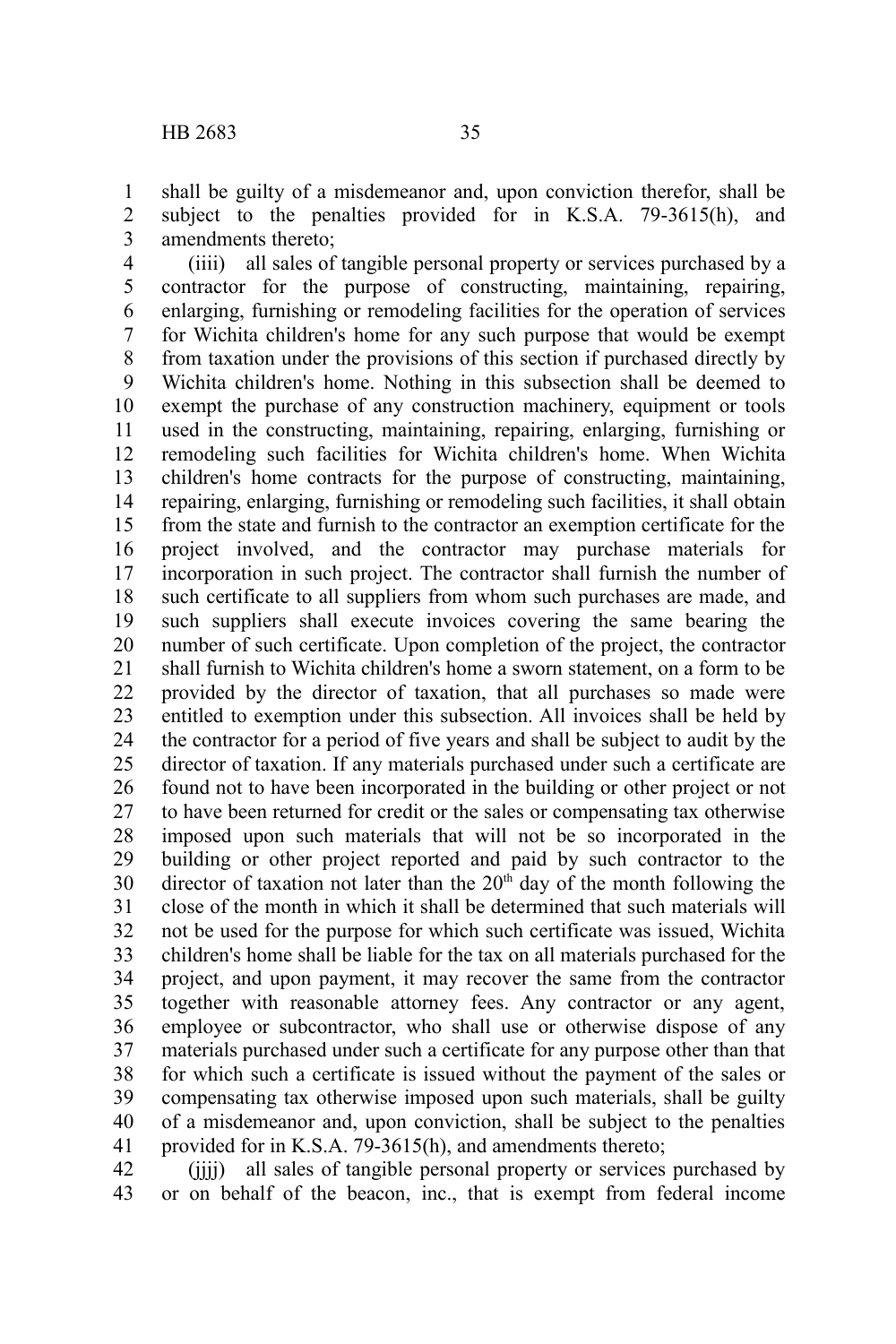taxation pursuant to section  $501(c)(3)$  of the federal internal revenue code, for the purpose of providing those desiring help with food, shelter, clothing and other necessities of life during times of special need; 1 2 3

(kkkk) all sales of tangible personal property and services purchased by or on behalf of reaching out from within, inc., which is exempt from federal income taxation pursuant to section  $501(c)(3)$  of the federal internal revenue code, for the purpose of sponsoring self-help programs for incarcerated persons that will enable such incarcerated persons to become role models for non-violence while in correctional facilities and productive family members and citizens upon return to the community; 4 5 6 7 8 9 10

(llll) all sales of tangible personal property and services purchased by Gove county healthcare endowment foundation, inc., which is exempt from federal income taxation pursuant to section  $501(c)(3)$  of the federal internal revenue code of 1986, and which such property and services are used for the purpose of constructing and equipping an airport in Quinter, Kansas, and all sales of tangible personal property or services purchased by a contractor for the purpose of constructing and equipping an airport in Quinter, Kansas, for such organization, that would be exempt from taxation under the provisions of this section if purchased directly by such organization. Nothing in this subsection shall be deemed to exempt the purchase of any construction machinery, equipment or tools used in the constructing or equipping of facilities for such organization. When such organization shall contract for the purpose of constructing or equipping an airport in Quinter, Kansas, it shall obtain from the state and furnish to the contractor an exemption certificate for the project involved, and the contractor may purchase materials for incorporation in such project. The contractor shall furnish the number of such certificate to all suppliers from whom such purchases are made, and such suppliers shall execute invoices covering the same bearing the number of such certificate. Upon completion of the project, the contractor shall furnish to such organization concerned a sworn statement, on a form to be provided by the director of taxation, that all purchases so made were entitled to exemption under this subsection. All invoices shall be held by the contractor for a period of five years and shall be subject to audit by the director of taxation. If any materials purchased under such a certificate are found not to have been incorporated in such facilities or not to have been returned for credit or the sales or compensating tax otherwise imposed upon such materials that will not be so incorporated in such facilities reported and paid by such contractor to the director of taxation no later than the  $20<sup>th</sup>$  day of the month following the close of the month in which it shall be determined that such materials will not be used for the purpose for which such certificate was issued, such organization concerned shall be liable for tax on all materials purchased for the project, and upon payment thereof it may recover the 11 12 13 14 15 16 17 18 19 20 21 22 23 24 25 26 27 28 29 30 31 32 33 34 35 36 37 38 39 40 41 42 43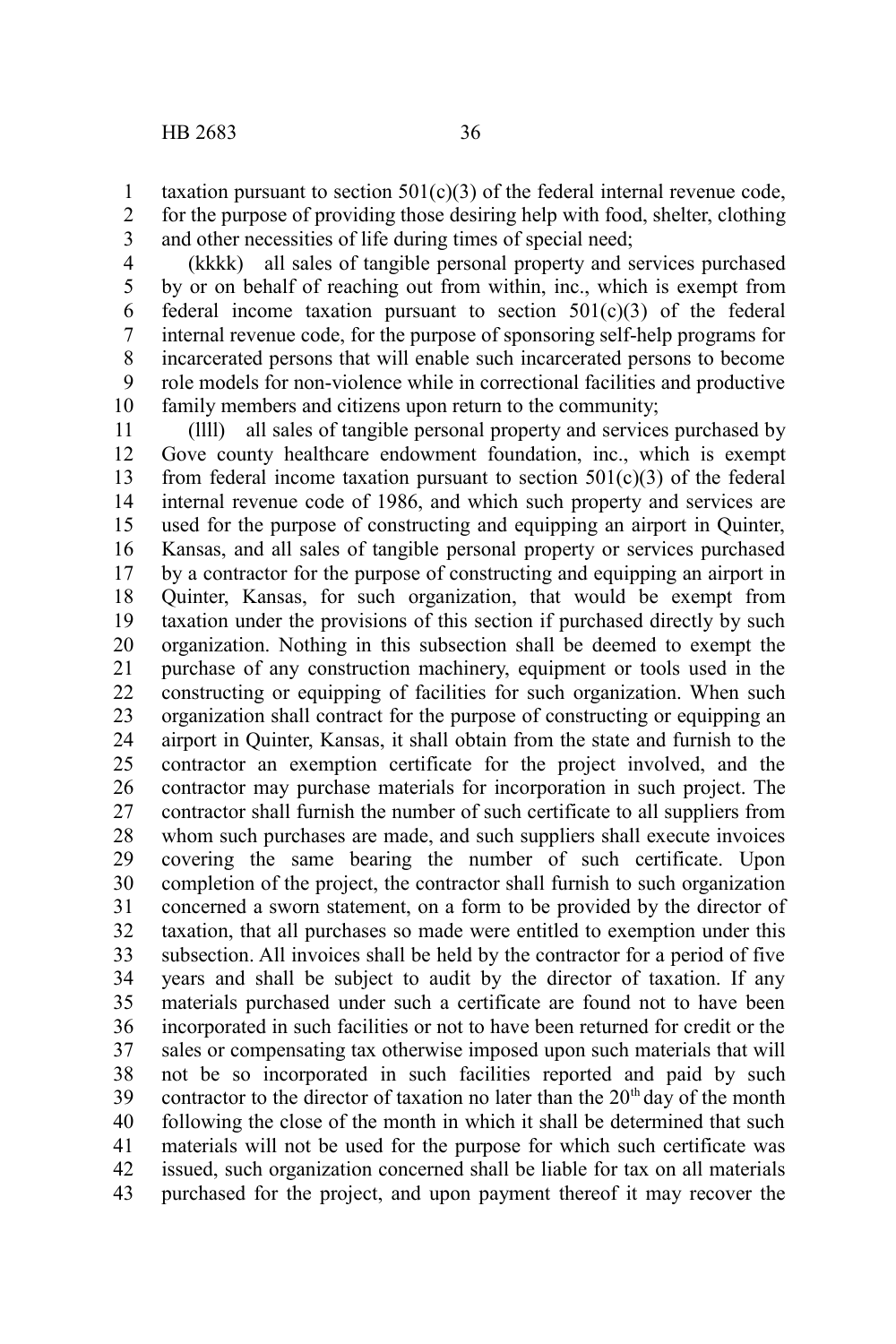same from the contractor together with reasonable attorney fees. Any contractor or any agent, employee or subcontractor thereof, who purchased under such a certificate for any purpose other than that for which such a certificate is issued without the payment of the sales or compensating tax otherwise imposed upon such materials, shall be guilty of a misdemeanor and, upon conviction therefor, shall be subject to the penalties provided for in K.S.A. 79-3615(h), and amendments thereto. The provisions of this subsection shall expire and have no effect on and after July 1, 2019; and 1 2 3 4 5 6 7 8

(mmmm) all sales of gold or silver coins; and palladium, platinum, gold or silver bullion. For the purposes of this subsection, "bullion" means bars, ingots or commemorative medallions of gold, silver, platinum, palladium, or a combination thereof, for which the value of the metal depends on its content and not the form*; and* 9 10 11 12 13

*(nnnn) all sales of tangible personal property and services purchased by sent, inc., a nonprofit organization that is exempt from federal income taxation pursuant to section 501(c)(3) of the federal internal revenue code, for the purpose of home construction and rehabilitation in low income neighborhoods, supportive education services for low income youth and community health and wellness activities in low income neighborhoods, and all sales of tangible personal property or services purchased by a contractor for the purpose of constructing, equipping, reconstructing, maintaining, repairing, enlarging, furnishing or remodeling homes and facilities for sent, inc. that would be exempt from taxation under the provisions of this section if purchased directly by sent, inc. Nothing in this subsection shall be deemed to exempt the purchase of any construction machinery, equipment or tools used in the constructing, equipping, reconstructing, maintaining, repairing, enlarging, furnishing or remodeling such homes and facilities for sent, inc. When sent, inc. contracts for the purpose of constructing, equipping, reconstructing, maintaining, repairing, enlarging, furnishing or remodeling such homes and facilities, it shall obtain from the state and furnish to the contractor an exemption certificate for the project involved, and the contractor may purchase materials for incorporation in such project. The contractor shall furnish the number of such certificate to all suppliers from whom such purchases are made, and such suppliers shall execute invoices covering the same bearing the number of such certificate. Upon completion of the project, the contractor shall furnish to sent, inc., a sworn statement, on a form to be provided by the director of taxation, that all purchases so made were entitled to exemption under this subsection. All invoices shall be held by the contractor for a period of five years and shall be subject to audit by the director of taxation. If any materials purchased under such a certificate are found not to have been incorporated in the building or other project or not to have been returned for credit or the sales or* 14 15 16 17 18 19 20 21 22 23 24 25 26 27 28 29 30 31 32 33 34 35 36 37 38 39 40 41 42 43